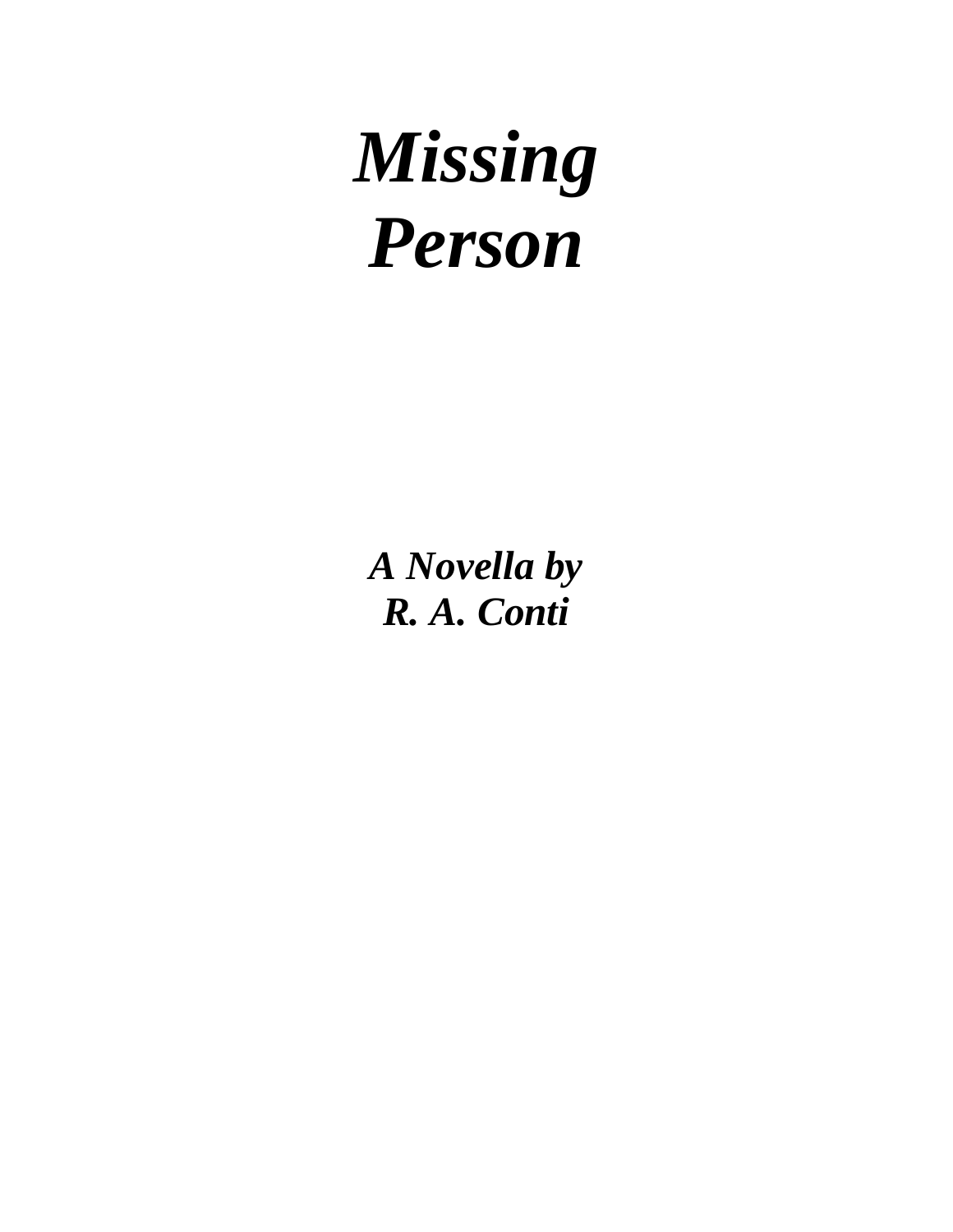## **Missing Person**

By R. A. Conti Copyright 2018 Richard Anthony Conti All Rights Reserved

More titles by R. A. Conti are available at RichardConti.blog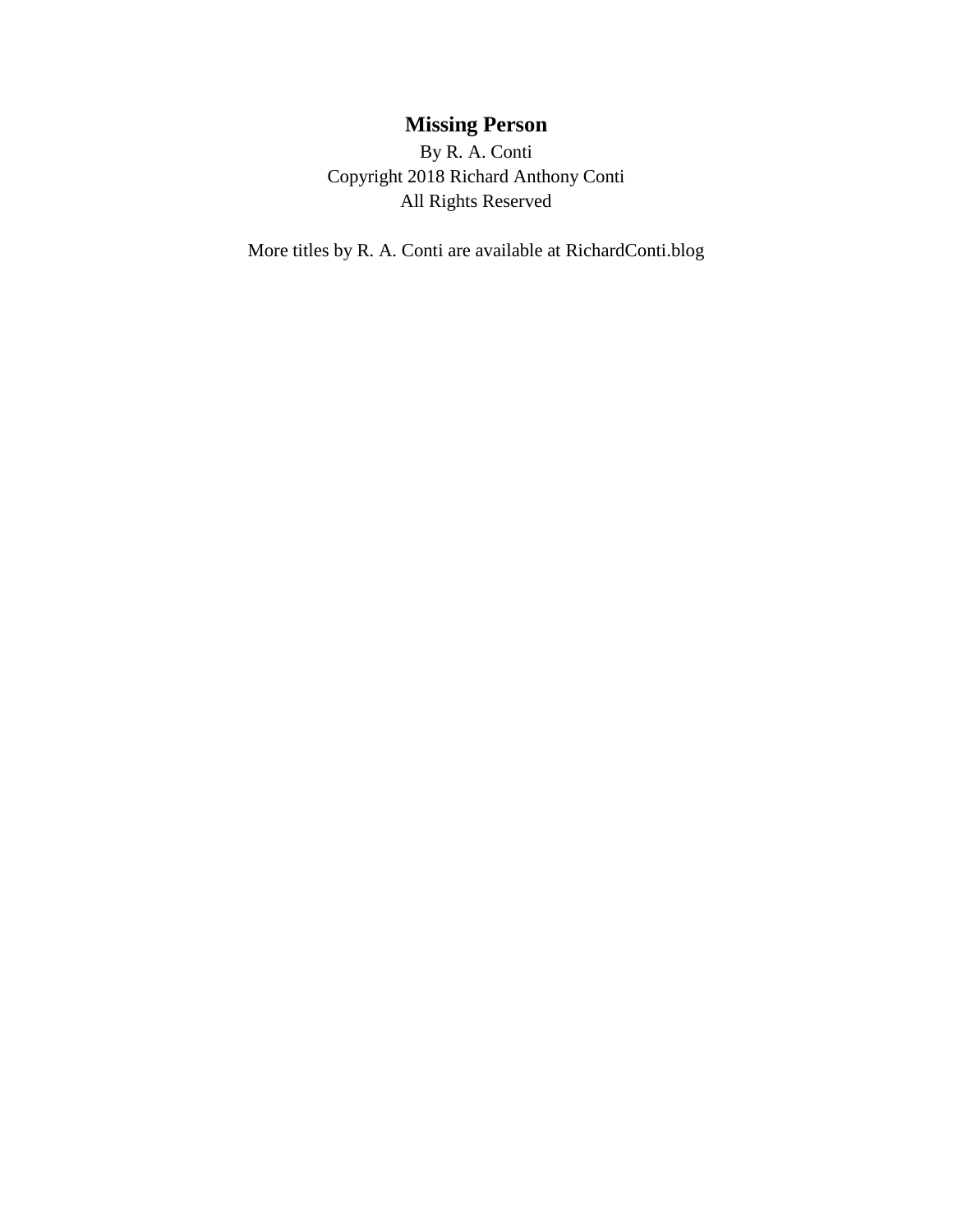## *1. Last Day*

Betty prepared a quick breakfast for Jerry and the kids. Her difficult argument last night had exhausted her. She felt too tired to make anything hot. No eggs, bacon, or pancakes. Coffee, cereal, milk, and bananas would have to do. The family did not show their disappointment. As they ate in silence, Betty recalled her conversation with Jerry.

"Betty, I just don't understand you," Jerry said, in frustration. "What the hell do you think you're doing?"

"I'm looking out for myself, Jerry" she replied.

"But, what about the kids? What about me?"

"This isn't about Doris, Johnny, or you. It's about *me*."

"You're so damn selfish!" Jerry cried and then immediately regretted his accusation.

"Selfish?" Betty exclaimed. "I suppose you think I *wanted* to get cancer?"

"No, I didn't mean that."

"Then what *did* you mean, Jerry?"

"Why won't you do what the doctors tell you?" he demanded, angrily. "What's *wrong* with that?"

"I don't want to get those treatments, Jerry. They're worse than the cancer."

"But, you could beat it!" he insisted.

"And, I might not. I could just be wasting my time and ruining the rest of my life. I can't do that."

"So you *want* to die?"

"Everybody dies, Jerry. Even you, someday." She knew it sounded cruel, but maybe she could shock him into grasping the despair she felt.

"I know, Betty, but this isn't about me, it's about you," he replied, contritely.

"That's right. And, it's my decision. Not anyone else's."

"Not even me?" he asked, meekly. Betty felt sorry for Jerry. She felt sorry for her kids, too. They did not yet know their mother had cancer. But the person she felt sorriest for was herself.

Betty looked back on her life and cried for an hour after Jerry fell asleep.

She gave everything she had to her husband and kids every day for as far back as she could remember. Betty never held back and never asked anything for herself. Her family were always first. However, putting them first did not mean that she was second. There was no second. They were all*,* and she was *nothing*. Betty had been nothing for many years.

However, now, in the fall of 1965, she was no longer nothing. Her cancer woke her up and Betty realized she had been sleepwalking through her life. Her cancer made her something, and *someone*, but she did not know who*.* Betty wanted to find out.

There was nothing wrong with her family. She loved Jerry and the kids. She loved being a mother and wife and thought she was happy. But, now she felt she could no longer continue living that life. After they finished breakfast and left for the day, Betty planned to pack some clothes, get the cash she had been saving for months, and leave. She would take the first step into a different life. It might be her final journey. She was lucky because she knew how it was going to end. Not *when*, exactly; most likely in a year or two, at most.

Betty did not know where she was going, but there was no time to waste. From now on, she would only look forward. No matter what happened, she had no plan to come back, or even look back, ever.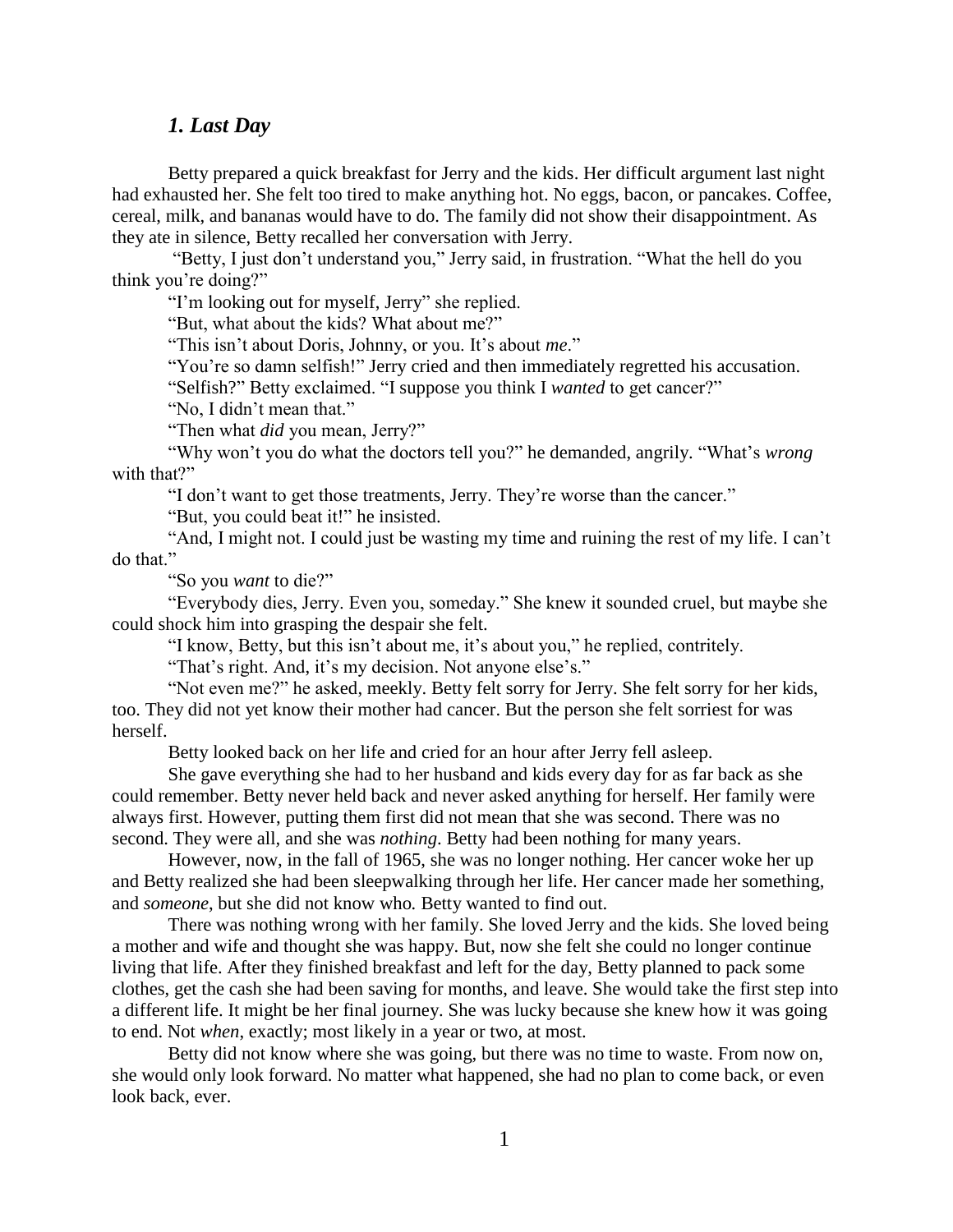Betty checked herself in the hall mirror before she walked out the front door. She saw a mildly attractive middle-aged woman whose hair had started to go gray. She had a round face, brown eyes, a small mouth, and didn't look like someone who had received a death sentence. Then she realized that she didn't feel as if her cancer meant she was certain to die. Betty felt ready to live. After she locked the door, she thought *Betty Suggs is dead. Long live Betty Suggs!*

As Betty walked away from her house, she hoped that she wasn't making a fatal mistake.

## *2. Life and Death*

1945 should have been a good year. The war ended, Jerry came back, and they married in November. They moved in with Betty's sister Ann until they could afford a place of their own. However, it seemed Jerry brought the war home with him. He had nightmares and daytime panic attacks. He found and then lost several jobs because he could not concentrate on his work, or was often late because he had trouble sleeping. Betty found work as a waitress but it paid only enough to give her sister something toward their room and board and they had nothing left to save for a place of their own.

Betty hoped Jerry's post-war trauma would subside. The longer it lasted, the more distraught he became. He wanted to work and take care of her, and they wanted to start a family, just as their friends and neighbors who had also survived the war were doing.

Although they were newlyweds, they did not have much sex. They found little pleasure in their lovemaking. Jerry was afraid he might get her pregnant, although he was careful to use condoms when he could afford to buy them. They could not afford to have a baby. Betty eagerly gave herself to him whenever he wanted her but worried because he sometimes cried after they made love. She did not know why.

They did find pleasure in their companionship. They had little money for amusements such as movies or trips. If it was not for the generosity of Ann and her husband Sam, who shared their home and car, they would have had no enjoyment at all.

Jerry found a job in a new manufacturing plant that opened, late in 1946, just outside of town. The owner was eager to hire veterans and Jerry got the job without having a resume or prior experience. He was certain this was the big break he had been waiting for. He and Betty dedicated their effort to making the most of it. His anxiety and nightmares became less frequent, and he showed up on the job early most days because he had slept well and was eager to work.

They promoted him twice in the first year and became shift foreman by the end of his second year at the plant. They felt secure enough to buy a home and start a family. Betty gave birth to Doris early in 1949. Jerry felt disappointed his firstborn was not a son, but her cuteness won him over and he fell in love with her not long after she and Betty came home from the hospital.

Betty quit her waitressing job halfway through her pregnancy. She hoped never to have to work again. As soon as she came home from the hospital, she set about making the best possible household environment for Jerry and the baby. Betty was an enthusiastic mother and wife, and Jerry was grateful for her attention to him and their infant daughter. She found the happiness that had been eluding her for the first few years of their marriage.

Jerry fell in love with her all over again. Her fresh glow of motherhood enchanted him. He wanted to touch her, hold her, undress her, and look at her whenever they were alone. His attention delighted her and she coquettishly encouraged his lust. He never seemed too tired to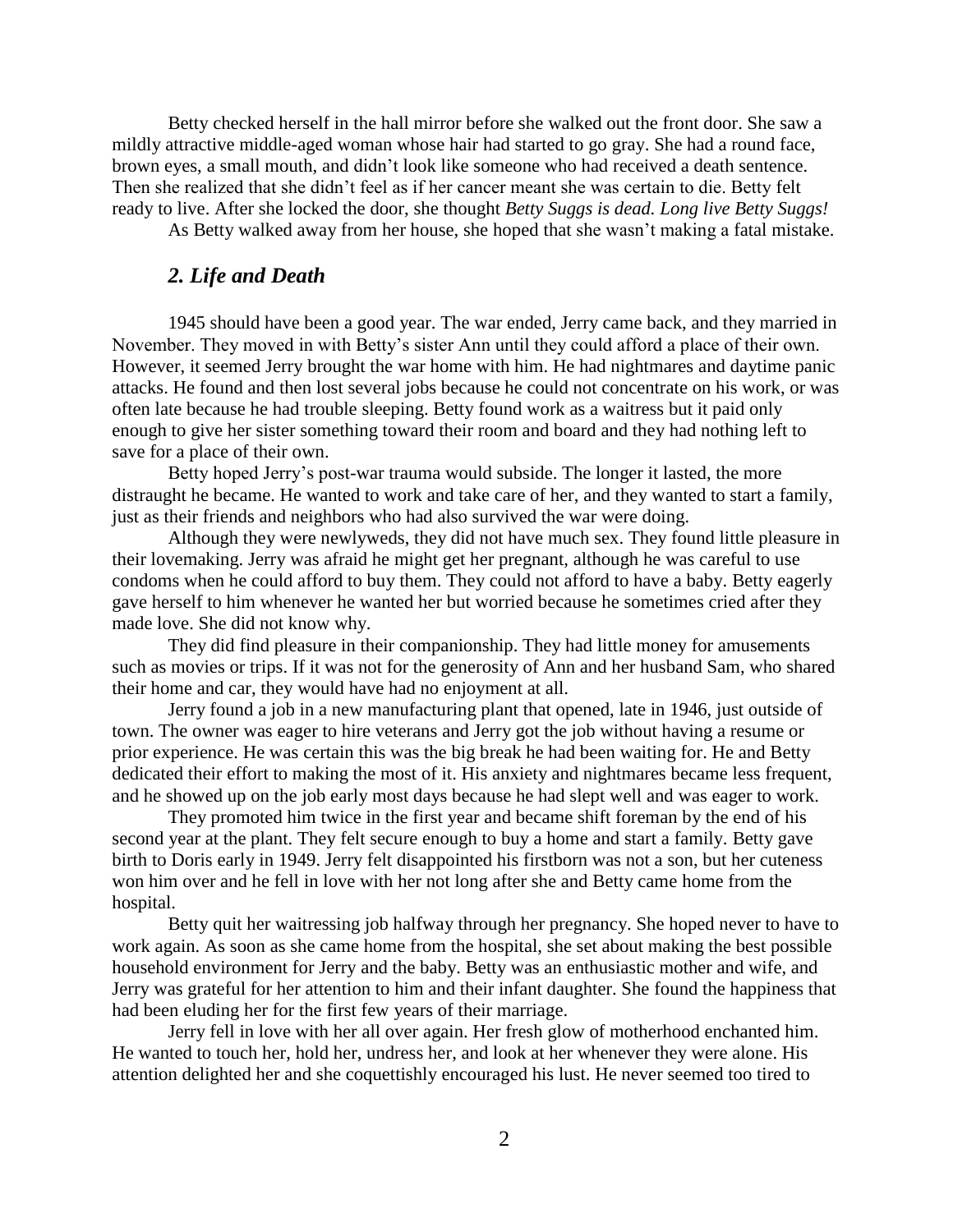want sex, and she welcomed him regardless of how tired she was from her busy days as a housewife and new mother.

Johnny came along almost exactly a year after Doris. Betty discovered that being the mother of one child was almost an idyllic existence compared to being the mother of two. She gave more of her attention and energy to the demands of her children and had less to give to Jerry. He did his best to adjust. He was grateful for the excellent job she did taking care of his children and keeping a spotless home. He was productive at work and content at home and their life was good.

They settled into the small bubble of home and job that characterized 1950s American middle-class life. World War II had disrupted everyone's lives. After it ended, people willingly settled into normalcy and routine and did their best to shut out the world. Jerry and Betty bought a TV, had friends over for cards, visited relatives on Sunday afternoons, and slept securely in their row-house bedroom.

The years went by, and the quiet, stable '50s became the '60s. Doris and Johnny became teenagers. Betty and Jerry were approaching mid-life. Nothing major happened to disturb their lives until Betty began to have pains she could not medicate with aspirin. She saw their family doctor, who sent her to a specialist. He ran some tests and found she had cancer.

The cancer did not affect Betty as much as the knowledge that she had cancer did. She became moody and had good and bad days. She also became aware of time, perhaps because her time was running out. Betty thought her cancer might somehow be her fault and she wondered what she had done wrong.

She never thought God might have given her cancer. She did not think about God much. Betty and Jerry never discussed their religious beliefs (or lack of them) with each other. The children received basic religious education in after-school and summer church-related activities, but they did not regularly go to church.

Betty had never thought much about the future. She enjoyed the smallness of their lives. She lived day-to-day and liked how events or milestones in their lives happened when they were supposed to happen. Birthdays, anniversaries, holidays, vacations, the start and end of the school year, were the only events that concerned her. Unexpected events rarely happened, nor did she want them to. But, when the doctor said the word 'cancer' for the first time, the enormity of life hit her, and its impact knocked her over. It was more than she could bear, and she wanted to run away from it, so she did.

#### *3. First Night*

The Greyhound bus pulled into the Philadelphia terminal around three in the afternoon. Betty grabbed her bag, thanked the driver, and walked toward busy Sixteenth Street. There were plenty of cars, local buses, and pedestrians. She walked towards Market Street but did not recognize it when she got there. It had changed since the last time she was in downtown Philadelphia. There were new skyscrapers on both sides of the street.

They had come to the city a couple of times on summer vacations. The kids liked the Franklin Institute and she loved the Art Museum. Jerry did not care much about either place. He joked that he was just the driver, but he was happy the family could take pleasant trips together. He liked to sit on a park bench near the Logan Fountain and watch the city folk go about their lives.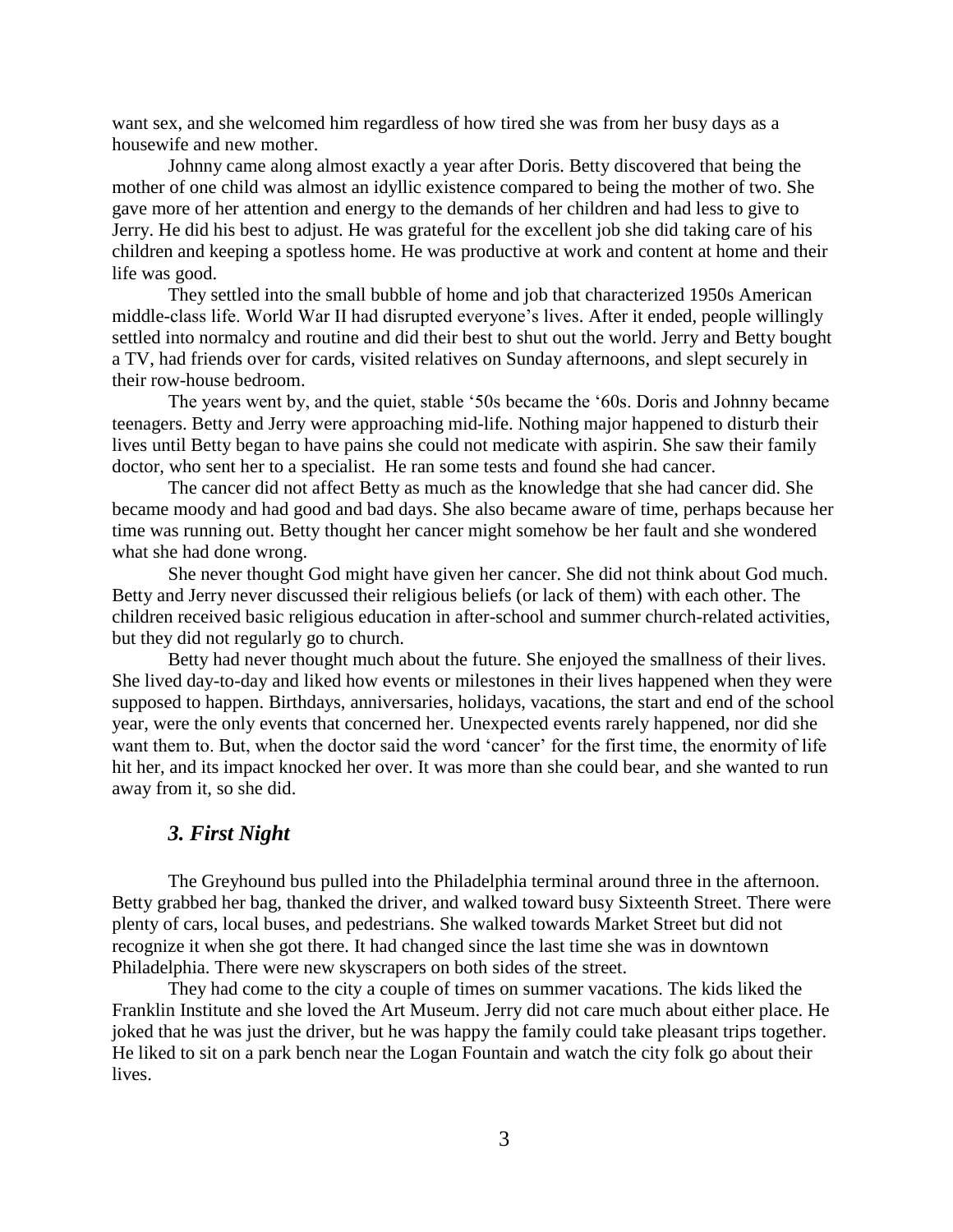Betty had nearly two hundred dollars hidden safely in her underwear. She had a few dollars in cash in her small purse. She decided to spend her first night in a safe place where she could remove the money so she could take it to a bank tomorrow. Betty assumed most of the downtown hotels were too expensive for her and decided to ask someone where she might find less expensive lodging. An elderly black woman waited at a bus stop. Betty approached her, hoping she would not startle the woman.

"Excuse me, I'm sorry to bother you. I just got into town, and I'm looking for a reasonable hotel. Do you know of any?" she asked, cheerfully.

"No bother, ma'am," the woman replied, smiling. "So happens, I know of a place not far from here."

"Great. How far is it?"

"About six or seven blocks that way," she said as she pointed northward.

"What's its name?"

"It's Father Divine's place. Ever heard of him?"

"Didn't he just die?" The woman nodded, pleased Betty knew who Father Divine was. "I saw it in the paper."

"Yes. But the hotel's still open. Cheap, too. Nice folks. You can catch the bus on Broad Street."

"I think I'll walk. Thanks."

"God bless you, ma'am. Enjoy your stay." Betty walked toward City Hall, turned north when she reached Broad Street and enjoyed her walk to the hotel. She spotted the building with its huge DIVINE LORRAINE sign when she was still several blocks away. Its size and opulence struck her when she arrived, and she hesitated to go in, fearing it would be too expensive. A friendly-looking Black man came out, saw her, smiled, and held open the door for her. She hesitated and he gestured for her to enter. She thanked him, went in, and got a room for her first night in Philadelphia.

"Dad, I found this note," Doris said when Jerry came home from work. Betty was usually home when the kids got in from school, but she was missing. They assumed she had forgotten to tell them she had something to do. Jerry opened the envelope and read Betty's note.

"Shit," he said, frowning. The kids looked at him.

"What's wrong, Dad?" Johnny asked, alarmed.

"Your mom- she's left us."

"No way!" Doris said.

"That's what the note says. She's gone."

"Where, to?" Johnny asked, unable to grasp what had happened.

"She didn't say. She just said goodbye, and she loves us."

"Yeah, right," Johnny said, and then angrily left the room. Doris looked at her father.

"You're serious?" she asked. He handed her the note. She read it, threw it at him, and stormed out.

Jerry tried to understand what happened to his life. He could not believe Betty ran away. He expected her to walk through the door any moment and tell them it was just a stupid prank. However, he knew it was not. He worried about her. He worried about his kids, and he worried about himself. What were they going to do without Betty?

#### *4. First Day*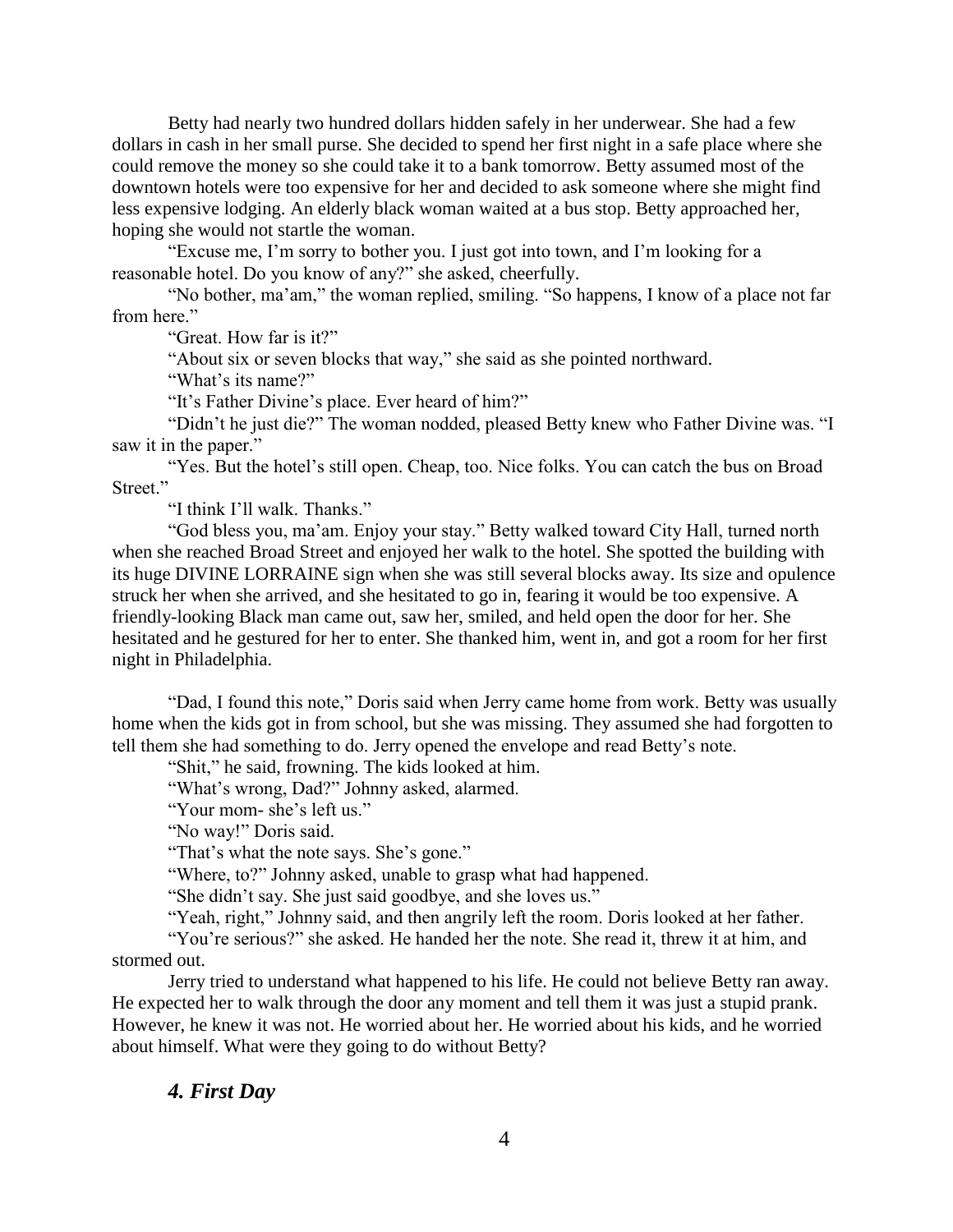Betty came out of the bank with a deposit slip, a bankbook, and no idea what she was going to do next. This was as far as she had planned. What she did now depended on how she felt from day-to-day, and how long her money lasted. Her new freedom buoyed her and the cancer seemed like a bad dream. She felt like a new person and considered changing her name, just for fun. Betty Suggs was a bland name, and she no longer felt bland. She felt newly alive.

She bought a soft pretzel, loaded it with tangy mustard, and sat on a park bench. *Who am I?* she thought. *Wait, a better question is, who do I feel like I am? Who do I want to be?* She did not get any answers and decided to continue being Betty Suggs for a while longer.

*Okay, so what do I want to do, then?* She would need a job but thought it might be difficult to find one. Betty had few qualifications for work. She had been a waitress after she and Jerry married. She assumed no restaurant would hire a frumpy middle-aged woman because there were plenty of attractive younger women who wanted to be waitresses.

She noticed a sprawling newsstand across the park and decided to buy a newspaper so she could look at the want ads. Maybe there would be something she could do that she had not yet thought of. She went across to the stand, bought an *Inquirer*, and then walked back toward her park bench.

Betty noticed two men with a tripod. They had movie camera aimed at her. She glared at the camera and the cameraman turned it in a different direction. Suspicious, she went over to the men. They turned out not to be much older than her children.

"Were you filming me?" she asked, sharply.

"Um, no, no, of course not," the young man behind the camera said. He was tall and lanky with light hair, dark glasses, and a faraway look in his eyes.

"Sure looked like you were. What *were* you filming?"

"Those people across the park," the other man lied. He was shorter than his friend, wore a goatee, and seemed nervous.

"It's okay, Jeff, let's tell her the truth."

"So you *were* filming me! Mind telling me why?"

"Would you believe it if I said you look interesting?"

"What kind of interesting?" she challenged them. The men looked at each other. Neither knew how to answer.

"It's kind of a documentary about people in the park," Jeff finally explained. "That's all." "Oh."

"You don't mind, do you? We didn't mean any harm."

"Yeah, we're film students from the university. See?" He offered a form that had the university name and *Film School* on the letterhead. "He's Jeff and I'm Gary."

"So you boys are students?" They nodded. "I never heard of a film school."

"It's new," Gary said. Jeff nodded. "Look, please help us out. The project's due in a week and we're having a hard time finding interesting people. Let us shoot you."

"*Shoot* me?" she teased.

"*Film* you," Jeff said.

"Sure, I don't mind. Do you want me to do anything? You know, like acting?"

"Oh, God, *would* you? That would be so great! Nobody ever wants to act for us," Gary said. She felt sorry for them.

"Sure. I'm not doing anything else. I got nowhere I'm supposed to be. In fact, I just got into town yesterday."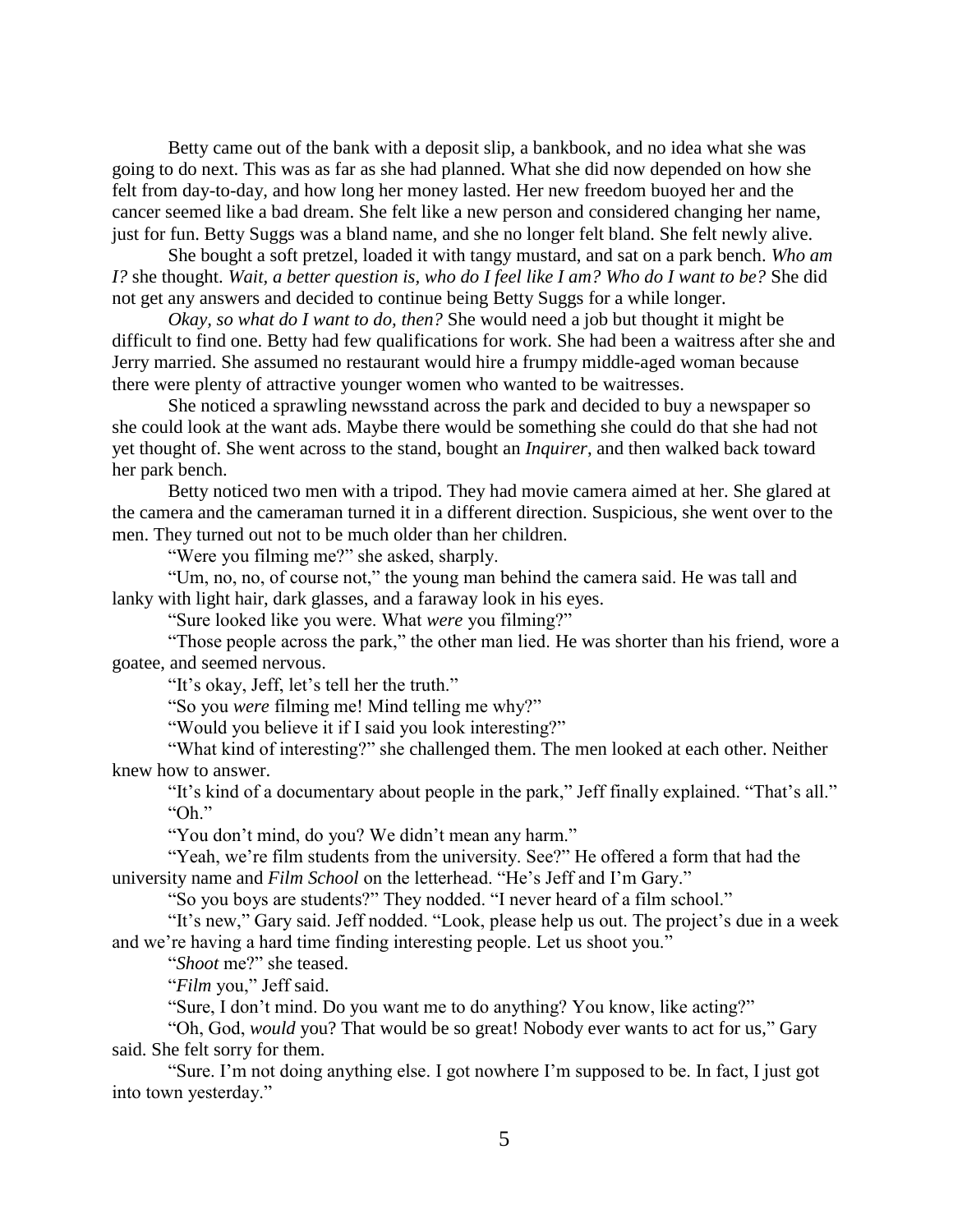"You're not…like…sleeping on one of these benches, are you?" Jeff asked. He felt excited they might have stumbled on a genuine homeless woman they could follow around with their camera. Betty knew immediately what he was implying. She didn't know much about homeless people and felt surprised they would think she was one.

"Uh, no. I was in a hotel last night. Don't know where I'm going tonight."

"Oh. Do you need some money? We have a couple of dollars."

"No, but I do need a place to sleep. Know of any around here?" They looked at each other. "Look, my name's Betty Suggs and I just moved here from upstate. I don't sleep in the park. Two nights ago I slept in a bed in my family's house."

"So why are you here?" Jeff asked.

"I ran away from home," Betty told them, straightforwardly. Jeff thought they might have stumbled onto the subject for their documentary.

"You're a *runaway?*" Gary asked, suspiciously.

"Yes, but I have money, and I can pay for a place, but I need something cheap until I find a job." The men looked at each other.

"Um, we live in an old house near the campus. There's a few of us already, but you could crash there if you want to." *A house full of college guys?* Betty thought. She had no idea what 'crash' meant and was not sure she wanted to know.

"Um, *crash*?"

"Sleep. Probably on one of the couches. But, it's dry and safe, and won't cost you anything."

"I could pay you something."

"Maybe you could just help us out by acting for us."

"Oh, okay. That seems fair. What do you want me to play?"

"How about you pretend to be a homeless woman living in the park?" Jeff said, without hesitation. He had been planning shots they could do while the three of them talked. Betty again wondered if she resembled a homeless woman but did not know it. Life in the city was weird.

"What do you have in mind?" she asked. They spent the rest of the afternoon filming her doing what they thought homeless women did. She made her clothes look disheveled and then rummaged in trashcans for food (but refused to eat any of what she found). She asked passers-by for money (Gary and Jeff took turns pretending to be the passers-by) and finally stretched out on a park bench pretending to sleep under her newspaper. The footage they shot delighted them and they took her back to their house around dusk.

They discovered there was no food and she felt sorry for them. Betty asked if there was a food store nearby, bought a cheap loaf of white bread, some mayonnaise, a pound of boloney, and made sandwiches. The students thought they were eating like kings and were glad they had found her.

## *5. Transition*

"You're taking in homeless women, now?" Carol, Jeff's sometimes girlfriend, asked. She was a plain-looking blonde who had an air of intense seriousness about her.

"That's Betty. She's not homeless."

"Then why is she sleeping on your sofa?"

"She's a runaway. She's acting in our movie."

"Kinda *old* to be a runaway, isn't she? What role is she playing in the movie?"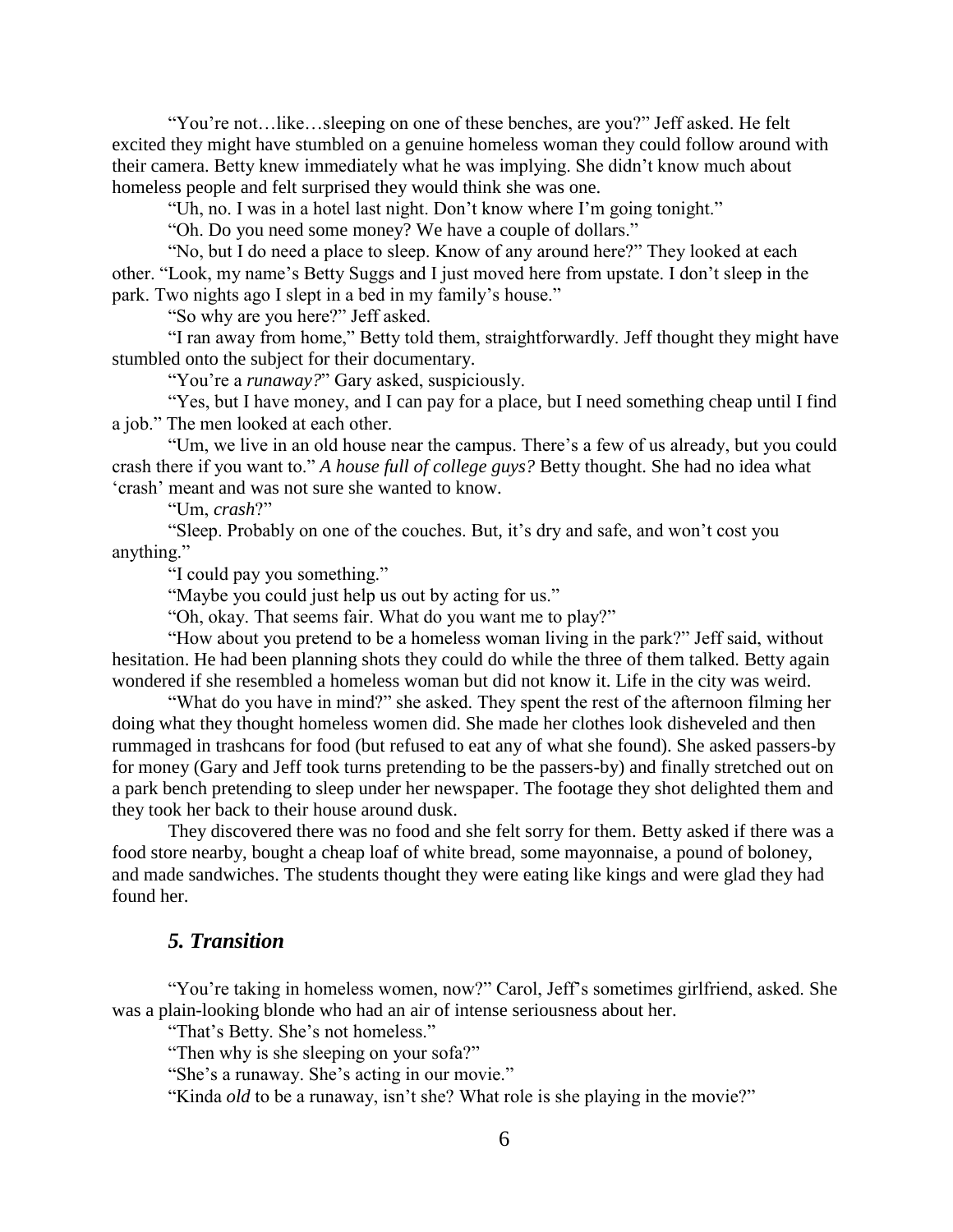"Homeless woman."

"Wow, she looks pretty believable!" Carol joked. Jeff didn't smile.

Betty kept telling them she would leave. She didn't want to be a burden to them. She would find someplace cheap to stay. They told her they needed her for their movie. The more film they shot the more ideas they got for new scenes.

Carol dropped by one afternoon when the boys were all in class and Betty was tidying up the house. Carol liked Jeff and was protective of him. He was a sweet, naive guy who got along with everyone. She sometimes spent the night with him, and he sometimes stayed at her place, but neither thought of theirs as an exclusive relationship, although they did not date other people.

"Jeff's in class, I think," Betty told Carol.

"Yeah, I know. I just left him. I came to see you."

"Oh? Is there something I can do for you?"

"Well, don't take this the wrong way, Betty, but what's your deal?"

"Deal?"

"What are you trying to pull?"

"I'm not trying to pull anything."

"It's obvious you're living here, now…"

"Yeah. I've tried to leave. The boys won't let me. They keep saying they still need me for their movie."

"They finished their movie last week."

"They did? They didn't tell me. Have you seen it?"

"No. But I didn't come to talk about their movie."

"You came to talk about *me*?" Betty asked, cautiously. Carol nodded, "So what do you want to know?"

"Where are you from?"

"Upstate. Small town you never heard of."

"Why are you here instead of there?"

"Not that's it any of your business, but I left."

"You're right it's not any of my business. Why did you leave?" Betty looked at Carol, struck by the boldness of her question. She liked Carol. Her directness was refreshing. The boys were mostly indirect. They had already decided they liked having her around because she did stuff for them. She bought them food, tidied up the place, took their clothes to the laundromat at the corner, and reminded them of their moms.

Betty stayed because she felt sorry for them. They were college students living away from home. It was obvious they missed their mommies, although they would never admit it. She missed her kids, Doris and Johnny, and she liked being around young people.

"Were you married?" Carol asked. Betty did not answer. Carol took her hesitation as evasion. "I'm only asking because I know there are women who run away because their husbands mistreat them." Carol was a Social Work major.

"Jerry didn't mistreat me," Betty said, softly.

"Oh. Was it someone else?" Betty shook her head. Carol remained persistent. "Then, why?"

"Nobody mistreated me. Well, let me re-phrase that. Maybe I should say that *life* mistreated me." Carol was taken aback. She waited for an explanation, but Betty did not continue. Carol started to ask another question but Betty cut her off.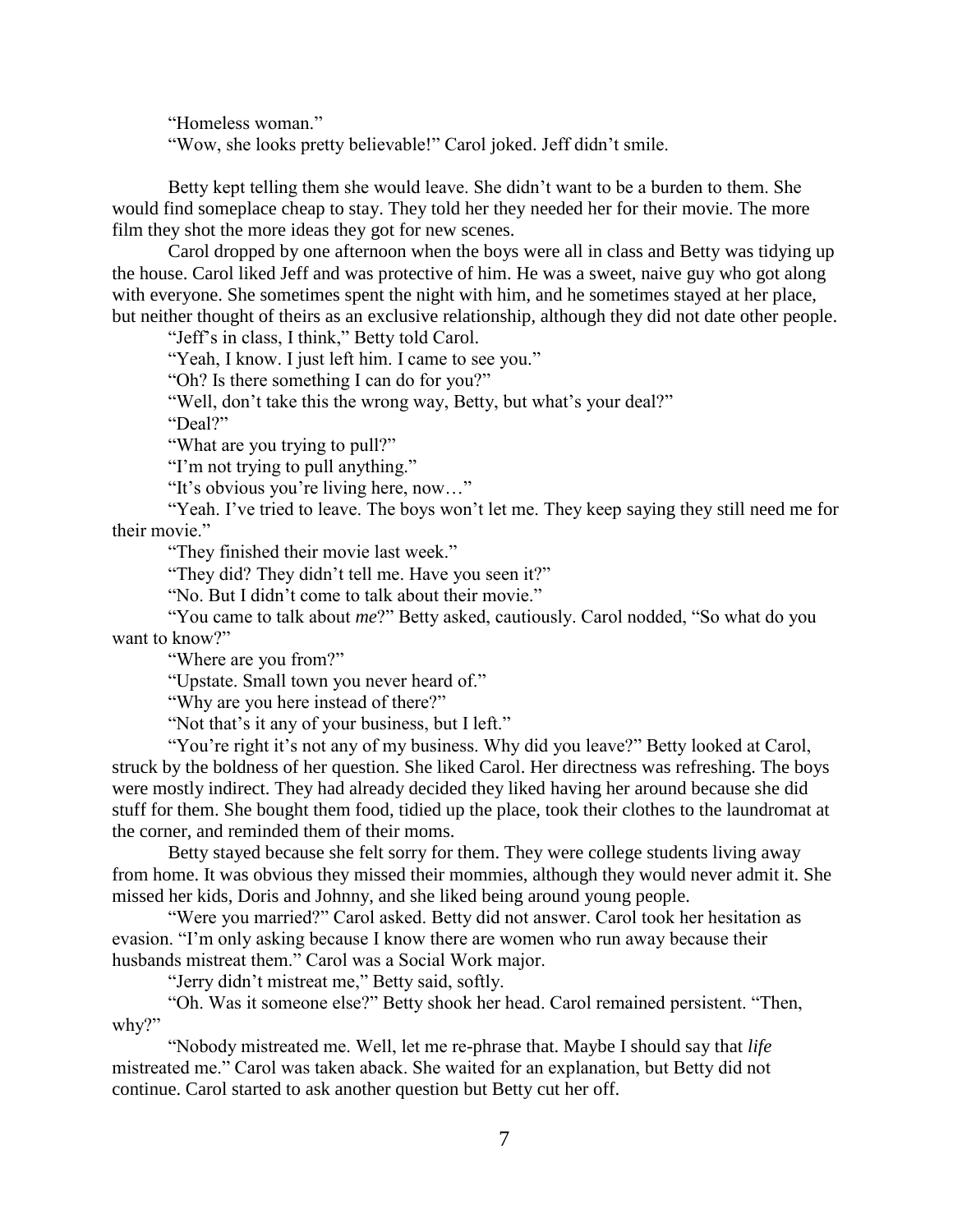"I appreciate you're asking, but that's all I'm going to say."

"I didn't mean to pry," Carol apologized. She wished Betty was someone she could maybe study for a class project. "I was just concerned, that's all."

"Well, thanks, I guess. Now it's my turn. Tell me about yourself." There was not much to tell. Carol's father was a professor at a rural college in New Jersey. He wanted her to go to college, but she did not want to study at his college, so she chose a major that was not available there. She liked the university, although she felt the classes were easier than they would have been at her father's school. She was living in a dorm now but was planning to move to a house with some other girls.

"You could live with us," she said. Betty immediately felt interested.

"You're offering me a job?"

"Yeah. We could pay you to be house-mother. It wouldn't be much, but…maybe you wouldn't be interested."

"No, no, I might be. I have some savings, but I will need a job, eventually. And I'd feel more comfortable living with women, I think. These guys have been great, but it's awkward, you know?"

"They miss their mommies?" Carol asked, smiling knowingly. Betty nodded. "Yeah, well me and my house-mates…we don't miss our mommies. We just don't want to turn into them, you know what I mean?" Betty did not know what she meant. She was not used to being around college students. Most of the people she knew had never gone to college. This was a whole new world for her.

## *6. Attic*

Carol moved out of the dorm and into a rambling old house that was run-down but still ornate and imposing. There were five women already living there. She told them about Betty and they wanted to meet her.

"You won't get much more than a place to stay and a few dollars, but we won't expect you to be our servant, either," Barbara said. The other women nodded, agreeing. "We just want to have somebody around to do basic housekeeping. Stuff like buying food, maybe doing some cooking, laundry, but not everyone's all the time, keeping the place looking presentable, and just being around when we're all out so no one comes in and steals anything."

"Does that happen?" Betty asked.

"It has," Alice replied. "Sometimes people crash here and then steal stuff when they leave. You never know it's happened until they're gone."

"Well, I wouldn't allow that, if I were you."

"Some of those people are boyfriends, so it gets dicey," Jane explained.

"You mean guys you bring home to sleep with?"

"Well, yeah, sometimes. You got a problem with that?"

"No. But if you're not careful, I can't clean up your messes."

"I see what you mean," Barb said. "I guess we can be careful."

"Look, girls, I can take care of those things you mentioned. But, I can't replace your parents. And I don't want to. *Ever.* Is that clear?" They all nodded. "You're sure?" she pressed them. They nodded, more emphatically.

"So, do you want to do it?" Jenny asked.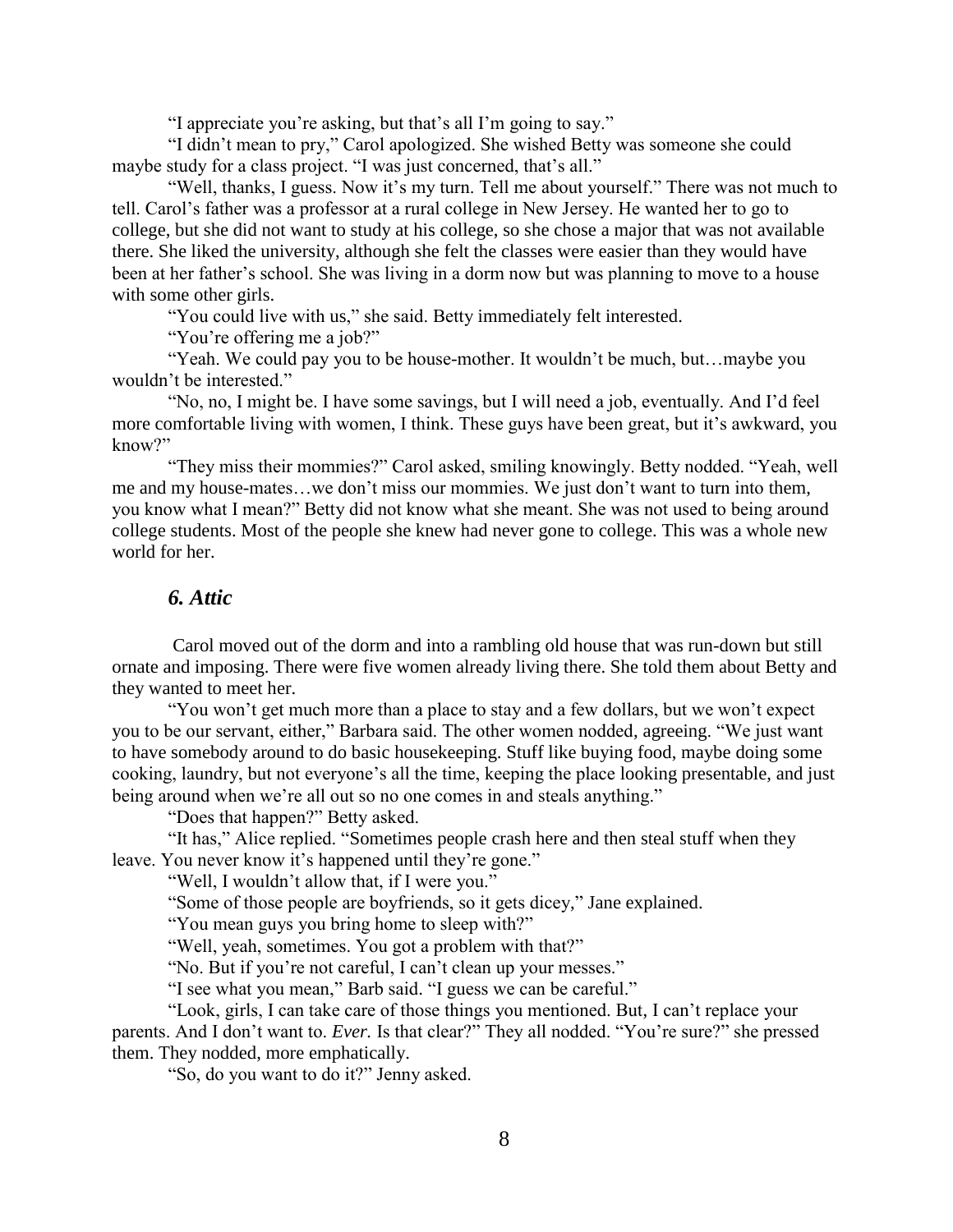"Let's give it a try," Betty said. "We'll see how it goes for a few weeks. Then we can talk it over and decide if it's working or not. How's that sound?" They all agreed. "Great. Um, where do I sleep?"

They gave her the attic. There was an old bed frame, spring, mattress, and a lonesome radiator that got warm but never hot and could not adequately heat the attic space. She moved the bed close to the radiator after the first cold night and then bought some blankets at the thrift store. It was not a great living space, but it was hers and it was private.

The girls were not quiet, but not raucous and rowdy, either. They came and went at all hours of the day and night. She heard people clomping on the stairs and closing doors, but she got used to the muffled sounds. The smell of marijuana often drifted up to the attic, but she ignored it and did not try to find out who was smoking it.

"I guess it's better for you living with a bunch of girls," Jeff said when he dropped by looking for Carol.

"I liked it at your place. You guys were nice to me. But, I do have my own space, here, so that's a plus."

"Well, if you ever get tired of being here, you would be welcome to come back," he said, cheerfully. She smiled. *Boys never seem to grow up,* she thought. She wondered how her son Johnny was doing, now that he would be growing up without his mother around. If she had stayed she would eventually have died, but she left. Did it make any difference? Either way, he would have lost her. She didn't want to ruin her day and put Johnny, and death, out of her thoughts.

## *7. Tripping*

Betty thought she misunderstood. Carol had told her Jenny was on a trip. However, Jenny was not somewhere else. She was sitting in the living room with her eyes closed, gesturing with her hands and mumbling words Betty could not make out. *What trip?* Betty thought. Carol explained about LSD. Betty had never heard of it.

"What's happening to her?"

"She's hallucinating," Carol explained.

"What do you mean?"

"Hallucinations are like dreams, except you're not asleep."

"You've done this, too?"

"No, but I've seen a few people do it."

"How long's she gonna be like that?" Betty asked.

"A few hours, but she's okay."

Just then Jenny opened her eyes as wide as she could and shouted, "Oh, my God! It really

## *is* you."

"Who, Jenny?" Carol asked, gently.

"God."

"She's seeing God?" Betty asked, whispering.

"Some people do. Some see angels. Others see stars and galaxies."

"That must be some amazing stuff."

"Oh, it is, for most people."

"But not everyone?" Betty asked.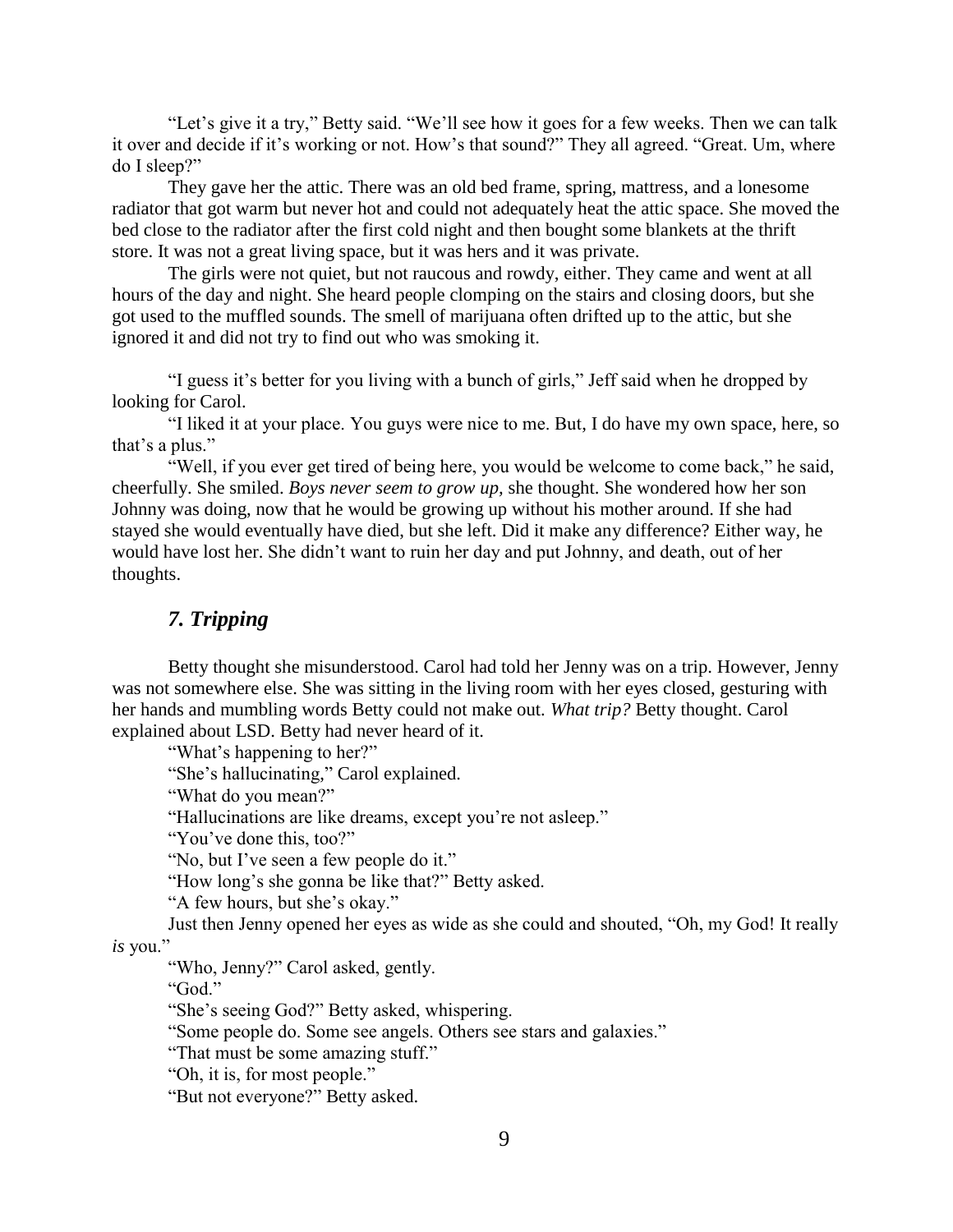"Right. She's having a good trip. Some people have bad trips. It happens."

"What's a bad trip like?"

"I'd rather not talk about it. She might hear us."

Betty finally understood why she was in this city, on this campus, in this house, with these girls. It was because they had a way of finding God, something she had no idea she wanted to do until now. She waited for an opportunity to talk to Jenny about LSD.

Betty was alone on the largest and most beautiful beach she had ever seen. There was pure white sand, a deep blue ocean, and a bright, cloudless sky.

She did not know where she was, but it felt right to be there. This was *her* beach. She sat down on the sand and felt a deep inner peace. The ocean was suddenly right next to her, its waves gently coming closer and receding, wetting the sand and her feet. Betty smiled.

She looked down at the wet sand and extended her arms to touch it, but her hands were not the hands of an adult. They were a child's hands. She looked at her legs and saw they were the skinny legs of a young girl. She could not see her face but felt her long hair blowing in the breeze and knew she was her six-year-old self.

That girl had never been to a beach. The only sand she had seen was in a sandbox at the playground. So where was this beach and why was she there, alone?

She looked around and spotted someone else down the beach, then stood up and walked toward the other person. It seemed as if it took a long while for her to cover any distance. As she finally got closer she saw a young girl sitting in the sand, looking out at the ocean, crying. She stopped, not wanting to startle the girl, but the girl did not notice her. Betty sat down. She could hear the girl sobbing.

They sat there for some time. The girl looked at the ocean and Betty looked at her. Then she noticed some movement down the beach. Someone was walking toward them. She watched the person slowly approach and wave. She waved back. The crying girl did not. When the new girl got closer Betty saw herself.

She smiled and invited the other Betty to sit down. The other Betty shook her head and kept walking. She passed the two sitting girls and continued down the beach. Betty felt surprised she had not stopped, but it did not bother her. She assumed the other Betty had somewhere she had to be, or something else she had to do. Good for her.

The seated girl had not moved or reacted to the second Betty. It occurred to Betty the seated girl was also another Betty, but she did not think that was extraordinary or unusual. *Maybe this is Betty Beach,* she thought. She was right.

It rapidly got dark. She waited. The other girl sobbed in the darkness. Then the sky began to brighten, far out in the ocean. A bright glow appeared below the horizon. Betty assumed it was the sun. The horizon brightened as the glow grew larger. However, it was not the sun that was coming up. It was a huge head and face. Betty's face. *Maybe this is not just my beach,* Betty thought. *Maybe the whole world is mine.*

Betty-sun was shining and smiling down on them. The other girl stopped crying and stood up. She became agitated, turned away from the ocean, and began to run away. But she did not get far. A huge hand came down out of the sky and picked her up. She did not make a sound, but she kicked as the hand raised her into the sky. Then Betty-sun opened its mouth and the huge hand dropped the girl in. It was over in a second.

Betty did not know what to do. She wondered if she could do anything. She stood up and carefully watched the sky. The hand appeared, far away. Betty turned and started to walk away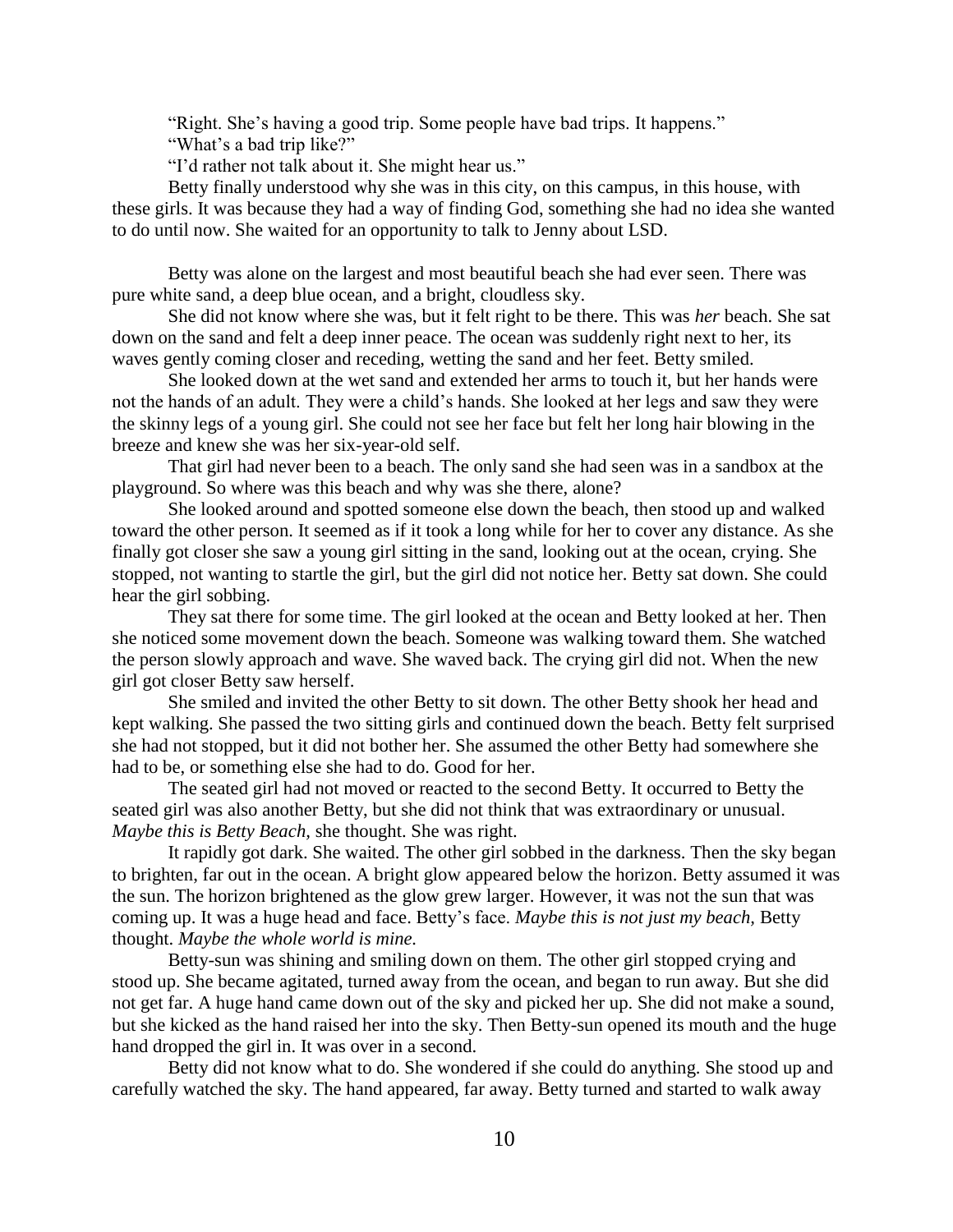from the ocean. She moved fast and covered a lot of sand. A shadow appeared over her. She was afraid to look up. She knew she could not escape, no matter how fast she moved. Then she was suddenly in the air. She kicked but did not cry out. She knew what would happen next, and calmly waited to be dropped into Betty-sun's mouth.

Although it was closed, the mouth was bright inside. She waited to be swallowed down, but nothing happened. Then she felt she was moving up through Betty-sun's head, and suddenly was looking out through Betty-sun's eyes at the beach she just left. She saw one girl who sat alone, and then another girl walked up. Then a third girl passed by.

It got dark, and then light again. A hand reached out and plucked the sitting girl from the beach and dropped her into Betty-sun's mouth, which was now her mouth. Then the second girl started running, and she was plucked off the beach. Betty felt confused. What did all this mean?

The other Bettys arrived to join her, but then faded away. She watched as the scenario repeated itself a few more times. She noticed three Bettys appeared on the beach but only *two* Bettys were ever picked up and swallowed. The other Betty just passed by. Why? Who was *that* Betty? Where was she going? Betty did not know but decided to watch the third Betty carefully the next time she appeared and follow her to see where she went.

She suddenly became that Betty walking along the beach. She saw the other two in the distance, approached them, passed them, and kept walking. She did this repeatedly. She discovered that Betty was not going anywhere. There was nothing but beach and nothing beyond the beach. There was nothing but Betty.

There was no way out.

## *8. Truth*

"So, did you see God?" Jenny asked, excitedly. Betty shook her head. Jenny frowned. "Well, what *did* you see?"

"I think I saw myself."

"*Think* you saw? But, you're not sure? That's okay. How did you feel?"

"Really confused."

"But, not bad, or frightened, right?"

"No, just confused."

"Well, did you learn anything?"

"Yeah. I found out I was all alone."

"No, you weren't. I was here. So was Carol, for a while."

"I don't mean *here*. I mean all alone in this world."

Jenny did not know how to respond. She knew Betty had family somewhere and she was not, strictly speaking, alone. Jenny wondered if she should reach out to Betty and try to help her. Perhaps she could make her understand that all the girls in the house liked her and cared about her, but Jenny thought that would not matter. Betty did not need friends. She needed something else, perhaps something only *she* could provide.

"Where's Betty? I haven't seen her all day. Is she all right?" Barbara asked.

"She's in her room," Jenny replied.

"Why hasn't she come downstairs?" Carol asked.

"She's recovering from her acid trip, I guess."

"Her *what?* You gave her acid? Jenny, how could you? She's an old woman!"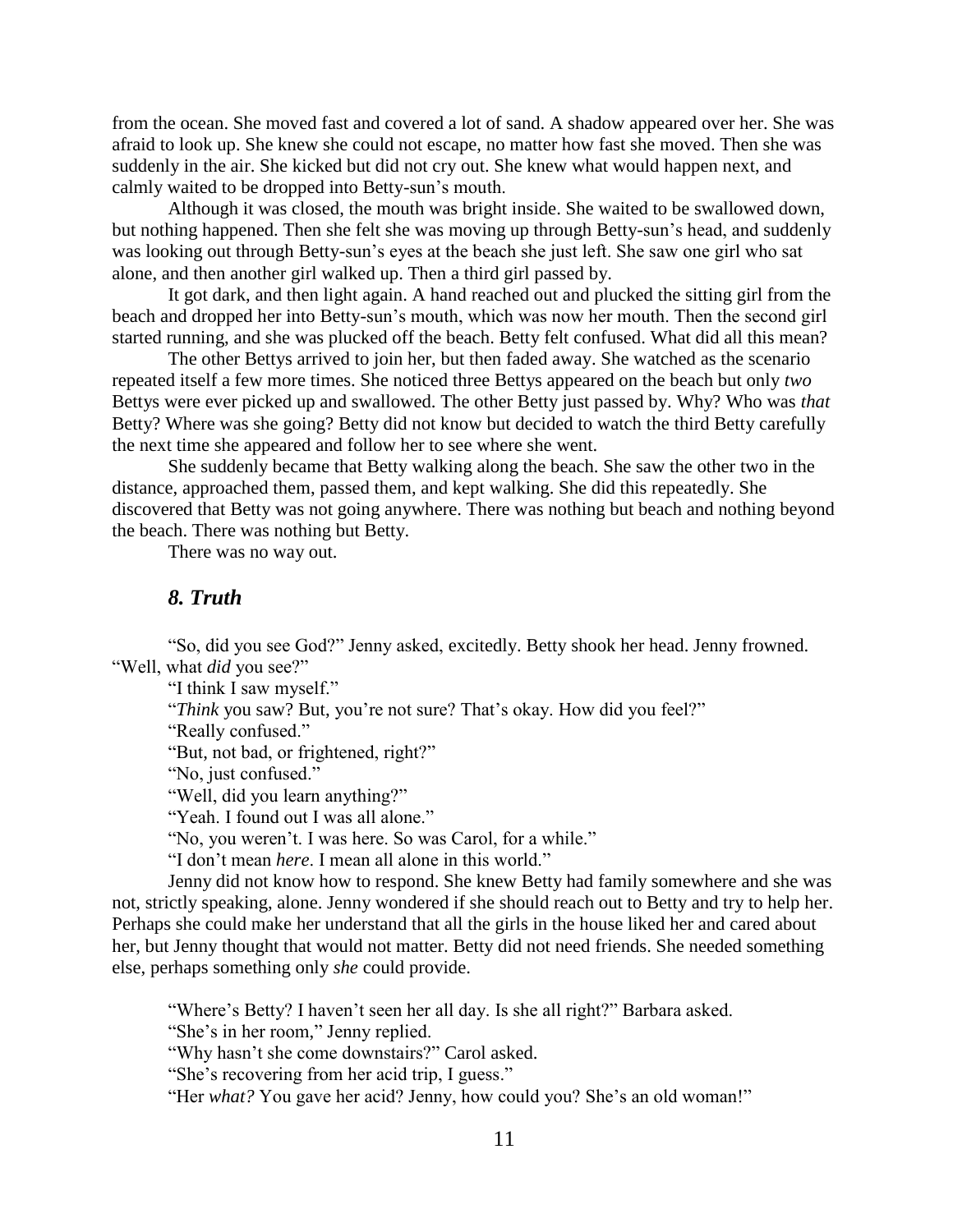"She asked me for it. I stayed with her the whole time." "Did she have a bad trip?" "It didn't seem that way." "But, it wasn't a good trip?" Barbara asked. "I couldn't say. She was okay the whole time. That's all I know." "Did you talk to her afterward?" "Of course," Jenny replied. "What did she say?" "Not much. She told me she was okay."

"But she's obviously not, Jenny. *Something's* wrong."

"I have cancer," Betty blurted out when Barbara went up to the attic to check on her. Barbara felt shocked.

"You could go to the hospital right here on campus. I'm sure they would help you," she argued.

"I'm not sure that would be any real help. The treatment can be worse than the disease." "Is that why you ran away?"

"Cancer made me see my life differently, Barbara. I didn't like what I saw. And, my husband and kids didn't understand."

"Did you drop acid so you could understand?"

"I hoped I would."

"Did you?" Barbara asked, sharply. Betty did not reply. Barbara knew she should not ask again.

"Betty's dying?" Carol asked. "Upstairs… in our attic? What the hell?"

"No, no! She's *not* dying, but she does have cancer," Barbara insisted.

"We've got to get her to the hospital," Jenny urged. She wondered why she hadn't asked Betty more about herself before she gave her the LSD. If she had known Betty was facing death she would have been more careful. Jenny could have been responsible for launching Betty on a very bad trip, one that could have ended in disaster.

"She doesn't want to go. She'd probably leave us. Is that what we want?"

"Well, what does *she* want?"

"I don't want anything from you girls," Betty said. She had come downstairs and was listening outside the doorway. "But, I don't want to be a burden on you, either."

"You're not, Betty."

"That's right!" Jenny shouted.

"We just want to help."

"Great. Let me go back to doing what I was doing." The three young women looked at her as if it was the first time they saw her. No one could recall what she had been doing before. "Anybody hungry?" Betty asked. "Need any laundry done?" The girls looked at each other. How should they respond? Could everything go back the way it was? Should it?

Betty felt their awkward silence and knew she had to explain. "I apologize for not telling you about my cancer. I wasn't trying to hide anything. It just wasn't important. It still isn't. Can you believe that?"

"But, it *is* important, Betty. *You're* important. We care about you," Carol said.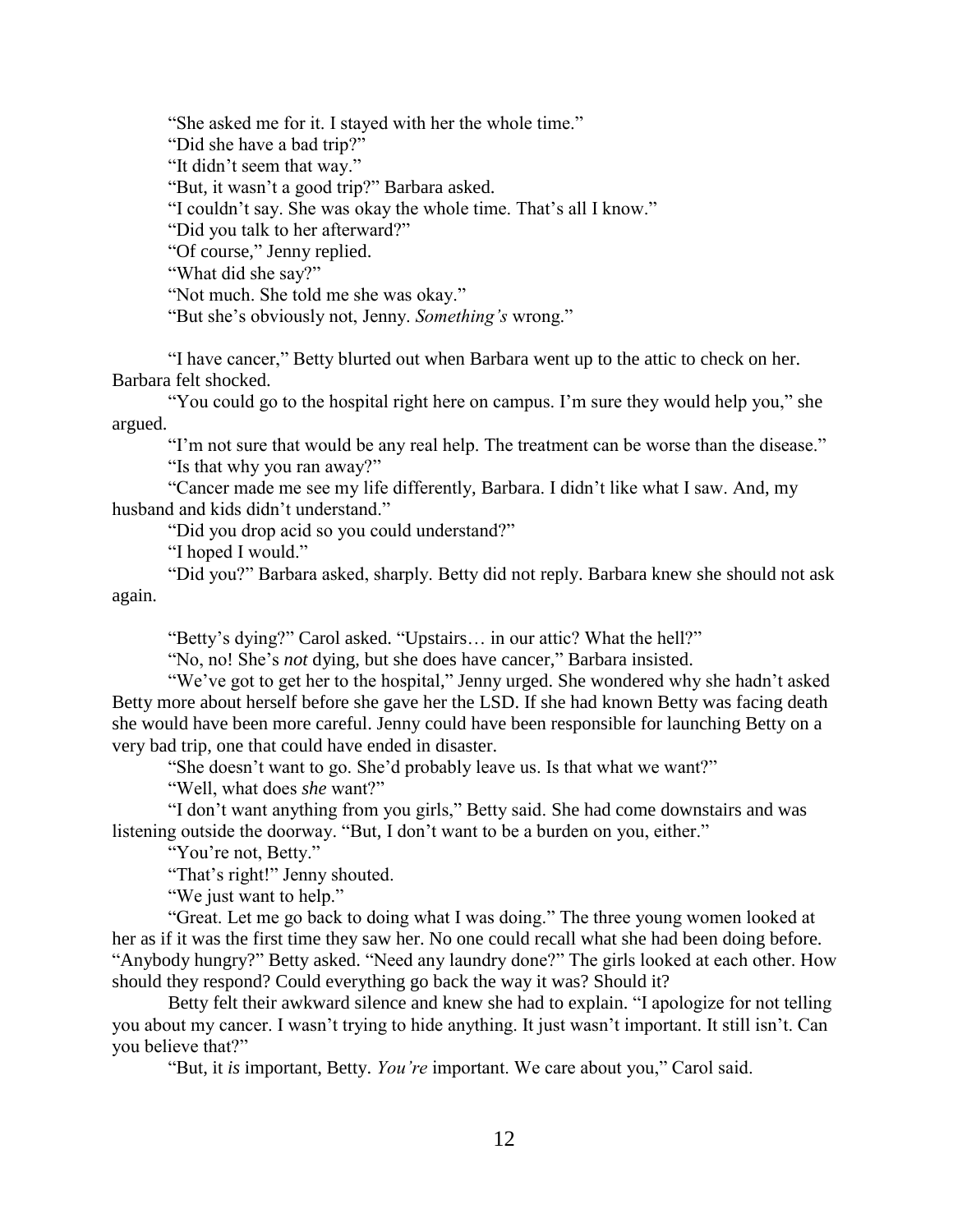"Yes, you do, and I'm grateful." Betty paused. No one said anything. She felt she had to prod them. "So, girls…, food, laundry…, what *else* can I do? Don't ask me to help with your homework. I suck at homework," she added, grinning. No one smiled.

"Could you maybe let us give you a hug?" Jenny asked, timidly. Betty smiled and spread her arms. The girls crowded around her, hugged her, and said no more. Betty understood they weren't hugging her as much as their missing moms.

## *9. Departure*

Betty felt it was time to leave. Perhaps it was because the girls knew the truth about her and had started to treat her differently. Maybe she felt exposed and vulnerable. She did not want their pity or sympathy. She felt certain her connection to the girls would never be the same. They were no longer equals.

She did not want to be 'special' because of her cancer. She just wanted to be Betty.

Betty left a heartfelt note thanking the girls and telling them she had decided to move on. She had picked up a few new possessions while she lived there. Everything fit in her travel bag, and it was not too heavy or bulky. She went back to the park where she had met the boys a few months earlier. She wanted to sit on the same bench and look at the city that was new to her then but was now her home. She wondered if it would feel different.

A policeman approached Betty as she sat wondering where to go next. He was holding a photo. She thought it might be a picture of her and she almost panicked. He smiled and asked if she could help him by looking at the photo. He assumed she was a frequent visitor to the park and had seen many of the people who passed through. She tried to hide her face.

It was a photo of a teenage girl. Betty guessed she was around the same age as her daughter Doris. She shook her head and asked, "Is she lost?"

"She's a runaway. Her parents are looking for her."

"That's terrible. Those poor people must be so worried," she said. Betty tried to sound sympathetic but knew her comment revealed how she thought her family reacted when she ran away. They probably went from shock to panic to worry to recrimination to anger to disgust. Betty knew her leaving was not their fault. But, they didn't know that, and likely never would. Knowing it, however, wouldn't have likely changed their feelings. Betty had broken her family bond and they would never be the same. She hoped they all moved on, somehow. Betty stopped herself from imagining what their lives would be like if they had not moved on. She had still not acknowledged the full impact of what she had done. Probably she never would.

"They are, but they probably won't see her again," the cop said. He seemed genuinely concerned. "Kids disappear all the time. They don't come back unless they want to."

"Well, I hope, for her parents' sake that *she* wants to," Betty remarked. The policeman nodded and walked away.

She almost cried. Her family had likely reported *her* missing and police might be looking for her right now. Most of the family photos of her were old. She had changed her hair and put on a little weight. However, police were likely more interested in looking for runaway kids than older women.

Even if they found her, Betty would never go back. Her former life was over. That old Betty was dead, and a new Betty was trying to be born, but it was hard.

She decided the best place to go, for now, was back to the Divine Lorraine. It was the cheapest and safest hotel she knew of. She still had her original two hundred dollars. The girls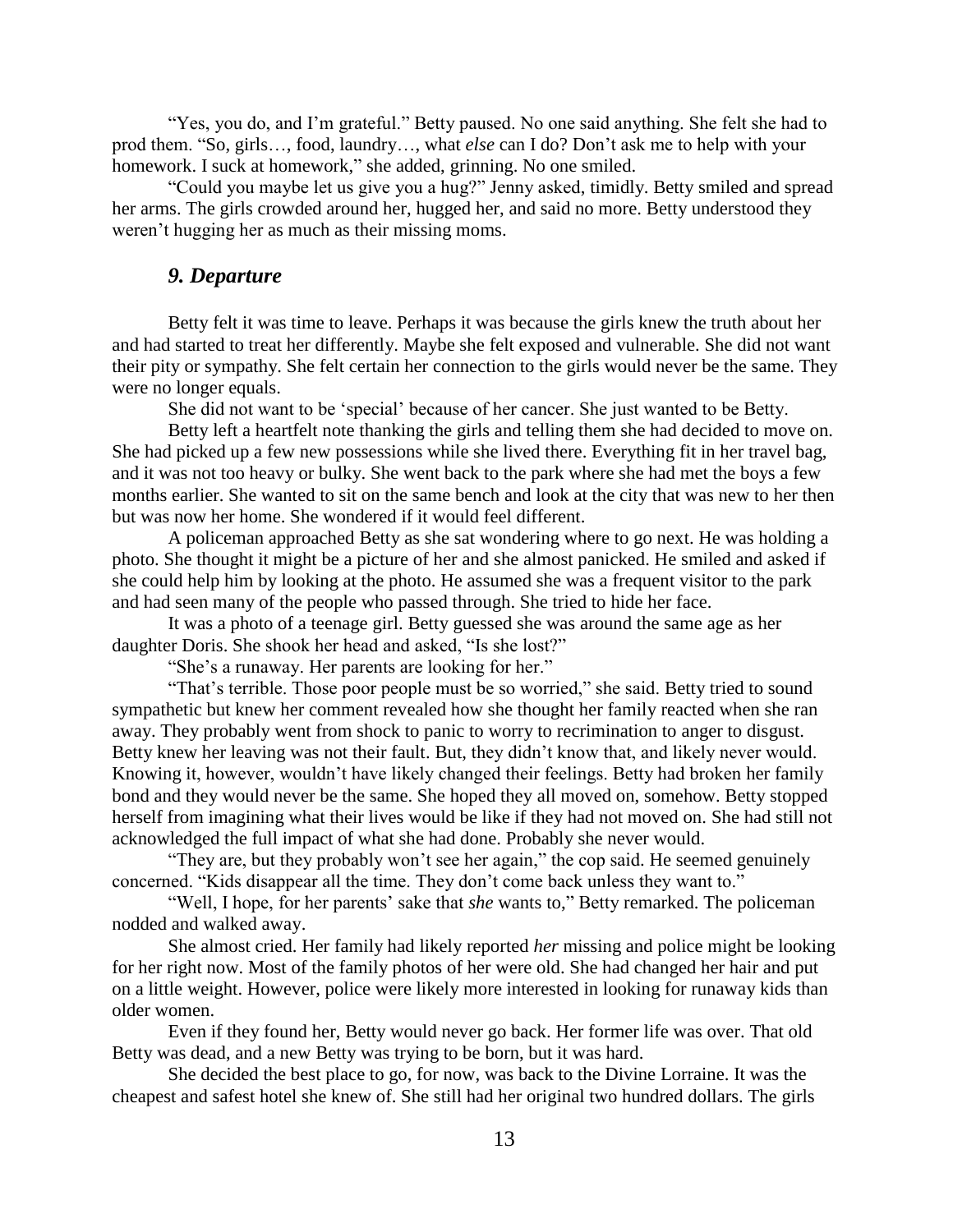had paid her a little and she kept most of it. She could afford to spend something extra on lodging for a few nights before she decided where to go and what to do next.

There was a lovely view from her small room on the tenth floor. She thought she could see the house where she stayed with the girls on the campus north of the hotel. The hotel seemed quieter than when she was there before. The staff told her there was no convention in town and there were many empty rooms.

They invited her to join their communion banquet on Sunday afternoon. It was a celebratory gathering for Father Divine's followers. He had hosted it every Sunday for all the years he lived in Philadelphia. She pointed out, respectfully, that she was not a follower. They told her there was always plenty of food and everyone was welcome. She decided to attend.

The banquet hall was full. She had never seen so many black and white people together in one place. There were hundreds, and they all sat together, intermixed. In her town, and in most of the United States (as far as she knew) black and white people sat apart from each other at events. She had heard there were places in the southern states where they labeled public facilities as white only or Negro only. There were no signs like that in Philadelphia, but she noticed that when she was in the park black people and white people had their little areas. The only time the races mixed was when people were walking, and then they mostly ignored each other.

These people were not ignoring each other. They were conversing quietly. Several people who sat near her smiled but did not engage her in conversation. Then the room suddenly quieted and she looked toward the front. A woman walked up to the head table on a raised dais and sat down. Loudspeakers crackled, then popped, and a deep male voice filled the hall. She assumed it belonged to the recently-deceased Father Divine. No food was visible anywhere, and Betty assumed there would be a sermon before they could eat. She half-listened to his voice and watched the others as they were listening to see how they reacted. Some of his words seemed meant for her.

"The individual is the personification of that which expresses personification," he said. "Therefore he comes to be personally the expression of that which was impersonal, and he is the personal expression of it and the personification of the pre-personification of God Almighty! Peace, it's wonderful!"

The words reminded Betty of her acid trip. All she saw was herself, everywhere. It had left her feeling trapped. Father Divine's words made her see the trip in a new way. Perhaps her acid dream meant she was *not* trapped, because she was the personification of God, and God was everywhere.

## *10. Quest*

The next morning, Betty bought a newspaper in the hotel lobby, walked to the park, and sat on a bench in the shade. She opened the newspaper and looked at the Help Wanted listings. She was looking for job ideas. It was unlikely she might qualify for any job in the Want Ads. It was more likely she would have to wander around looking for Help Wanted signs in shops or restaurants. She did not think she could do office work, so she skipped the secretarial and clerk advertisements.

She found advertisements for employment agencies and thought they might be good places to try. There was one a block from the park. She walked over and went in. The receptionist behind the counter didn't look much older than Doris. She was a perky blonde with a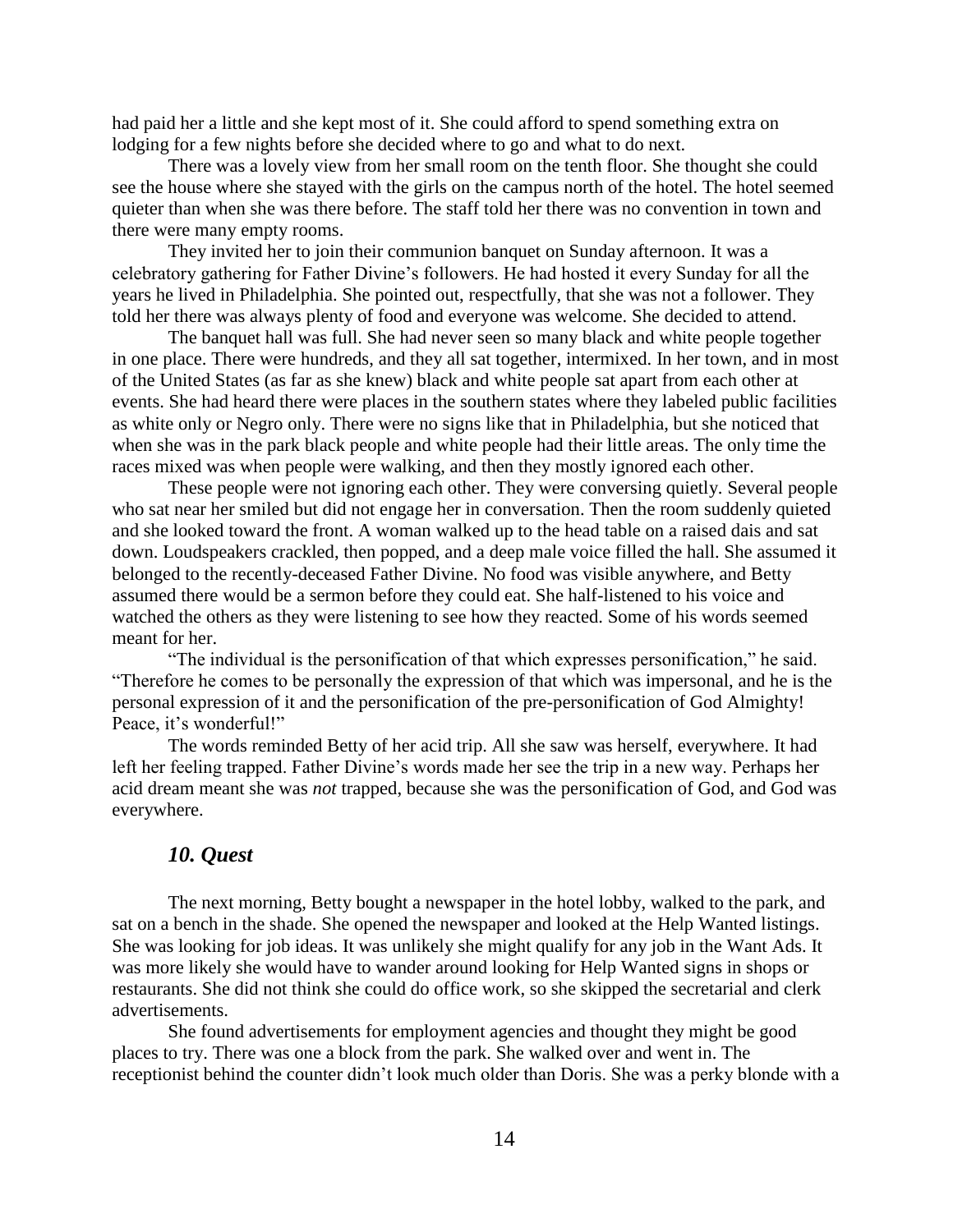friendly smile, a pile of folders on her desk, and fast fingers that flew over her typewriter. Betty assumed the kid was overworked and hoped she wouldn't be bothering her.

Betty waited for the receptionist to look up from her typing. She didn't. Frustrated, Betty decided to speak. "Excuse me," she said. The young woman handed her a clipboard without speaking to her. Betty took the board and looked around. A half-dozen people were sitting in chairs filling out their paperwork on clipboards like hers. She sat down and looked at the forms.

Betty immediately discovered she had a problem. The first items on the form were her name, address, and phone number. The name was no problem, but she had no regular address or phone. She thought she might have to stay at the Divine Lorraine just to use it as her address but doing so would use up her savings. Perhaps this was not a good idea.

She put down the clipboard, looked around, and noticed a large bulletin board on the back wall. It was crammed with 3 by 5 cards. She thought they might be job postings and she could read them to get ideas of jobs she could apply for. Betty got up and walked over to the board. Some cards were typed and others were handwritten. She started reading them. The only jobs she felt suitable for were domestic jobs such as cooking, cleaning, and perhaps child-care. She found three that looked interesting, took down the cards, and went to the young woman at the counter.

"Excuse me, I was interested in these jobs."

"Oh, good, let me see what you got there," she said, reaching for the cards. She took them, read the first one, and then flipped through a huge Rolodex. "This one's already been filled." She tore the card in half and threw it into the wastebasket. She read the second card and flipped through the Rolodex again. "Um, this one, too. I'm sorry," she said, without looking up. She ripped that card and dropped it as she looked at the third card. "Oh, *this* one's still open," she said, frowning. "But, you might not want it."

"Which one is it?" Betty asked.

"This woman wants a companion, someone to look after her, do some cooking, and run errands, stuff like that."

"That sounds okay."

"Well, she's a tough old bird, from what I hear, and people don't stay with her very long."

"I'd like to give it a try if it's okay with you."

"Sure. Don't say I didn't warn you, though."

Before she finished speaking the receptionist had picked up the phone and dialed the woman's number. "Miz Kelly? Marjorie at the employment agency. Are you still looking for someone? Really? Good. I got somebody for you. Okay. I'll send her right over." Marjorie hung up her phone, grabbed a pen, wrote the name, address, and phone number, and handed the paper to Betty. "Here. Good luck," she said, and then turned toward her typewriter and started to work. That was it. Betty looked at the address.

"Um, where is this?" she asked.

"Germantown. You know where that is, right?" Betty shook her head.

"I'm new here."

"Okay. Just take the subway to Erie Ave. Get the 53 trolley, and get off at Manheim Street. Her house is right in that block of Wayne Ave. Ask somebody for directions." She turned back to the typewriter and Betty knew she had gotten all she was going to get from Marjorie. She didn't even thank her.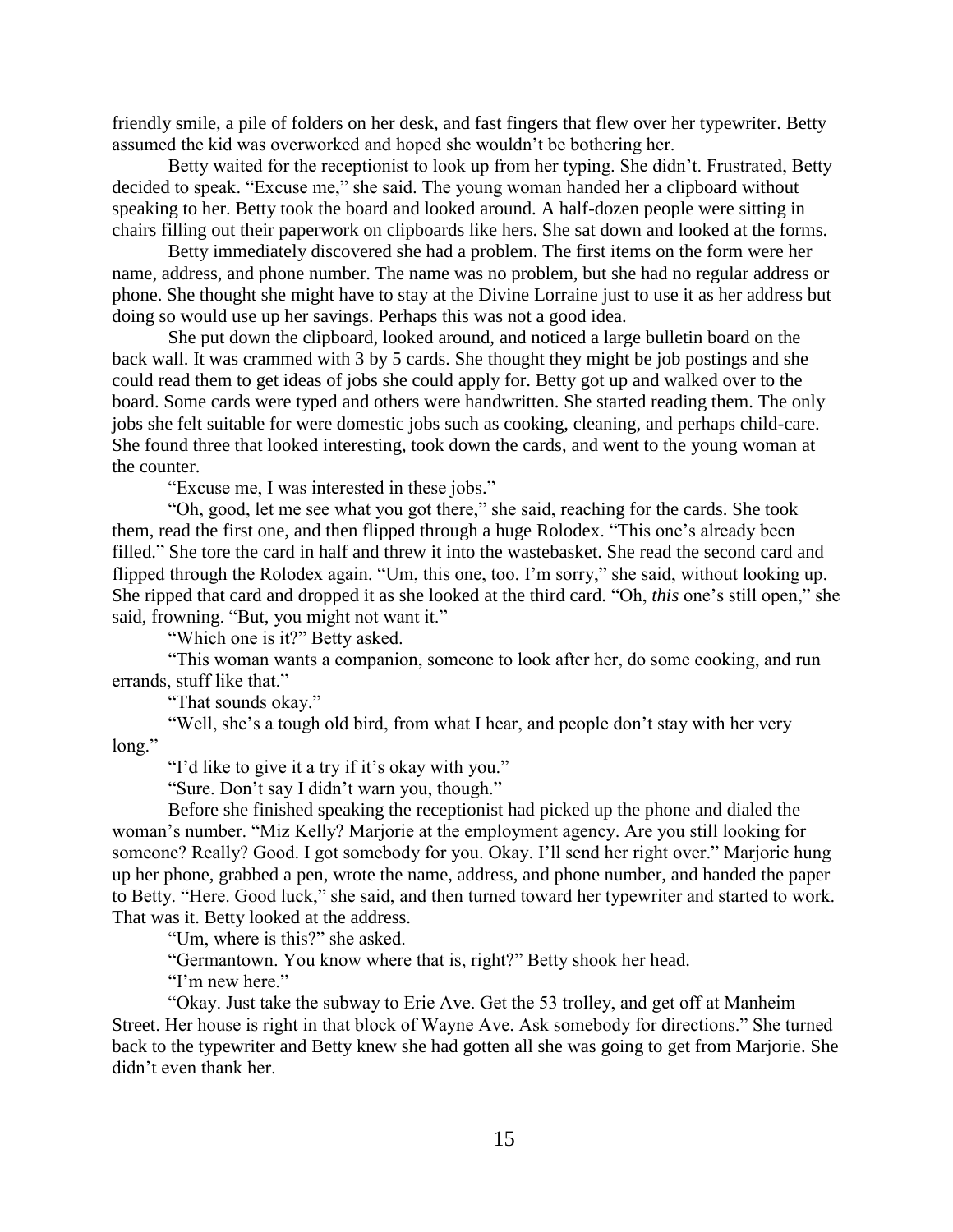#### *11. Miz Kelly*

Betty had never taken a subway before but she had seen trains. The station wasn't busy in the middle of the day. The clerk was a woman who looked around Betty's age. Her face was pale and Betty attributed her pallid skin to the fluorescent lighting. *Or, maybe it's because she works underground,* Betty thought. *That's not much of a life. I wonder how often she gets to see the sun.*

Betty asked how she would get to Germantown. The woman looked at Betty as if her question offended her. "You'll need to transfer at Erie Avenue," she replied. Betty asked how much the fare was. The woman pointed to a grimy sign next to the window. Betty read the fare and pulled out her cash. The woman grunted and handed Betty her change along with a transfer slip. Betty looked around. She didn't know what to do next. The woman looked at her. Their eyes met. Betty smiled. The woman sighed. She didn't like it when riders made eye contact. It made her feel as if she had to do more than merely take their money and give them tickets. She had to be friendly, nice, and maybe even human. "It's through there," she said, pointing to the turnstile. "You're going north."

"Thanks very much. You've been very helpful. Have a nice day!" Betty replied. The woman grunted again. She hadn't had a nice day since before she got that dismal job years ago. Other people had nice days. She just sold tickets.

Betty found the platform and boarded the train when it arrived. The trip was uneventful. She got off at Erie Avenue, went up the dirty concrete steps to street level, and saw the trolley car island in the middle of the street. She checked the sign to be sure she was at the right place and then watched for a trolley to appear. As she waited, she reminded herself that she was in an unfamiliar part of the largest city she had ever visited. She needed to remember how she got here so she could get back to the Divine Lorraine when she was done.

Betty went over her subway trip in her mind and felt ready for the trolley phase. She didn't want to think about what the job interview would be like. She had never been interviewed for anything and had no idea what a person was supposed to do. She tried to recall interview tips she may have read in a magazine or heard from others but nothing came to mind. *Oh well, I'll just have to trust my instincts,* she told herself. *They've gotten me this far*.

She asked the trolley driver to tell her when they reached Wayne and Manheim and sat in the seat right behind him. He grunted and she hoped he had heard her and would do what she asked. Riding the trolley through a residential neighborhood seemed more pleasant than being downtown where everything was larger, busier, and more impersonal. Betty saw pedestrians on the sidewalks. Mothers wheeled babies in strollers. She rode past small one- or two-story storefronts and read the names of the shops. Pizza, drugstore, bar, TV and radio repair, mechanic, hardware store. Betty understood that this was where people lived. Downtown was only where they worked. She hoped she would do well in the interview so she could live in this neighborhood as well. It felt more like the place she left.

"Manheim!" the driver barked. Betty stood up and walked to the front doors. The trolley glided to a stop, the doors wheezed open, and Betty stepped down. The trolley started up before she walked to the sidewalk. Betty turned and watched it glide away. She had a sudden feeling she had made a colossal mistake and shouldn't be there, that she might be lost. *I might never see*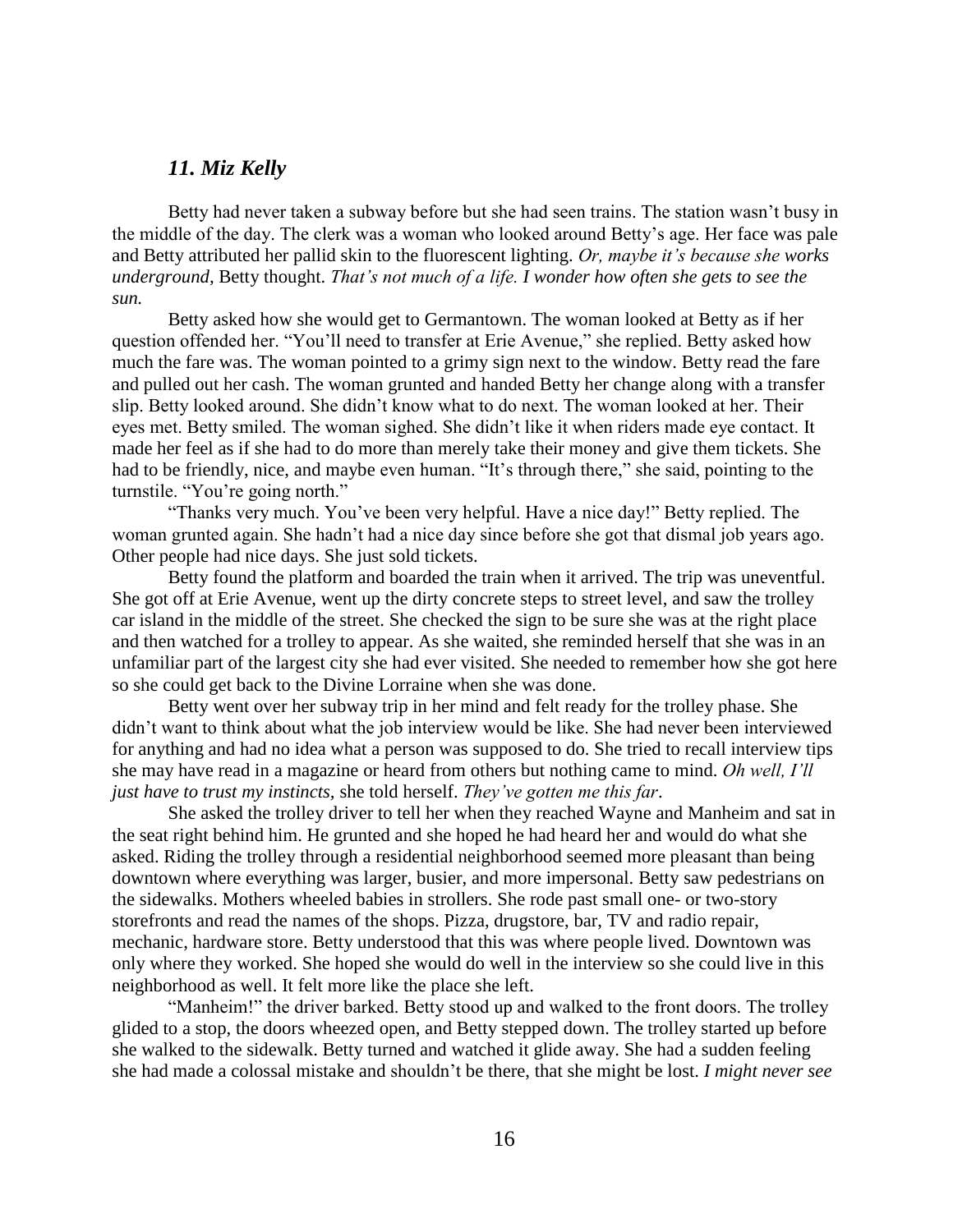*the Divine Lorraine again,* she thought. *I bet none of these people ever heard of it.* She was likely correct, but she would be okay.

Betty crossed Manheim Street and walked along the block admiring the variety of houses and reading the addresses. She found the one she was looking for. The small, picturesque house looked out of place on the block. It sat between a large apartment building and a fenced-in empty lot. Betty checked the address- 5147, then opened the gate in the quaint wrought iron fence and walked up the steps to the small porch. She looked for a doorbell but the door opened before she could find the button.

A stooped old woman with an angular face frowned at her. She seemed ancient and forbidding. Betty wondered if she had wasted a trip. "About time! I was just gonna call the agency!" the old woman barked.

"Miz Kelly?" Betty asked, taken aback.

"I thought you got lost."

"Sorry, I had to go back to the hotel," Betty replied, meekly.

"What were you doing at a hotel?"

"I just moved here, and I was staying there until I could find a job."

"So you have no place to live, now?"

"I'll find something in the neighborhood; that is, if you hire me."

"You're hired. You'll live here, too. Didn't they tell you?" Miz Kelly asked. "No, ma'am."

"Don't call me ma'am. I hate that word. I'm not a decrepit old lady."

"No, ma-," Betty said. Miz Kelly scowled at her and then smiled.

"Come in…uh."

"Betty Suggs."

"Come in, Betty Suggs. Would you like some tea?" Betty smiled, breathed a sigh of relief, and then nodded. Maybe she had passed the test. "Great! Kitchen's back there. You make it, and then we'll drink it and get acquainted."

"I don't much care about your past," Miz Kelly said after they settled at the kitchen table with teacups, saucers, and little cookies on a plate. "But, I'll bore you and tell you about mine just so you know who you're dealing with," she added.

Betty had forgotten to eat lunch. She took a cookie and nibbled it. Miz Kelly watched her. Betty immediately wondered if she had done something wrong. Maybe the cookies were decorative and not meant to be eaten.

"I was a schoolteacher at the Fitler School, a couple of blocks from here. I spent my whole career there, thank God." She paused and sipped her tea. "I retired 16 years ago when I started to get sick. Not sick of the kids, mind you. I loved the kids. Some of them still come to visit me from time to time.

"I could have moved somewhere else when I retired, but I didn't want to give up my house. But, it's hard for an old woman to live alone. I've had many people taking care of me. Some stayed awhile, others didn't. That's okay. They probably told you I was hard to work for." Betty feigned surprise and shook her head. "It's okay; I know they told you that. I want them to say that so it scares away the people who wouldn't be right for me."

"I think I would be right for you," Betty asserted. Her boldness surprised her. She liked Miz Kelly but worried she did not have much to offer her.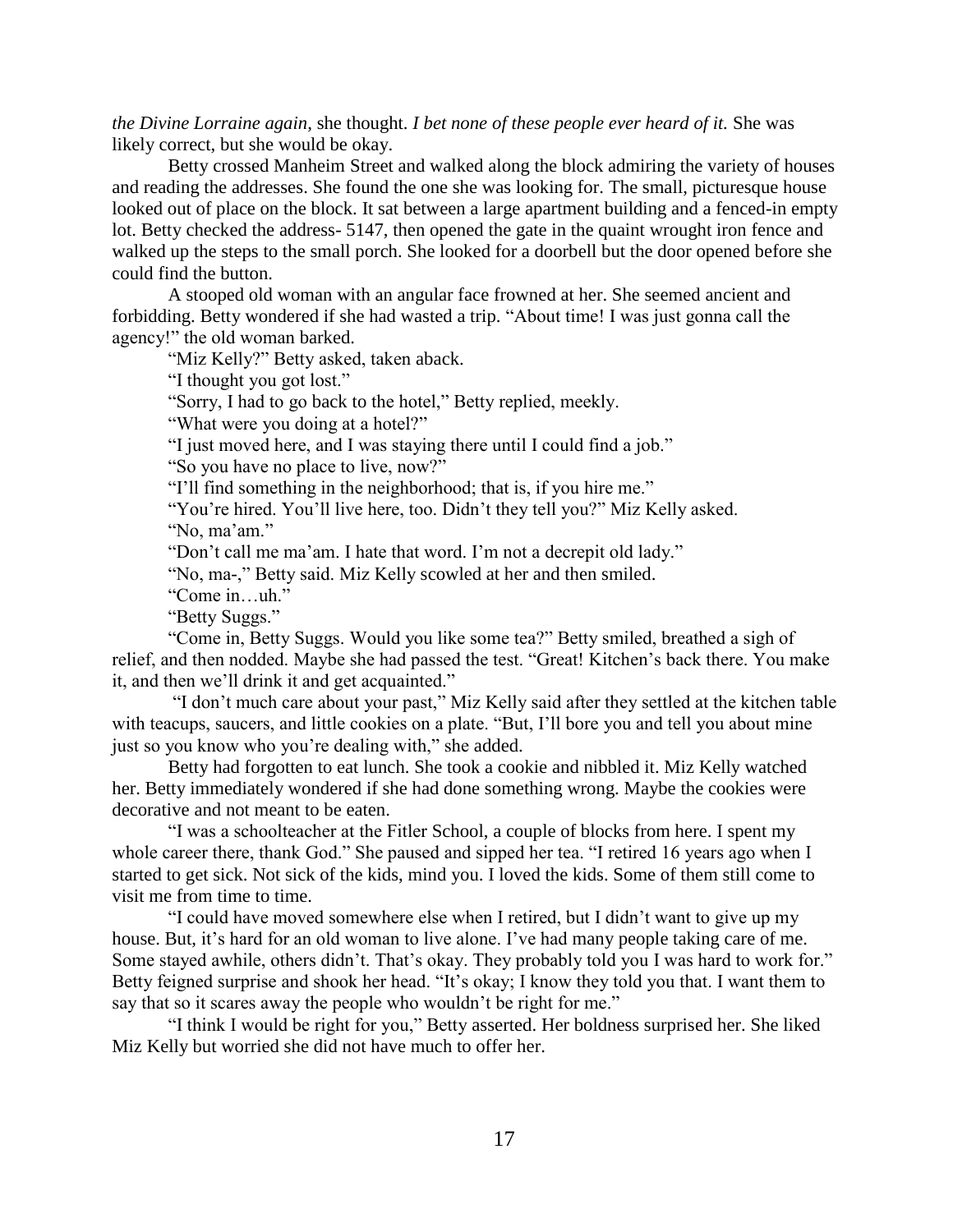"We'll see, won't we?" Miz Kelly said and then winked. Betty did not feel any more certain. "So tell me about *you*," Miz Kelly said. Betty began to speak, but Miz Kelly interrupted her. "The *truth*, please. Only the truth, dearie. I'm too old for lies."

"I wouldn't lie to you, Miz Kelly. I…I…left my home a few months back. My kids were grown."

"You have a husband?" Betty nodded. "Did you leave *because* of him?" Betty shook her head.

"I left because of *me*. I just didn't want to be there anymore. I loved my family, but I felt trapped in my life," she said and noticed a tear on Miz Kelly's cheek. "Are you okay?"

"Yes," Miz Kelly said, softly. "Are *you*, child?" she asked, sympathetically. Betty nodded.

"I think I am, *now*," Betty replied. She was.

## *12. Nightmare*

"Betty!" Miz Kelly's cry woke Betty. "Come here, *now!*" She put on her robe and hurried to Miz Kelly's bedroom.

"What's wrong? Do you need your medicine?" she asked, breathlessly.

"No. I had a nightmare," Miz Kelly replied. She seemed uneasy. Betty knew it had been a bad one. "Will you sit with me awhile, if you're not too sleepy?"

"Of course. Shall I make you some tea?"

"No, thanks." They sat quietly for a few moments. Betty felt awkward.

"Do you want to talk about it?" she asked. Miz Kelly felt distracted and did know what she meant.

"Talk about what? Oh, you mean the nightmare?" she asked.

"Yes, if you think it would help to talk about it, I'm here."

"It was about my husband-," Miz Kelly explained.

"I didn't know you were married," Betty replied.

"Yes, a long time ago."

"You don't wear the ring."

"I took it off when he died. I decided to pretend I was a spinster schoolmarm for the rest of my life."

"So, tell me about your nightmare."

Huey Kelly was sent to fight in France in World War One. The Army had to ship him back to the States after he got wounded. He was on a troop ship sailing back from Europe that never arrived in New York. A U-boat probably sunk it. Miz Kelly was there at the dock waiting to greet him. They were going to celebrate his homecoming and have a real honeymoon in New York City but he never came back to her.

Her nightmare was always the same. She saw Huey trapped in a ship cabin that flooded with water. He cried out her name, said he would always love her, and then drowned. Then the dream shifted and he showed up at her front door, dripping wet, years later. She screamed when she saw him and woke up.

"I haven't had one of these dreams for a long time. I thought they were done. I thought I finally stopped missing him, but I guess not…" Miz Kelly had held onto her love all these years.

Betty said nothing. The incident made her wonder what *she* was missing, and whether her family missed her. It had only been about six months since she left and she had not often thought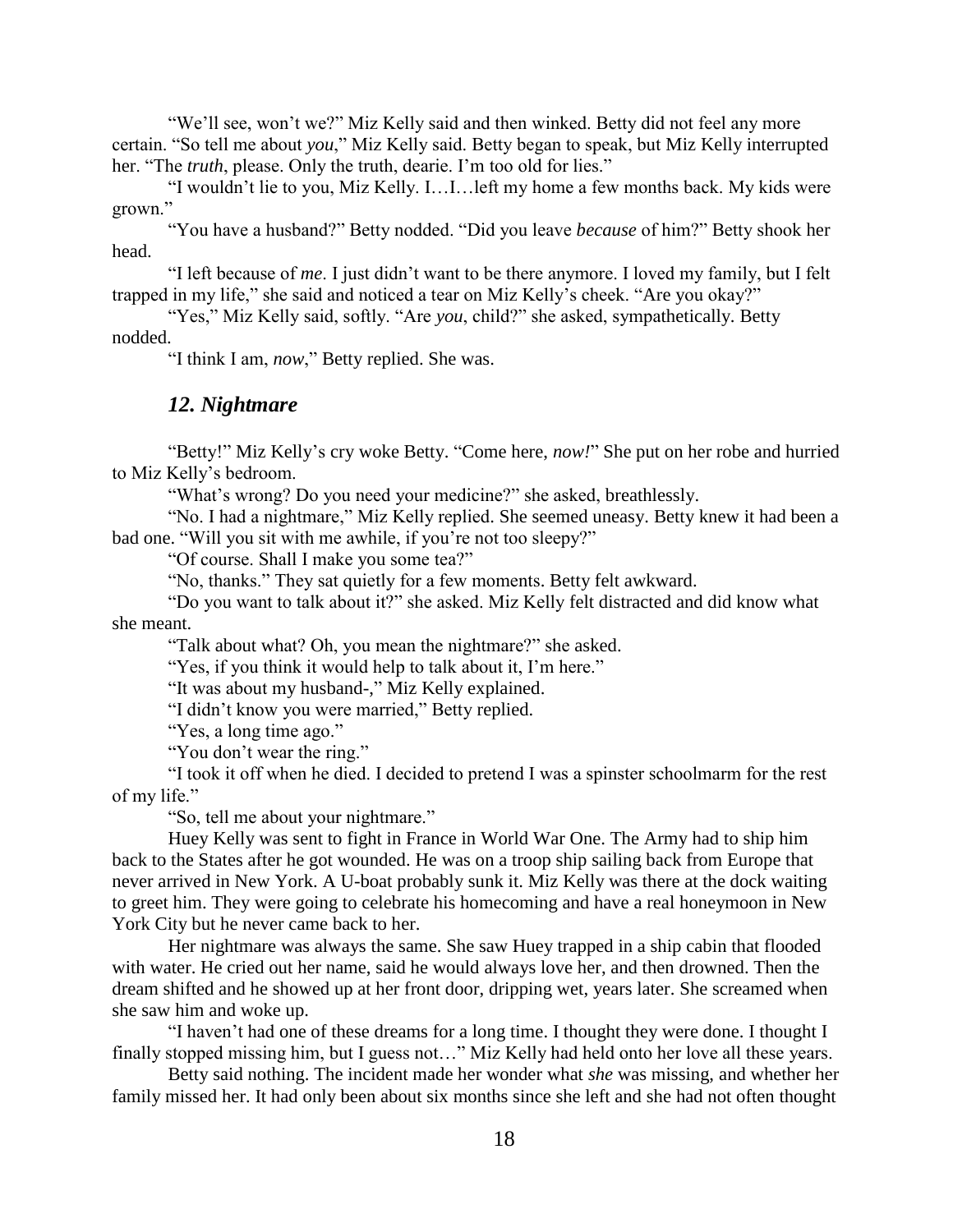about them. She was no longer part of their lives and wondered if her children had changed much. Kids grew up so fast. Their lives went by in a whirlwind. They could be much different young people now.

She wondered if they thought about her and hoped their memories had faded. That would be good. She thought absence was better than grief. It never occurred to her the opposite might be true.

Betty wondered if her family's feelings had changed. Did they still love her? It was more likely they now hated her for abandoning them. She also wondered if she still loved them. She suspected it was so easy to run away from them because she had never really loved them. If she had (she reasoned), she would never have run away. It was too complicated to figure out, so she stopped thinking about it. Instead, she thought about Miz Kelly's long-lost love and wondered what that was like. Miz Kelly never got to have the life she looked forward to when her husband left to go to war. Betty had a good life when Jerry came back from a different war, but somehow it wasn't enough for her and she wanted or needed something else. Her acid trip had shown her God, but Betty doubted God was what she yearned for. *What is it?* she asked herself. No answer came.

## *13. Doubt*

"One of my former pupils is coming to see me, today. Will you go and pick up some special cookies?" Miz Kelly asked. "The bakery is just down in the next block. The woman knows me." Betty left with a couple of dollars and walked two blocks to the little bakery. The place seemed tiny but delicious goodies filled the storefront window. She went inside and an older woman greeted her.

"I'm here for Miz Kelly's order," she told the pleasant woman.

"Miz Kelly! I haven't seen her in a long time. She used to come in once a week, at least. I think she bought treats for her kids, and sometimes for herself."

"Well, these cookies are for one of her pupils who's coming to visit her today."

"Isn't that nice! Most kids today are too busy to come and see the people who raised them and took care of them." Betty smiled awkwardly and nodded. "I know my kids never come to see *me*; that's a fact," the woman said.

"Um, that's a shame."

"Well, I guess they won't miss me until it's too late and I'm gone," the woman added, chagrined.

"Yeah." Betty paid the woman, got her change, and left.

As she walked back to Miz Kelly's house she thought about her kids and her life. What was the *real* reason she ran away? She thought it was her cancer and Jerry's insistence that she get the treatments she didn't want. Now she wondered if the cancer gave her an excuse to do what she had always wanted to do.

She wondered what her real feelings had been for all the years she and Jerry were married. She thought she loved her family, but perhaps she didn't. But she didn't think she hated them. Perhaps she had refused the cancer treatments because she wanted to die, just to get away from them.

Her cancer had awakened her, but to what? Mostly, to questions she could not answer.

She got home with the box of cookies and found Miz Kelly's guest had already arrived. She recognized him. It was Carl, who was a friend of Jeff and Gary, the film students.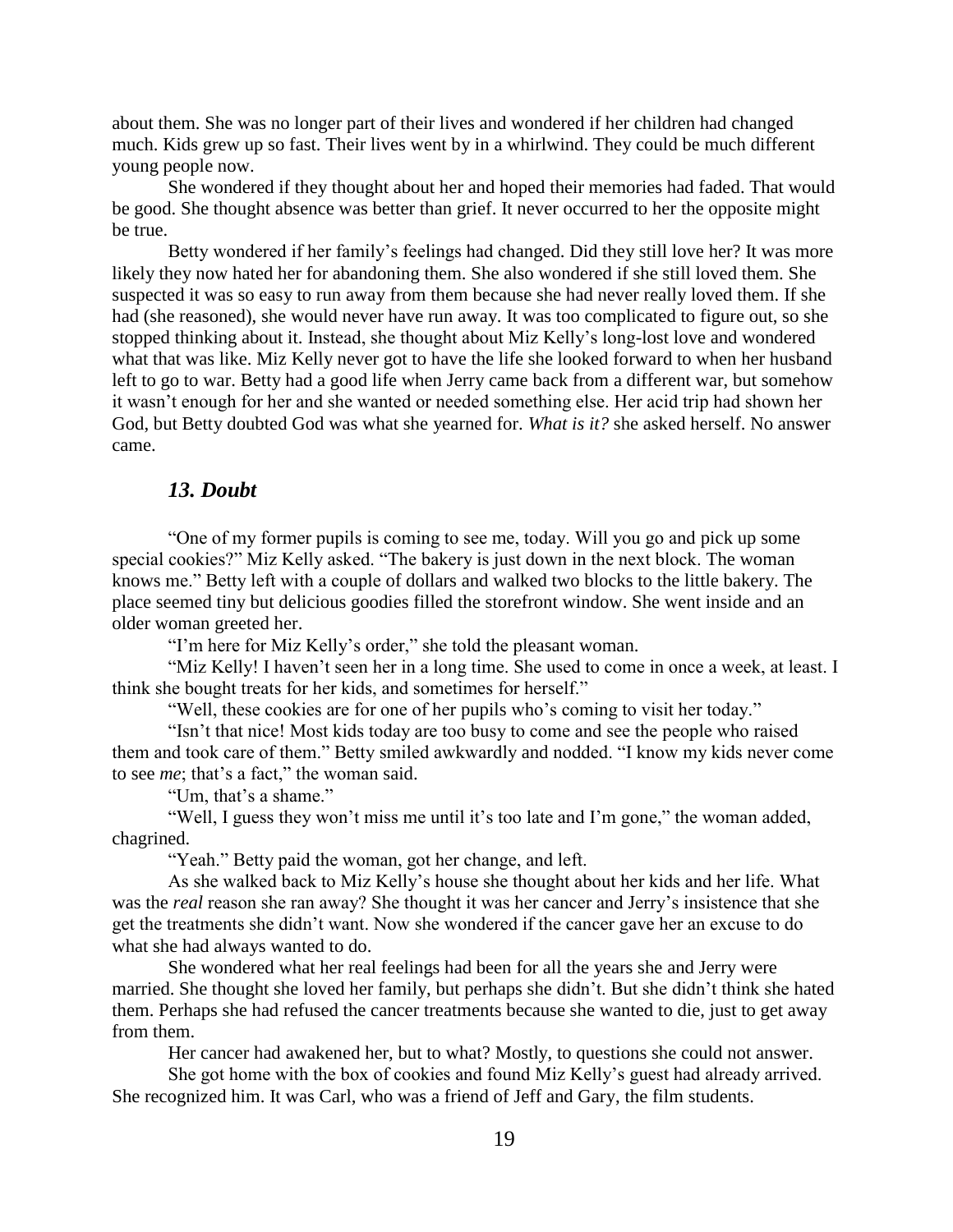"Betty?" he asked, puzzled. She nodded.

"Yes. You're Carl, right?"

"You two know each other?" Miz Kelly asked, surprised.

"I stayed on campus with some students when I first came to the city. I was their housekeeper for a while."

"But, you left," Carl said, puzzled.

"Yes, Carol and her friends asked me to move in with them. I felt more comfortable in a house of women instead of men. I hope the other boys didn't mind."

"I don't think so," Carl said.

"Well, it's nice to see you. How are the other boys?"

"Good. Jeff and Gary's film with you is pretty popular in the Film School."

"You were in a film?" Miz Kelly asked, impressed.

"Yeah. I played a homeless woman," Betty said, smiling. The three fell silent. "Look I'm taking up your visit. Why don't I make some tea and put these cookies out?"

She retreated to the kitchen and worried what would happen now that Carl had found her. She had not told Miz Kelly about living with the students. She worried the students might come looking for her now that they knew where she was. She hoped Carl would not tell anyone he had met her. She might have to ask him to keep her secret.

## *14. Honesty*

"You haven't been completely honest with me," Miz Kelly said, sternly. She was not angry, just curious, and wanted Betty to open up to her.

"I haven't lied," Betty defended herself.

"But, you haven't told me your *whole* story, have you? I want you to tell it, *now*. I'm listening," Miz Kelly said. It was a command and Betty knew she had to comply. Betty told her about her family, cancer, and how she ran away. Miz Kelly was shocked.

"You just *left* them?" she asked, aghast. Betty nodded. "That must have been hard."

"Well, not as hard as having cancer," Betty replied.

"But, why? Didn't you feel they loved you?"

"I thought they did, but I had decided not to get the cancer treatments and my husband was angry at me. I couldn't take that. He was being completely selfish."

"He didn't want you to die. What was wrong with that?" Miz Kelly asked.

"He didn't want me to die because he loved me and felt bad for me. He just wanted me to always be there to take care of him and the kids."

"Oh, I think I understand," Miz Kelly said, nodding. "Your death would be an inconvenience."

"Yes!" Betty agreed.

"So, you left because you were angry?" Miz Kelly asked. Betty nodded. "And you wanted to punish them." Miz Kelly's bold statement surprised Betty. She nodded again and then burst into tears. She had not realized that she ran away to punish them. Miz Kelly let her cry.

"I'm sorry," Betty apologized.

"Don't be. Let it out. I know it hurts."

"I gave them *everything*. I loved being a wife and mother, but it wasn't enough. They wanted more. I realized I had emptied myself, lost myself. It happened over time and I didn't see it."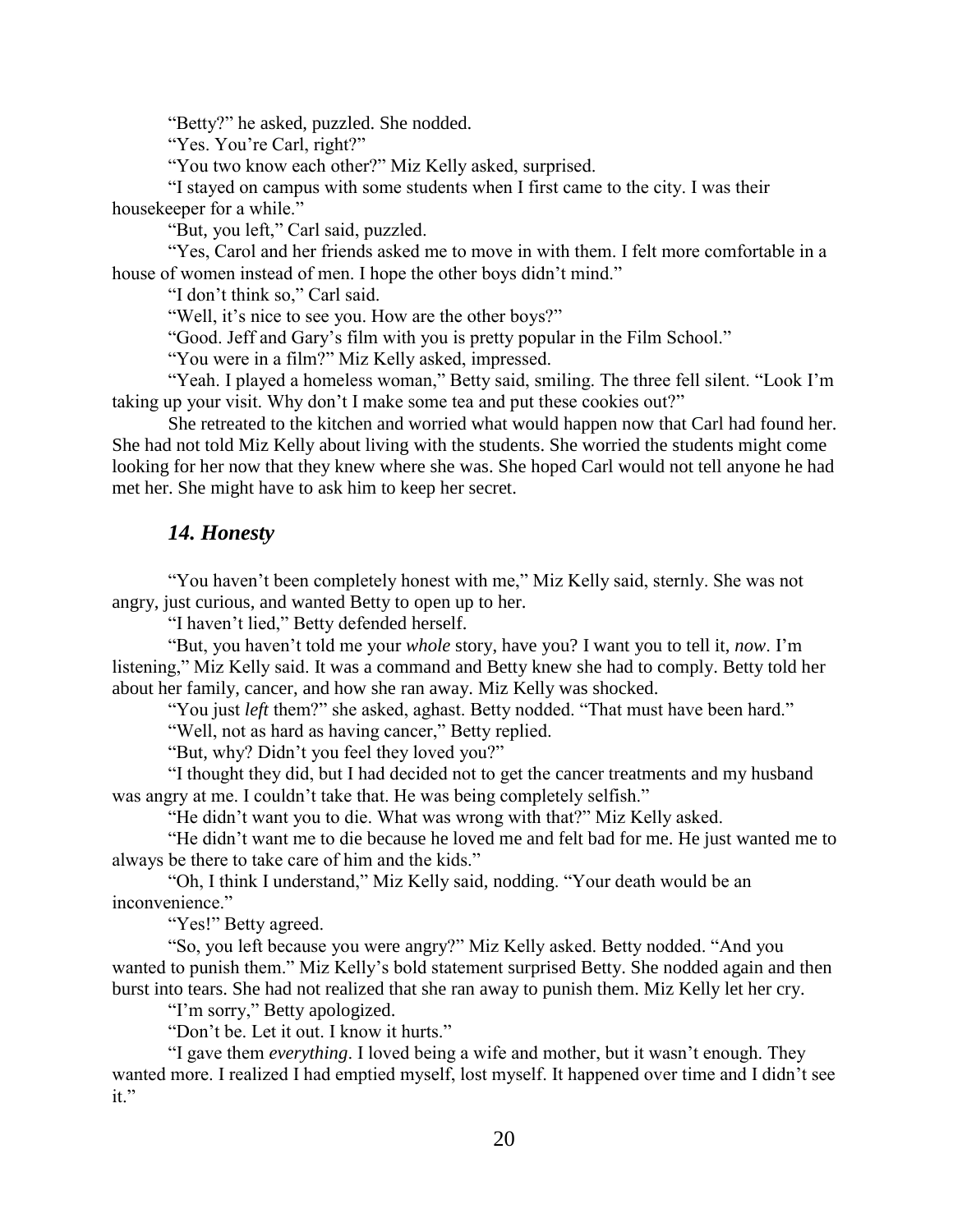"Yes," Miz Kelly agreed. Her voice was soft but firm. She wasn't trying to be a supportive teacher responding to a student. She wanted Betty to feel she was her best friend and she cared.

"I gave them all my love, but when *I* needed some love, there was none. I couldn't stay." "So, how do you feel, now?"

"What do you mean?"

"About love?"

"I don't understand."

"Do you feel loved, *now?"*

"Well, I don't know. I guess the most I could say is that I don't feel *un*loved. Does that make sense?"

"I think you love yourself, and that's what's most important."

"You're probably right."

"So, maybe you're whole, now," Miz Kelly suggested. "Maybe you're ready to live the rest of your life and face your death."

"Maybe," Betty replied. She wasn't certain she was ready to face her death yet. Maybe because she hadn't learned all she need to learn about life. "That's an awful lot to think about."

"You can do it. You seem good at thinking."

"No, I'm not, Miz Kelly-."

"Please call me Margaret."

"What I'm good at is running away. *You're* good at thinking. Thank you for helping me." "You're welcome." There was a long pause.

"You must have been a really great teacher," Betty commented.

"I still am," Miz Kelly said, smiling.

## *15. Phone Call 1*

"Hello?"

"Hi, Jerry," Betty said.

"Betty?! Is that you?"

"Yes."

"Are you okay? Kids, it's your mom! Where are you?"

"I'm okay. I just wanted to let you know," Betty said. She avoided telling him where she was.

"Are you coming home?" Jerry asked. Betty did not know how to answer. She no longer wanted to hurt them, but she did not want to go home, either. She just wanted to let them know she was okay. The phone line clicked as someone else came on.

"Mom?" Johnny said. "Why did you leave us? Where are you?" He paused and she waited for him to go on. "What the hell is wrong with you?" he asked. She had not told her kids about her cancer and they did not know what was wrong with her. She wrestled with telling Johnny now but said nothing.

"Hi, Johnny. How are you?" she asked.

"*When* are you coming home?" he asked.

"Not right now. I just called to let you know I'm okay."

"Maybe *you're* okay, but *we're* not!" he protested. "You screwed up our lives." She did not know how to answer. How could she tell him it was her life that was screwed up, and that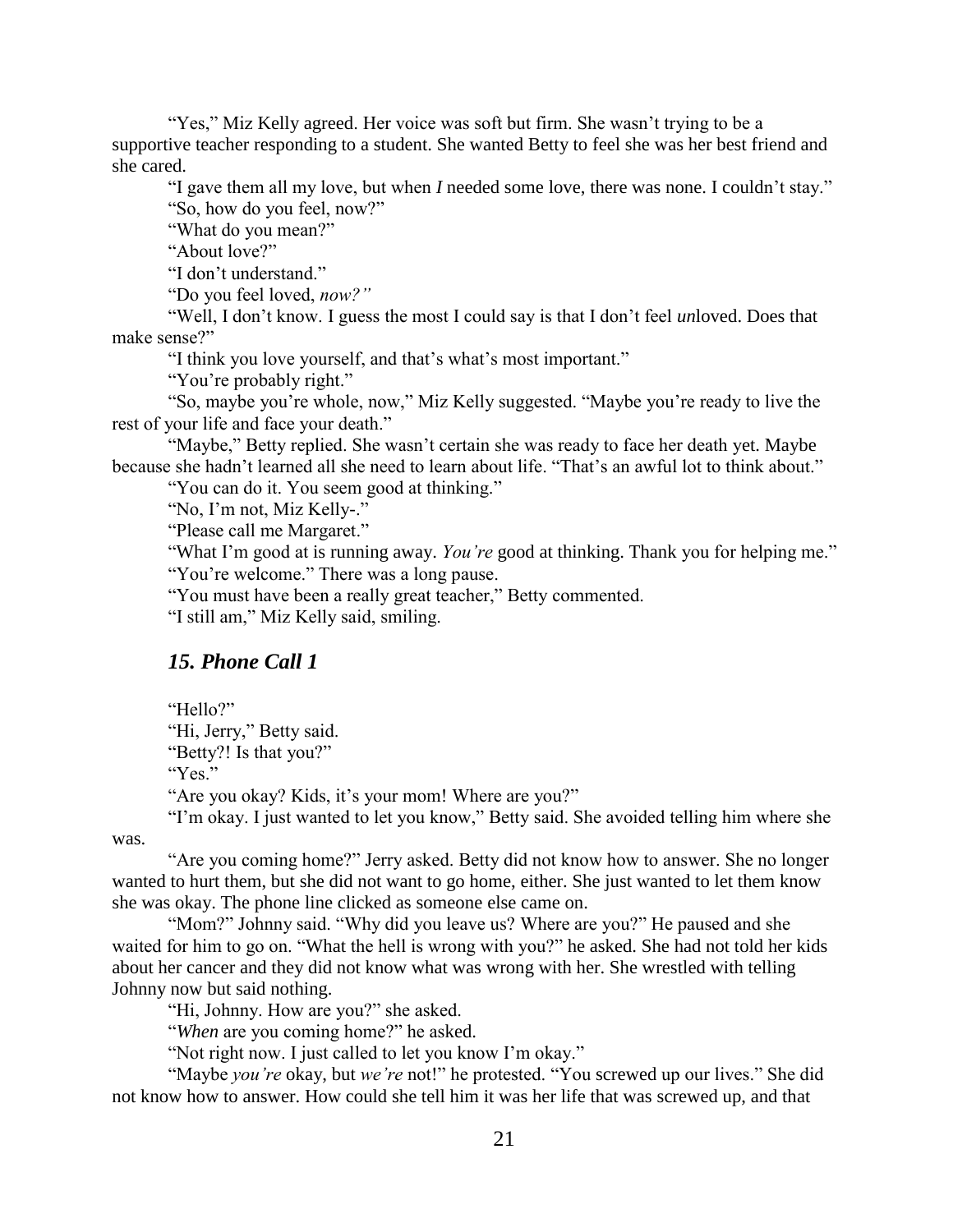was why she ran away? She did not want him to think it was somehow his fault. It was probably not anybody's fault. That was the sad truth.

"Mom?" Doris said, sobbing.

"Hi, Doris."

"I miss you. When are you coming back?"

"I don't know." She wanted to add that she did not know if she would ever come back, but felt that would hurt Doris too much.

"Why did you leave? Was it because of me? Whatever it was, I'm so sorry. Please, *please* come back."

"Don't be sorry, Doris. It had nothing to do with you."

"Then *why?"* Doris begged for a reason. Betty did not reply.

"So where are you?" Jerry asked, after a long silence. "At least tell us *that*, Betty." Now he was pleading, too.

"Don't worry about me, Jerry. I'm okay. I'm safe. Maybe I'll call you again," she said. "Bye for now," she added, and quickly hung up, unable to take any more of the conversation. She knew she had dropped an emotional bomb on them and had opened old wounds. She should have known that would happen. Their recovery from her call would take days.

"I never had a family of my own," Miz Kelly said. "But, I can imagine that phone call was hard for you, and them."

"I think I made everything worse," Betty mumbled. "I was hoping to let them know I was okay, but I'm not okay, and neither are they."

"So now you know how things are."

"And, I wish they weren't the way they are."

"You can't change the past. You did what you did- for good reason."

"But, I abandoned them, and it really, really hurt them," Betty said. She hoped Miz Kelly would say something sympathetic, but she did not reply. "And, now I don't know what to do."

"What alternatives do you have, dear?"

"I could stay here, or go back to them, or just go somewhere else and wait to die."

"Don't talk like that. You've come a long way. Don't let guilt overwhelm you."

"Do you think my husband will tell the kids I have cancer, now?"

"They didn't know?" Miz Kelly asked. Betty shook her head. "He might, just to help them understand why you left them."

"He wanted me to get the treatments. They would have had to watch me suffer through chemotherapy, and radiation, and I would have grown weaker and weaker. It could have gone on for months, or even years. And, then I would just end up dying, right there in front of them."

"And you didn't want them to see you like that?" Miz Kelly asked. Betty nodded.

"I couldn't do that to them. I *couldn't*. It seemed cruel to make them watch me fade away."

"So you ran away because you loved them?" Miz Kelly asked. Betty nodded, even though she wondered if that was the real reason she ran away.

"I guess so."

"Do you still love them?"

"I don't know, but I guess so."

"Do you think they still love you?"

"I don't see how they could."

"Maybe, when you're ready, you could call them back and find out."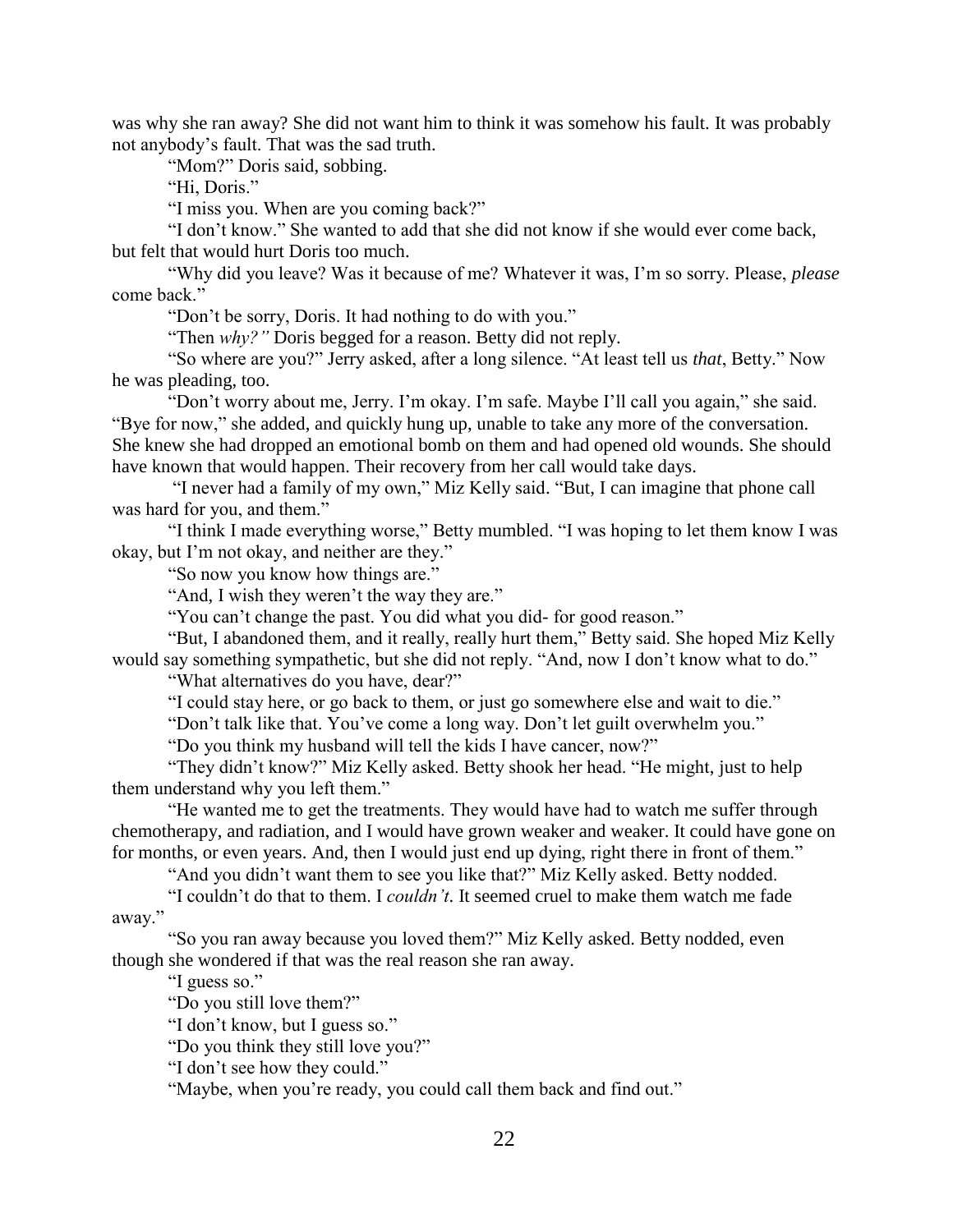"Maybe, if I'm *ever* ready," Betty replied, and then began to cry. Miz Kelly let her. The first step toward growth was to let out all the hurt. Perhaps, when it was finally gone, Betty could find her true feelings and figure out what to do next.

## *16. Search*

Jerry went to the police. They had stopped looking for Betty not long after he first reported her missing. Many people went missing, and the police seldom found any of them. Anyway, they had more important things to do.

He told them about the call. "I don't know where she is, but she's *somewhere*. Can't you send out her photo or something?" he begged. The desk sergeant felt sorry for Jerry and told him he would look into it.

"Can't we get her picture in the papers?" Jerry begged.

"We could send it out, but most papers probably wouldn't run it. I'm sorry. It would help if you knew where the call came from. Do you think she might call back?" Jerry shrugged. "Well, if she does, try to get her to say something, even if it's general. Maybe a city, or even just a state. Help us narrow it down." Jerry thanked him and left.

He had not told Johnny and Doris about Betty's cancer. He felt it would only make everything worse if they knew. They might panic or get hysterical. He did not want to lose either of them the way he had lost her.

Jerry and Betty never had any real intimacy. They got along in their marriage. They shared raising their children and running their household, but never talked much about themselves or their feelings. Betty had never told him how she felt about her cancer. He had assumed she would do whatever the doctors told her to do, but she did not. He did not understand why. He had come to realize the woman he lived with for more than twenty years had been a stranger and regretted it.

However, he felt what she did was wrong. She should have come to him if she had a problem. He did not care if she hurt him, but she should never have hurt the children by running away. Jerry doubted he would ever forgive her, even if by some miracle he ever saw her again, which seemed doubtful.

Meanwhile, it was up to him to keep Johnny and Doris from falling apart. He tried to help them deal with their feelings, but no one helped him with his. His best friend, Walt, knew Betty had left, but not why. Jerry had not told Walt about Betty's cancer. None of their friends or family knew. She had wanted to keep it private.

He had a couple of beers at Walt's house one night. They were watching the ball game and talking about incidents at work. Walt's wife Louise came home from shopping and noticed Jerry was not laughing at Walt's jokes. She did not say anything, at first, but kept an eye on Jerry while she put her groceries away and started dinner. Walt noticed Jerry had finished his beer and went to get another one.

"Something's wrong with Jerry," he told Louise.

"Yeah, I can see. You think I should talk to him?" She knew Jerry was unlikely to share his feelings with Walt. Men did not do that.

They sat down to eat but Jerry did not want his food. "What's wrong, Jerry?" Louise asked.

"It's Betty."

"You miss her, don't you?" Walt said. Jerry nodded.

"She called, last week."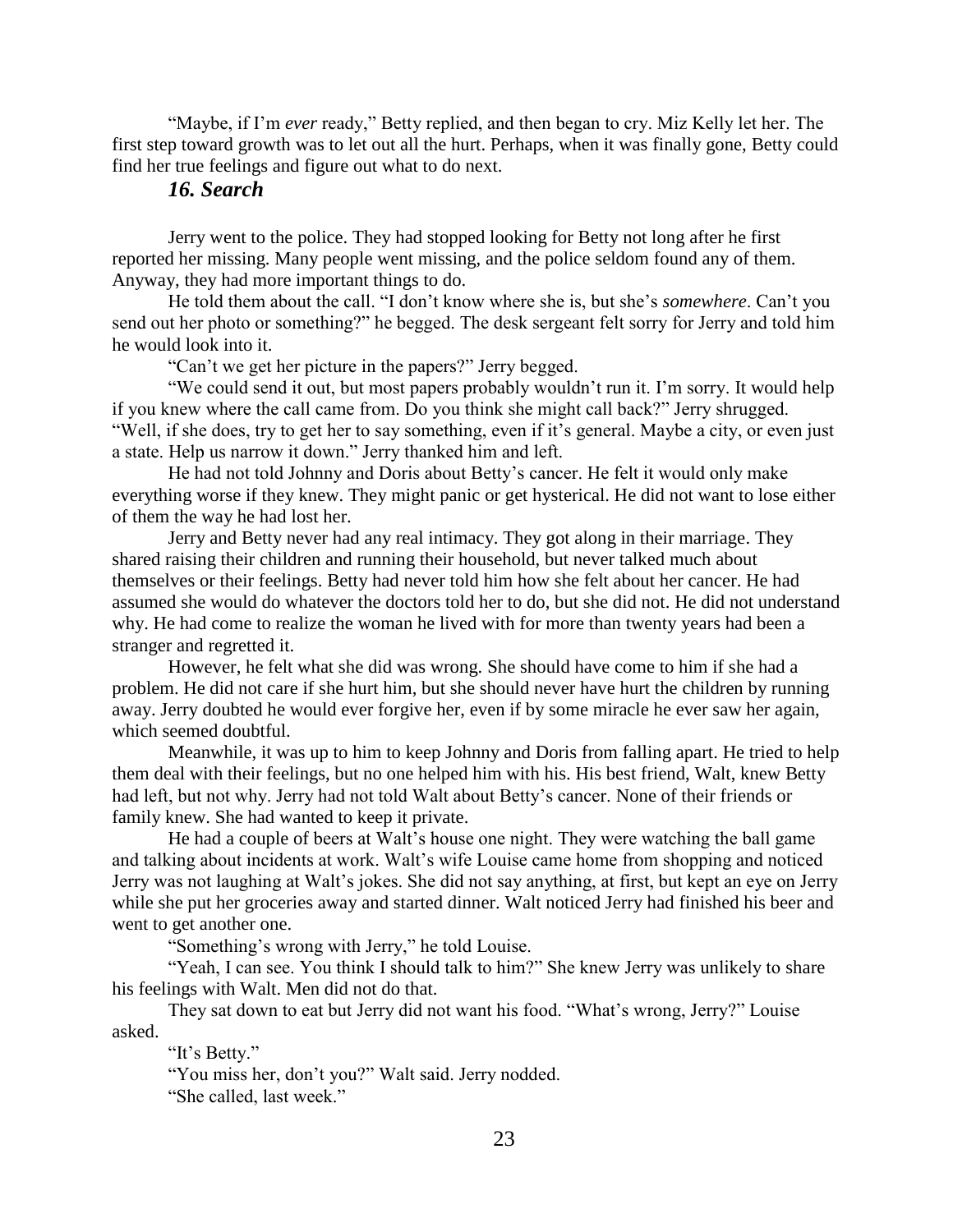"What? What did she say?" Louise exclaimed. "Where is she? When is she coming home?"

"She isn't," Jerry said, and then lowered his head. Louise knew he needed to cry. She got up, went to his chair, put her arm around his shoulders, and pulled his head to her bosom. She hoped he would feel safe in her motherly embrace and tell them more. He told them the whole story. They felt stunned.

"She never told me anything about cancer," Louise said. Jerry nodded.

"She didn't want anyone- not even the kids- to know."

"But, why did she run away? I don't get it," Walt asked.

"Neither do I," Jerry said and sobbed even harder. It embarrassed him to weep in front of his friend, but Walt was glad Jerry had unburdened himself. He tried to figure out a way he could help.

#### *17. Neighbor*

Miz Kelly sat outside on a pleasant early spring afternoon. She noticed a familiar pedestrian approaching the house. "Good afternoon, Emma," she called out from her porch rocking chair. Emma was the black maid who worked for the Jewish dentist's family down the block. She was a large, sturdy, friendly Black woman who had been a fixture in the neighborhood for many years. Emma smiled at Miz Kelly's greeting and walked up to the gate.

"Miz Kelly! Nice to see you. How have you been?"

"Do you have time for a cup of tea?"

"Why, yes, thank you." Emma opened the gate and walked toward the porch.

"Come right in. This is my friend Betty."

"Hello, Betty, nice to meet you."

Betty smiled at Emma. "Same here."

They went into Margaret's living room. Betty went into the kitchen, put the kettle on, got out the cups, sugar, and milk, and then arranged them on a tray.

They sat in the living room. "How are the Cohen boys?" Miz Kelly asked.

"Oh, they're good. Leonard got married a while back, and Nathan's just joined the Navy." The news surprised Miz Kelly.

"Oh, my. Because of the war?" she asked.

"Yes. He's a printer, you know, and the Navy told him they needed his skills. He's going in next week."

"Well, good luck to him. How's your daughter?"

"Katy-Sue is fine. She had another baby, my third grandson, Marcus. I think he's the most adorable one, so far," Emma bragged. Miz Kelly beamed at her.

"Where's she living now?" Miz Kelly asked.

"South Carolina. I don't get to see her much, but we talk on the phone."

Betty came in with the tray, set it down, and began pouring. "Emma and I have known each other a long time," Miz Kelly told Betty. "She's worked for the Cohen family for almost thirty years, right?" Emma nodded. "She used to walk the Cohen boys to school when they were very young. Then, I had both boys in my classes. Leonard, the oldest, used to write poetry."

"Yeah, and he's a teacher now. I don't think you knew that, did you?"

"No. That's wonderful. He was a bright, thoughtful kid. He loved music, as I recall. I assumed he would be a musician."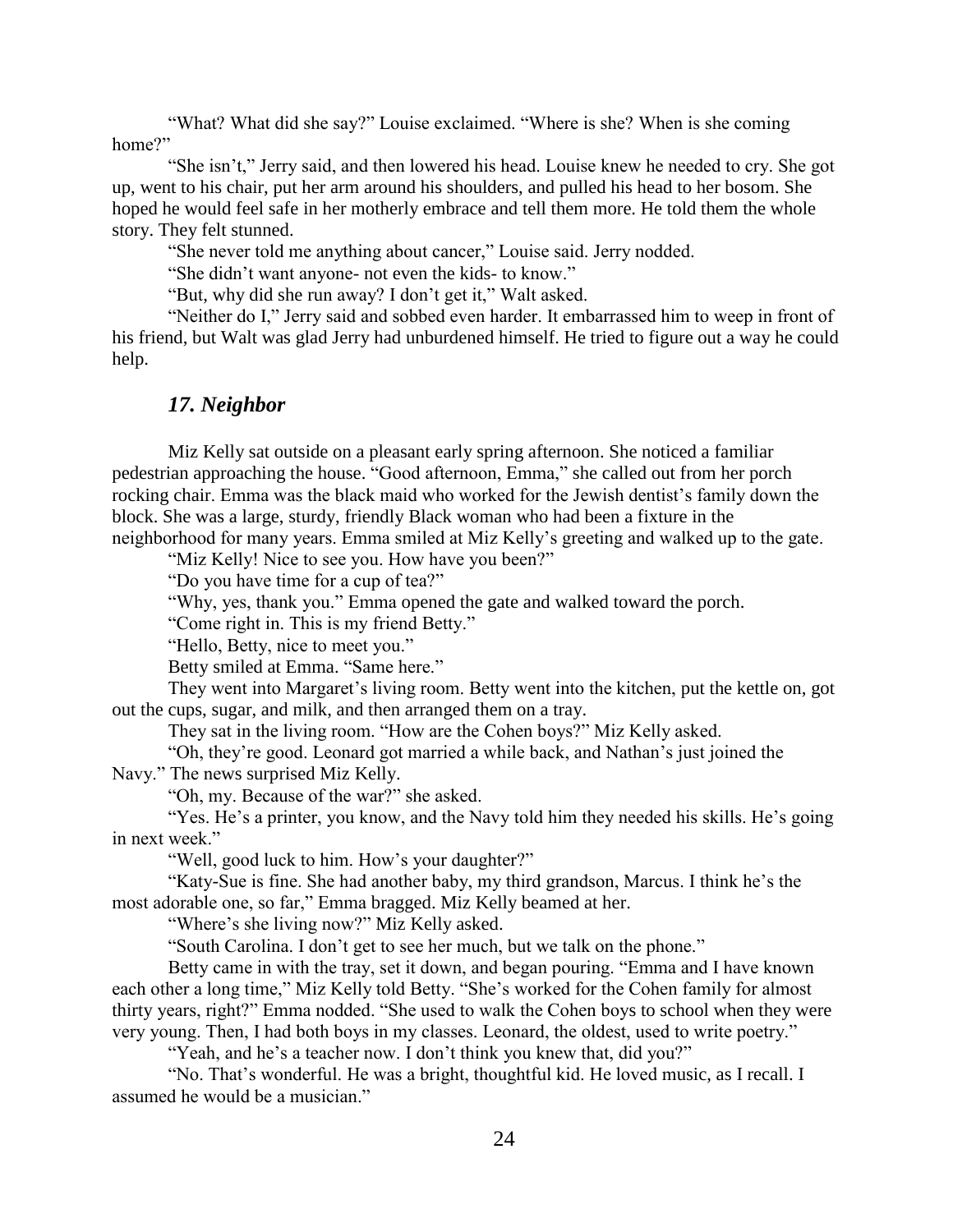"He tried, but he couldn't get much work. But, I heard he loves teaching. Probably because of you," Emma complimented Miz Kelly. Betty smiled weakly. She didn't like being reminded that she, too, had children. And their mother had abandoned them.

"So, how have you been feeling, Miz Kelly?" Emma asked.

"Not bad for an old woman. Betty takes good care of me," she said, and then smiled at Betty as if to invite her into the conversation. She sipped her tea.

"So, Betty, are you from around here?" Emma asked. Betty shook her head.

"She's from upstate, but she won't tell me where. She likes to keep secrets," Miz Kelly teased, smiling.

"Nothing wrong with secrets. A woman's gotta have some privacy, right?" Emma joked.

"I'm from Johnsonville, a little town you probably never heard of. It's probably not even on a map," Betty explained.

"What's it near?" Emma asked.

"Farms, mostly. A *lot* of them."

"Farms are good," Emma said, brightly. "I grew up on a farm."

"Really? Me, too!" Miz Kelly exclaimed.

"Where was it?"

"Over in southern New Jersey. My family didn't own it, though. They just worked for the company that owned it. But, we had a good life. I haven't been back there in forty years. How about you?"

"South Carolina. It was my family's farm. I'm one of twelve kids, and every one of us worked that farm almost from when we could walk."

"You're one of *twelve* kids? But, you only had one of your own?" Miz Kelly asked.

"Yeah. I didn't plan it that way, but that's the way it worked out." Emma's husband left when Katy-Sue was two, right after they moved to Philadelphia. Emma was alone in a strange city and didn't know what to do. She met a woman who told her about Father Divine.

"Have you ever heard of him?" Emma asked. Miz Kelly and Betty both nodded, surprising Emma. "Some of his followers worked in his maid and cleaning services. I got a job as a maid and took Katy-Sue with me every day. We lived in one of his apartment houses and went to his Sunday communion banquets."

There was a lull while they all sipped their tea. "How many kids you got, Betty?" Emma asked.

"Two," Betty answered, softly. "Just two." There was another lull.

"How old?" Emma asked.

"Doris is sixteen, and Johnny's fourteen."

"Do you see them much?" Emma asked. Betty did not reply.

"She hasn't seen them in a while, have you?" Miz Kelly asked. Betty shook her head.

"Oh. You must really miss them, huh?" Emma asked. Betty looked sharply at Miz Kelly, and then at Emma. She stood up, excused herself, and rushed out of the room. Emma looked at Miz Kelly.

"Was it something I said?" she whispered. Margaret shook her head.

"It's not you. She's going through a lot. She'll be okay."

Betty overheard them. She felt grateful for Miz Kelly's sympathy but did feel okay. She had begun to doubt she would *ever* be okay. Things had worked out well for Betty since she ran away. She had found safe places to live and nice people to live with. She got to know younger people that liked her and found this job with Miz Kelly, who treated her well and also seemed to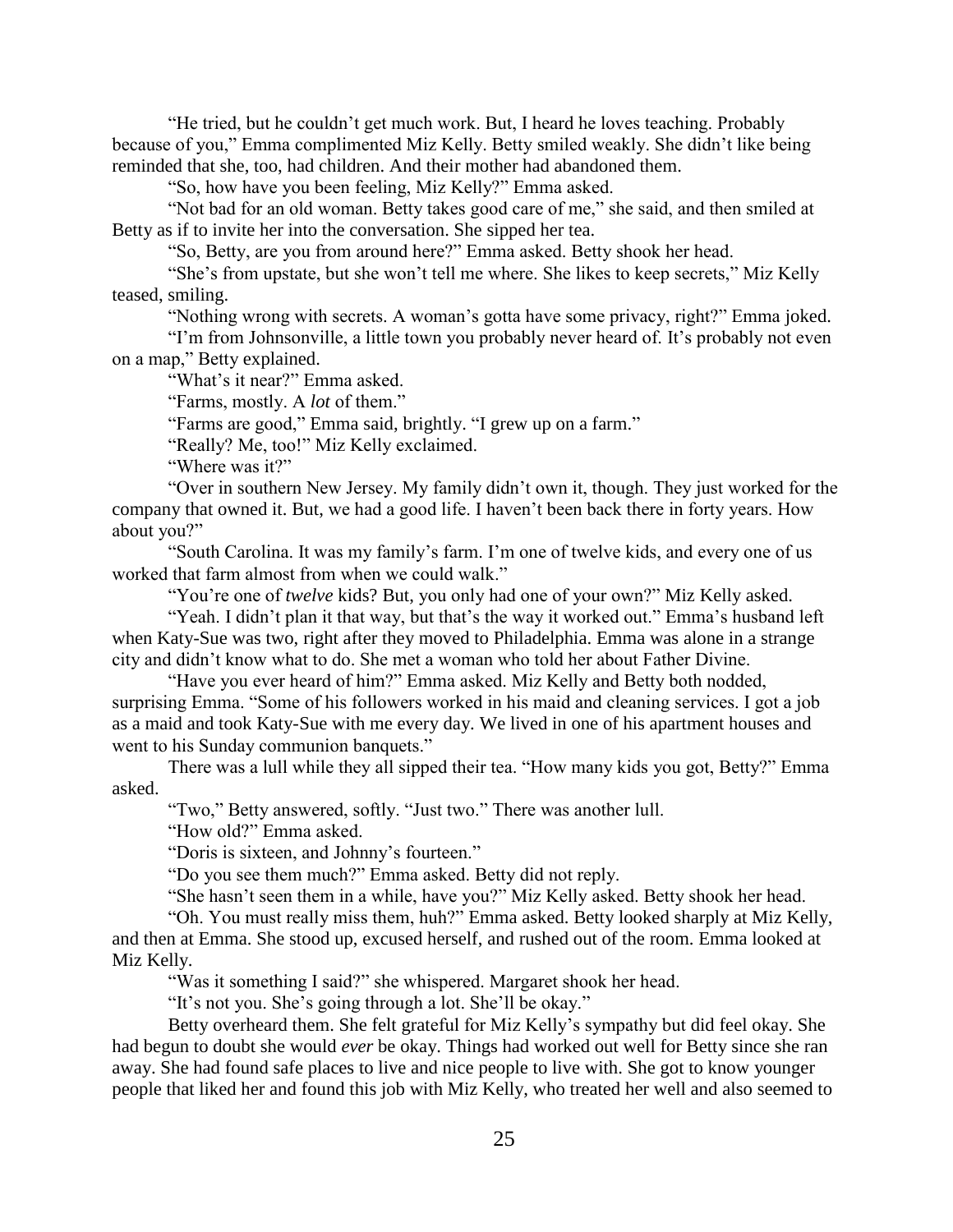like her. Betty felt at home in Philadelphia and was glad she came. She should have felt proud of the instinct that led her to do what she did, but she didn't. She felt guilty. Miz Kelly was aware of Betty's feelings. After Emma left, Miz Kelly thought the time had come for her to do something to help.

## *18. Phone Call 2*

Miz Kelly dialed the phone, waited for someone to answer, and then a male voice said, "Hello?"

"Mr. Suggs?" she asked.

"Yes."

"You don't know me, but I'm a friend of your wife's."

"Betty?" Jerry replied, excitedly. "Where is she?"

"I can't tell you, but I wanted to let you know she's okay. She's safe."

"Where are you calling from? Please tell me."

"I can't. I'm sorry. I know you must be worried…"

"Worried? I stopped worrying a while back," he barked. "Now, I'm just angry."

"Angry? Why?"

"Did she tell you what she did?"

"Yes. She told me the whole story."

"I thought she loved us, but she ran away like we meant nothing to her. I thought I had missed something, like maybe she had been seeing another man."

"No. From what she's told me, I'm certain she didn't leave you for someone else."

"Then, *why* did she leave?" Jerry asked. It was the question he wrestled with almost every night before he fell asleep, alone in his bed.

"The way I understand it, she left for *herself*."

"What does that mean?"

"She was hurting, I guess," Miz Kelly replied. "She couldn't take it…the cancer."

"But, she saw the doctors. They told her what she had to do. I don't understand why she had a problem."

"I don't think she understands, either, Mr. Suggs. Not yet, anyway. But right now she's okay. She's safe here with me, and she's healthy. She isn't in any pain. She takes care of me."

"But, what about her family? Why doesn't she care about *us* anymore?"

"I think she does care."

"I just don't understand," Jerry replied. Miz Kelly felt sorry for him. She also felt sorry for his children, and Betty. Life had dealt her a horrible blow and she had responded in the only way that made sense to her. If Miz Kelly had been Betty's friend back in Johnsonville, she would have tried to talk her out of running away. But, she wasn't, and Miz Kelly felt she shouldn't even think about trying to talk Betty into going back. At least, not yet.

"Have you ever had a serious illness, Mr. Suggs?"

"No."

"Then you don't know what serious illness does to a person. It changes you. Not just in small ways- like having to take medicine, go to doctors, or get treatments. It doesn't just change your everyday life, it changes who you are. It changes the way you see life. I think that's what her cancer did to her."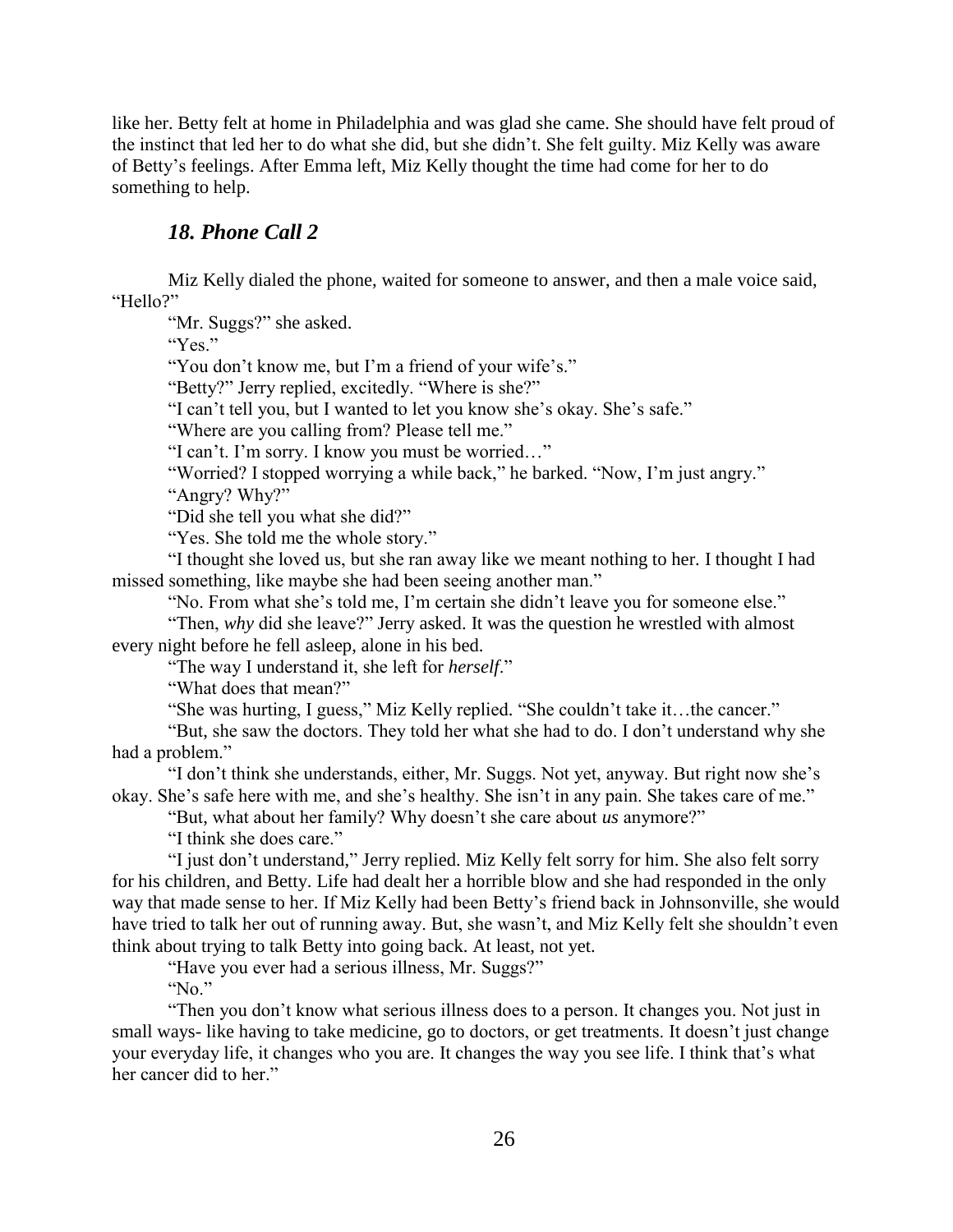"I don't understand. What you're saying doesn't make any sense. I mean, nothing changed when they told us she had cancer. I was still her husband. I still cared about her."

"But did you love her?"

"Of course."

"Did you tell her?" Miz Kelly asked. She hated doing it but felt she had to find out what Jerry's feelings toward his wife had been.

"I didn't have to," he declared. "She knew."

"I'm no expert, but I don't think she did. I think maybe she felt hurt."

"But, I never hurt her!"

"Not deliberately."

"So you're saying I *accidentally* hurt her?" Jerry asked. He was starting to feel angry. Why was this stranger blaming him?

"It happens."

"So it's *my* fault she ran away? Is that what you're saying? Lady, I don't know who you are but I don't think I like you very much. Did you just call me up to blame me? Who are you, anyway? And *where* are you? And more importantly, where is my *wife*?"

"I didn't mean to upset you, Mr. Suggs. I'm sorry. I only called you to tell you she was safe."

"The police are looking for her," he said, coldly. It sounded like a threat.

"Well, she's safe with me. I won't let anything happen to her."

"But, what about me? What about my kids? What about what's happened to *us*? Do you even care about us?"

"Yes, I do. That's why I called. I'm sorry if I upset you-."

"Look, lady, if you're *really* concerned, you can get her to come home, or, at least, call."

"I'll try. Good-bye, Mr. Suggs."

"*Please* get her to call," he begged.

"I'll try."

"*Please*…" he insisted, and then Miz Kelly hung up.

## *19. Confrontation*

"Sit down, Betty. We need to talk," Miz Kelly said, sternly.

"Did I do something wrong?" Betty asked.

"Not to me."

"I don't understand."

"I think what you did hurt people."

"Who?" Betty asked.

"Your family, obviously. Don't you think so?"

"Well, yeah, of course."

"And yourself," Miz Kelly added. Betty nodded.

"I'm doing okay."

"Are you?"

"Well, I'm here, aren't I? I'm taking care of you. That's okay, isn't it? I mean, you like what I'm doing, don't you?"

"Yes, I like you very much, and I'm grateful for your company and care, but I'm worried about you."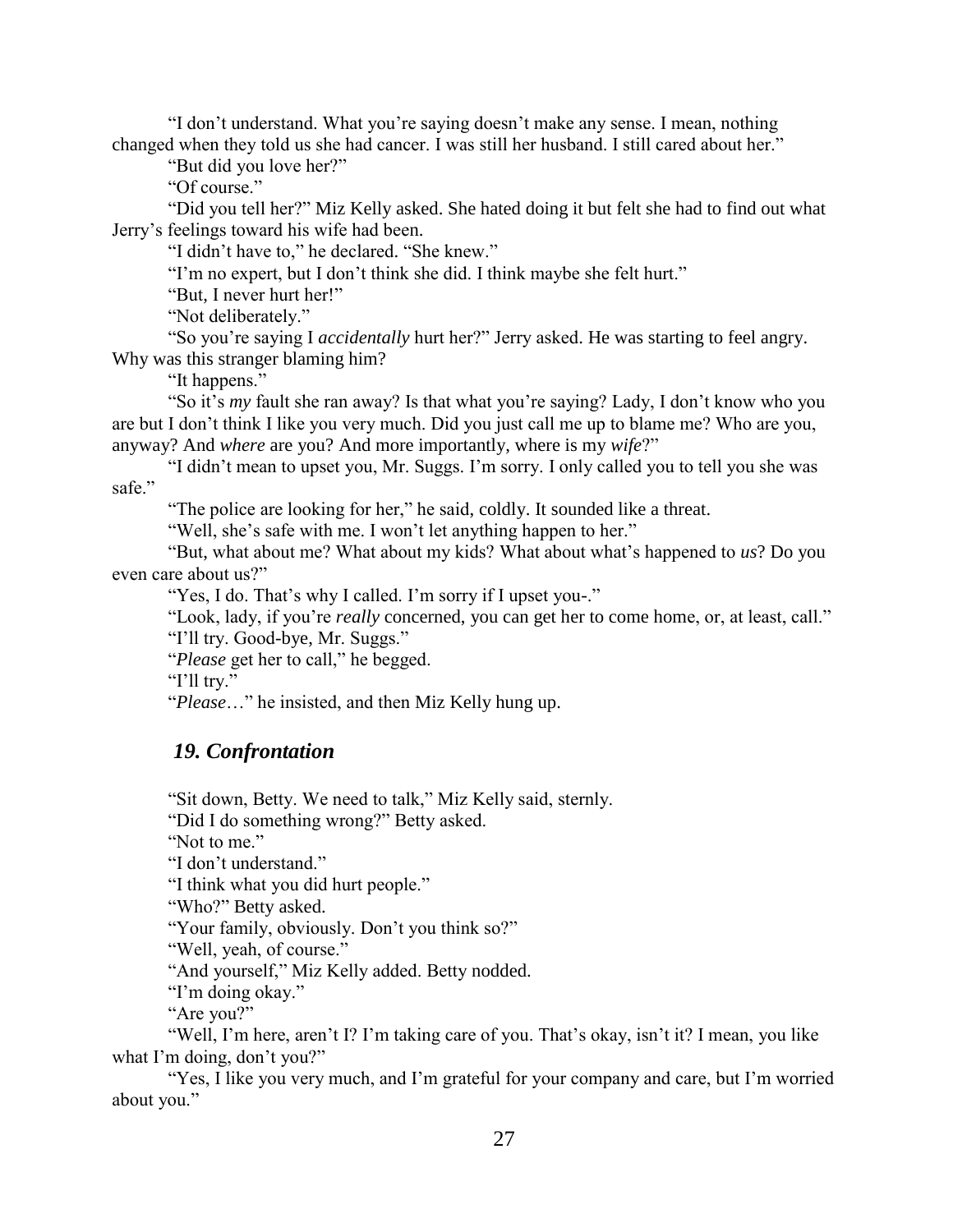#### "Why?"

"Let me ask you this. What did you think would happen after you left your family?" Miz Kelly asked in the same tone of voice she used to confront an unruly pupil who misbehaved at school. She hoped Betty wouldn't notice and feel offended. Betty did not know how to answer. She had run away. That action consisted of buying a bus ticket to Philadelphia. The only choice she made was the destination.

"I didn't plan anything. I just ran," she explained. "Is there something wrong with what I did?"

"Well, I'm not trying to make you feel guilty, but you already know what you did was wrong, don't you?" Betty did not reply. "Be honest."

"I didn't see any other way…," she explained. Miz Kelly felt sorry for Betty. She considered her a dear friend and the best of all the caretakers she had since she fell ill.

"I understand, Betty. But, you didn't think it through. You didn't have a *plan*, right?" "That's right. But, I didn't *need* one. I just needed to run."

"Did you think about what would happen to you after you ran away?" she asked, pointedly. "Where did you think you would go? What would you do? Who would you be with? What would happen when you got sick? Any of those things?"

"No, I just had to get away. But, things have worked out okay."

"So you're glad you did it?"

Betty didn't reply. She looked at Miz Kelly and wondered why she was asking all these questions. *Why does she need to know about my past? Isn't it enough that I'm here, that I take care of her, and that I'm not going anywhere?* "I'm not sorry I did it. Why are you asking me all this?"

"Because I feel it's time for you to look at what you did and figure out *why* you did it."

"I told you why. I was facing the worst crisis of my life and my husband didn't care, or understand what was happening to me. He didn't understand what I was feeling, or what I was going through. I needed him to stop thinking of himself, stop thinking of me just as a wife, and start seeing me as a *person*. He didn't seem capable of doing that."

Miz Kelly nodded. She felt pleased Betty had explained everything so clearly. She hoped Betty had been listening to herself. "He probably wasn't, but I don't think you should blame him. I don't think that was unusual."

"Really?"

"Most spouses would probably react the same way."

"I don't know. Maybe you're right." Betty said. She still felt Miz Kelly was prying into her past life instead of letting her live her present life. What did the past matter, anyway?

"I called Jerry," Miz Kelly said.

"You did *what?* How *could* you?"

"Don't panic. I only called to tell him you were okay. I didn't tell him where you are." "Um, how was he?"

"How do you *think*?" Miz Kelly asked. As a teacher, it had been her job to ask questions. The only way people learned was by finding answers. She knew Betty had not yet found her answers.

"I think he probably hates me and is angry with me."

"I don't think he hates you, but you're right. He *is* angry with you. He doesn't understand."

"I know. That was the problem. He didn't understand."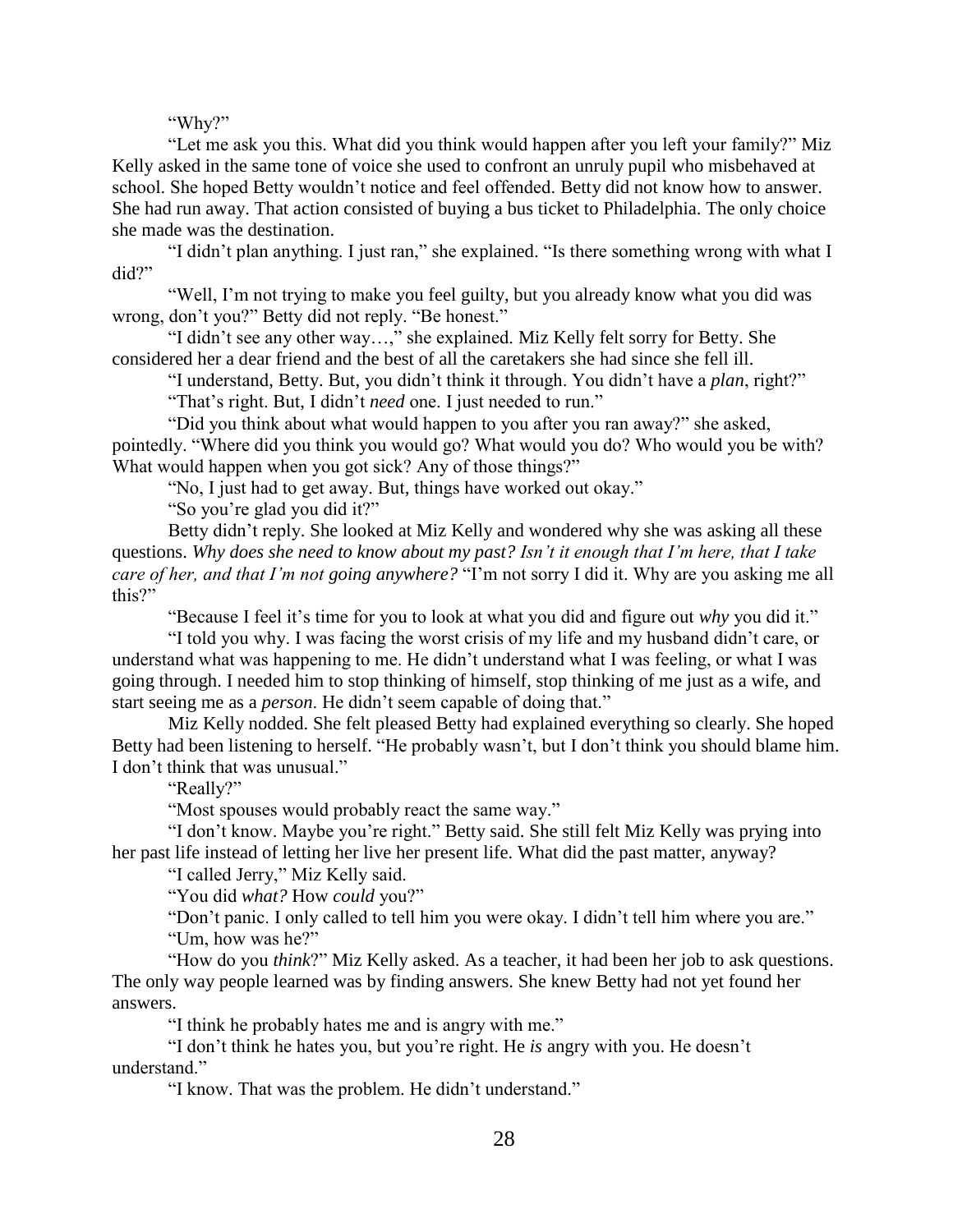"I also don't think *his* not understanding is the real problem."

"What do you mean?" Betty asked.

"Do *you* understand why you did what you did? Really understand? It doesn't seem to me that you do, and I think it's time you faced the truth."

"What truth?"

"The *real* reason you ran away."

"I told you the real reason," Betty almost shouted. She briefly wondered if her time with Miz Kelly had to end.

"That's what you think it is, but I don't believe it. I don't think you know what the real reason is, not yet."

"So, if it's not what I said, then what is it?" Betty asked, angrily.

"When you refused the cancer treatments you pretty much guaranteed you're going to die sooner rather than later, right?"

"I guess so."

"Your cancer's likely to progress unchecked. You'll go into the hospital at some point, and then it will be too late to do anything about the disease, and you'll just die."

"Well, yeah. That's how it happens."

"Betty, your *life* will be over," Miz Kelly insisted. She hoped she was getting through but wasn't sure.

"Right. I'll be dead."

"So you're committing suicide, aren't you?"

"No! I *couldn't* do that."

"You mean you couldn't do it the way some people do. They shoot themselves, jump off bridges, or overdose on sleeping pills. Am I right?"

"Well, yeah. That's what I've heard people do."

"But you decided to do it *slowly*, didn't you?" Miz Kelly asserted. Betty was thunderstruck.

"No! How can you say that! That's cruel!" Betty shrieked. She jumped up, ready to run out of the room.

"Sit *down*, Betty!" Margaret commanded. "You're not running away this time. I'm not done talking to you, yet." Betty did not want to sit down. She did not want to stay in the room or even in the house with Miz Kelly. She wanted to run away, even though she had nowhere else to go. Maybe back to the Divine Lorraine? But, not back to Jerry and the children. Was that what Miz Kelly was trying to provoke her into doing?

"Look, Margaret. I appreciate your concern, but this is none of your business," Betty argued.

"I know it's not my business, Betty. It's *your* business. It's the business of your life and death. Nothing is more important. Not your family, or me, or where you've been, or what you've done since you ran away, or even *before* you ran away." She paused to be certain she had Betty's full attention. She did. "I think it's about your soul. I think you've known this all along but maybe you couldn't see it or didn't understand it."

"My soul?" Betty asked, astonished. As far as she knew, Miz Kelly was not religious. She never went to church. No clergy came to visit her. She never mentioned God or Jesus. Why had she mentioned Betty's soul? What did her soul have to do with any of this?

## *20. Cage of Suffering*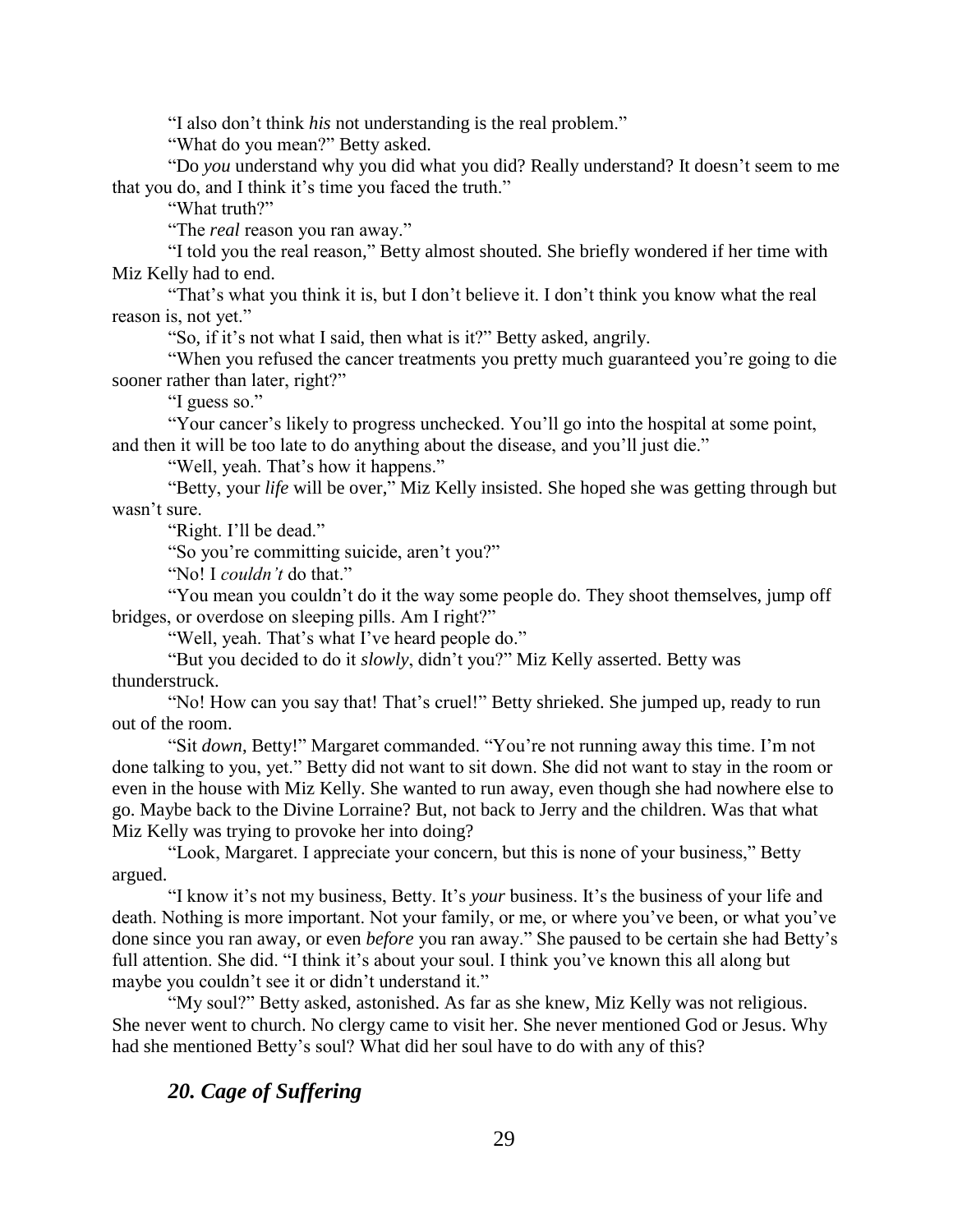"I think you have to ask yourself *why* you really left your family," Miz Kelly suggested. "I already told you."

"I don't think those are the real reasons. I think there's a deeper reason you haven't looked at yet."

"Okay, what is it?"

"I think you realized something was missing from your life."

"What could have been missing? I had a good husband, two okay kids, and a nice home. We were a normal family, and then I went and wrecked it. What I did to them was hurtful and wrong."

"I don't think you would have deliberately hurt them unless you had a good reason."

"Well, I *thought* I had a good reason, but now you seem to feel my reason wasn't that good. So, what are you getting at?"

"What I said a moment ago- something was missing from your life."

"Okay! I heard you, but I don't understand what you mean, so please just tell me."

"I think what you were missing was your*self*." Betty looked at Margaret as if she had never seen her before. She wondered if Miz Kelly was insulting or belittling her. She had never seen her do anything cruel and doubted she could even have a cruel thought.

"I…I don't know what to say, Miz Kelly. That makes no sense."

Margaret reached for a book. "I read this many years ago. It helped me understand and accept what happened to my Huey. I think it explains what you are doing and why you are doing it."

"What does it say?" Betty asked. She felt skeptical but curious and thought she should listen respectfully to what Miz Kelly had to say. Miz Kelly was a teacher. She had lived a long time, learned many things, and knew a lot more about life than Betty did.

"The goal of the Hindu Sannyasin is [moksha](https://en.wikipedia.org/wiki/Moksha) (liberation)'," Miz Kelly read from the book "'The idea of what that means varies from tradition to tradition.'" Betty felt confused.

"Um, Miz Kelly, I'm not a Hindu," she protested. "I'm not even sure what it *means* to be a Hindu."

"Oh, I know. But you are a human being. Sometimes the ancient texts illuminate things about ourselves that no modern books can explain."

"So how does what you read apply to me?"

Miz Kelly did not explain. Instead, she read from the page. "'Who am I, and in what really do I consist? What is this cage of suffering?'"

The words 'cage of suffering.' struck Betty deep in her heart. The dilemma of her life came into sharp focus. Her deepest feelings suddenly became clear. Her cancer was a cage. She was suffering. She had just wanted to escape.

Miz Kelly waited for Betty to speak, but Betty seemed caught up in her thoughts. "You were facing your own death, and you realized you did not know what everyone should want to know: *who am I, and why am I here?"* she said, gently. Betty burst out crying.

"Thank you," she said, softly. "I think I get it now."

## *21. Sannyasin*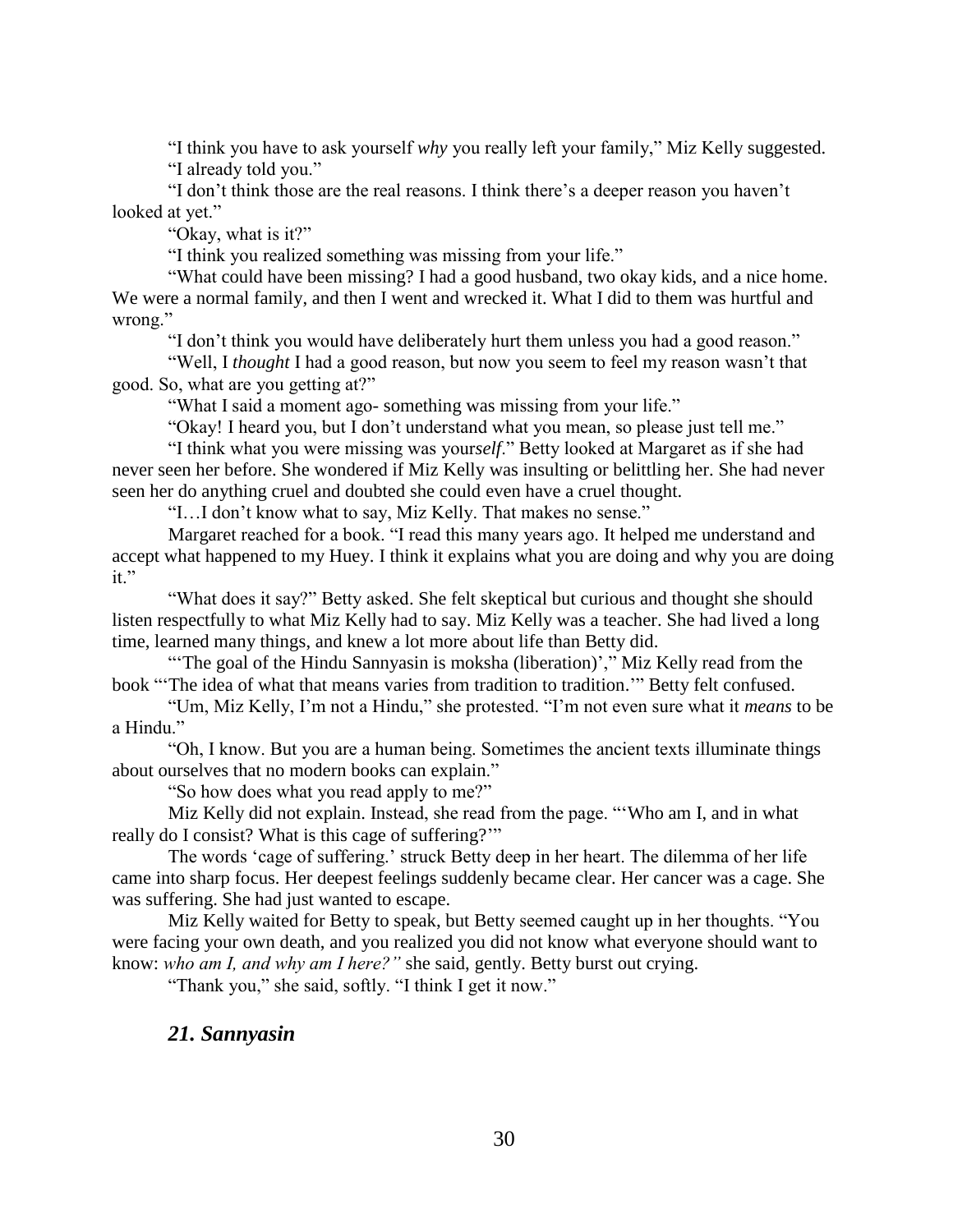Later that night, long after Miz Kelly had gone to bed, Betty sat alone in the living room, pondering her life. The book Miz Kelly had read from was still open, and Betty wondered whether it said anything else that was relevant to her. She reached for it and began to read.

"'Sannyasa is a means and an end in itself. It is a means to decreasing and then ultimately ending all ties of any kind. It is a means to the soul and meaning, but not ego nor personalities. Sannyasa does not abandon the society, it abandons the ritual mores of the social world and one's attachment to all its other manifestations. The end is a liberated, content, free and blissful existence."

She stopped reading and thought about her life with Jerry and the kids. Her acid-induced dream had been a straightforward representation of that life. She was imprisoned in a cage of her own making. Perhaps, deep down, she had hated that life. Maybe the truth was always there, and she had refused to see it. Cancer made her realize there was something wrong with her. Not the disease itself, but something existential. Perhaps the reason she refused the treatments was because they could not cure her actual dis-*ease*.

Cancer woke her up to the truth that she had not found the answers to the questions she first asked herself in early adolescence. *Who am I? Why am I here?* She had buried them deep within for her entire adult life. They were simple questions; some people might say they were stupid. Without knowing it when she ran away, she had decided she did not want to die without at least trying to find the answers.

The text explained what she had done, and why. Betty had broken ties with her family, detached from the social world, and embarked on a search to find out who she really was. She had become a pilgrim, a sannyasin. She had not run *away* from something but gone looking for her soul.

She paused in her thoughts, looked at Miz Kelly's book, and noticed there was a piece of paper stuck between the pages. It looked like a newspaper clipping. She carefully unfolded it so she could read what it said. It was a long quote from Father Divine, dated Jan. 25, 1934. Miz Kelly had underlined some of the words.

*Then I say, it is a privilege for you to be living in this Resurrection- not merely the Resurrection of the individual that was called Jesus; the Resurrection of Jesus was a preevidence of the great Resurrection of Life in the hearts and lives of all of the people of the earth. Take these thoughts into consideration. The Individual Crucifixion and Individual Resurrection, was but be-speaking the great Resurrection of our present day Salvation that I have brought to humanity's conscious realization, the great Resurrection of Life within all of the children of men. Then I say, this Truth, which was and IS the Christ, has been long since lying dormant in the subconscious mind of men, being crucified by the mortal versions and by their theories and doctrines, and held by the selfsame expression, but behold, the great Resurrection has taken place. Firstly, as a Sample and as an Example, Jesus as an individual brought it to fruition as an outward expression of the universalization of the Truth. But now you can say with ME and also with the writer of old, 'I know that my Redeemer liveth, for He liveth in my soul.' You can say, 'I know He has risen, for He has risen in my soul.*

The words stunned her and went right to the new place of truth that had opened inside her. She now understood she was seeking not only her soul, but resurrection, only she did not know it when she started her journey. Her soul wanted to be certain, regardless of what happened to her in *this* life that she would go on.

Betty could never have found her soul at home. People confused the soul with God, Jesus, churches, and dogmas. There were always pious people who acted as if they understood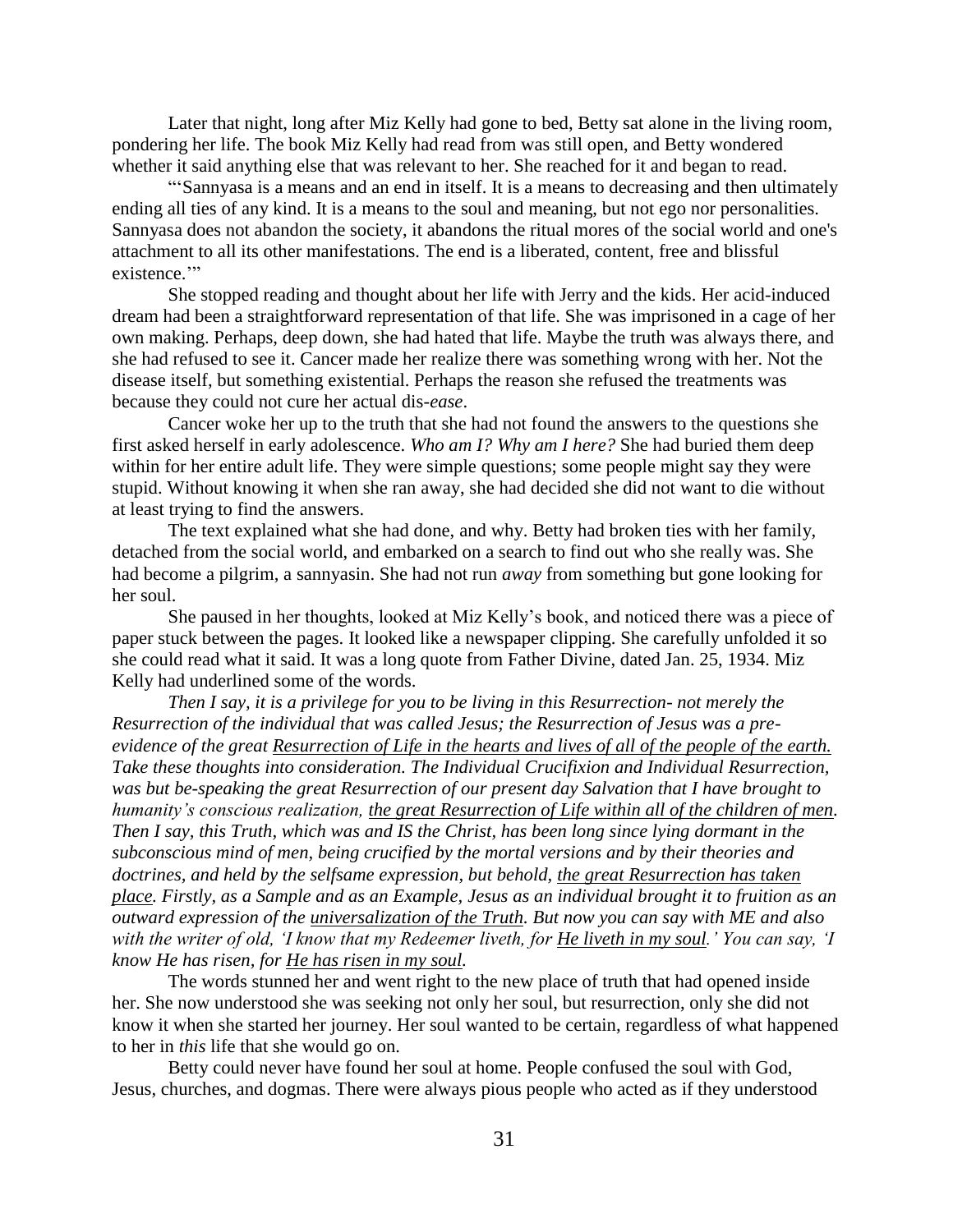God and Jesus but knew nothing of the eternal truths. She had known a few of these phonies. They were so self-centered that God would have nothing to do with them.

But, the ancient Hindus knew. Father Divine knew. Now, thanks to Miz Kelly, so did Betty. Everything was clear. She had found her 'liberated, content, free and blissful existence.' She was part of in 'the great Resurrection of Life within all of the children of men.' She knew who she was, where she had come from, what she had been seeking, and *why* she had been seeking it.

Betty was ready to live the rest of her life and face her death.

## *22. Re-connection*

Betty called on Saturday afternoon when she thought everyone would be home. "I'm ready to come home if you still want me to," she said. Jerry did not reply. She waited. "Jerry, is it okay if I came back?" she repeated.

"Yes, yes, of course," Jerry replied, distractedly. "I'm just shocked. I thought I would never see you again."

"I need you to know I'm not sorry for what I did, and I'm not going to apologize, to you or the kids."

"Betty, *I* want you back," Jerry replied, sorrowfully. "But, you really hurt them."

"Did you tell them about…?"

"About you? No."

"So, they don't know I'm sick?"

"No."

"Jerry, if I come back, you know what's gonna happen, don't you?" Betty asked. "What?"

"Well, I'm still gonna die."

"You might not if you do what the doctor tells you," Jerry reminded her.

"I don't think it will work, Jerry."

"How do you know?"

"I just do."

"So you wanna come back here just so you can die?" he asked, harshly.

"That's what's gonna happen, eventually."

"They're gonna lose you all over again?" What he did not add was that he was also going to lose her again.

"Yeah"

"Maybe it's better if you don't come home," Jerry said. He had already been through the worst ordeal of his children's lives. He had tried to help them deal with Betty's disappearance. Right now, it was only temporary, but it would eventually become permanent when she died.

"Maybe I should ask them if they want me to come back?" she suggested, uneasily.

"That might be a good idea. But you have to tell them the truth first."

"Are they around?"

"Johnny's out. Doris is home."

"Let me talk to her," Betty said. Jerry called out and Doris picked up the extension phone. "Doris?"

"*Mom!* Where are you? Are you coming home?" she asked, excitedly. "*Please* come home."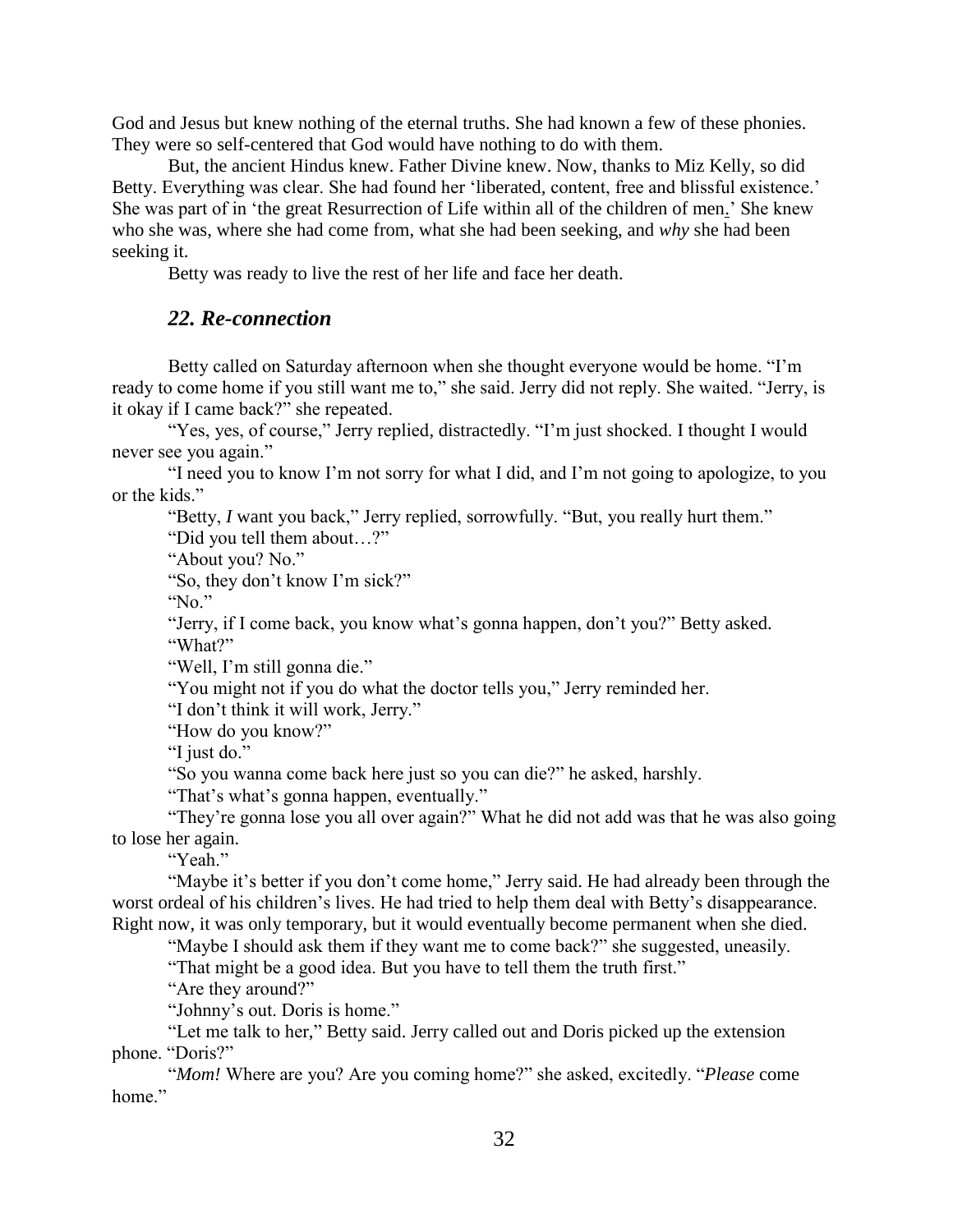"I called to talk about coming back. But there's something you need to know, first."

"Whatever it is, I don't care. Just come back, please." Doris' pleading nearly broke Betty's heart. She wondered if it had been a good idea to call and perhaps inflict more pain on Jerry and her children. She wondered if she should tell Doris the truth.

"Do you want to know why I ran away?"

"Oh, *yes*, Mom!"

"I'm sick, Doris. I have cancer. I'm going to die." Doris did not reply. There was static and silence on the phone line. Betty thought she had made a huge mistake and hurt her daughter worse than when she left. Then the line went dead. The weak connection with her husband and children was now irrevocably broken. Her relationship with her family was over. There was no going back.

Betty was all alone.

## *23. Family*

"You're not all alone, Betty," Miz Kelly insisted. "You can stay here with me."

"Thanks. That works for now, but someday I won't be able to take care of you, anymore. Will you take care of me, then?"

Miz Kelly grinned. "No. We'll find someone else to do it for *both* of us."

"I think I should leave now while I can still get around," Betty insisted. "Then you can find someone else to look after you."

"But, where will you go? You're not thinking about doing anything drastic, are you?" Miz Kelly asked. Betty shook her head.

"I don't want to be a burden on you. I'll find somewhere to go."

"But, I don't want you to go, Betty. I want you to stay here where it's safe."

"I can't ask you to put up with me," Betty insisted. She wanted to stay with Miz Kelly because it was the only place on earth she felt she belonged now, but she didn't want to become a burden.

"You aren't asking; I am. Please stay. It would mean a lot to me."

"You've already done so much for me, Margaret. I can't ask for any more. I'm just going to become a burden."

"Everybody is a burden, Betty, sometime in their lives. We need each other. It's what makes us human."

"Is this more of that philosophy you've read in books?"

"Kind of. It's also what I learned by living all these years. I think you already know I'm right. You're a mother and wife. You spent your adult life taking care of other people. Were your children a burden to you when they were infants?"

"No. I loved them. I was happy to care for them."

"I never had a child, Betty."

"But, you taught plenty of them."

"It's not the same. You are about the same age as my daughter would be if Huey and I had a child."

"Really? Why did you say that?"

"You *feel* like a daughter to me."

"Margaret, I…I don't know what to say. My real mom died when I was still in high school. My mother-in-law died a few years after my son was born. I never got to know her well.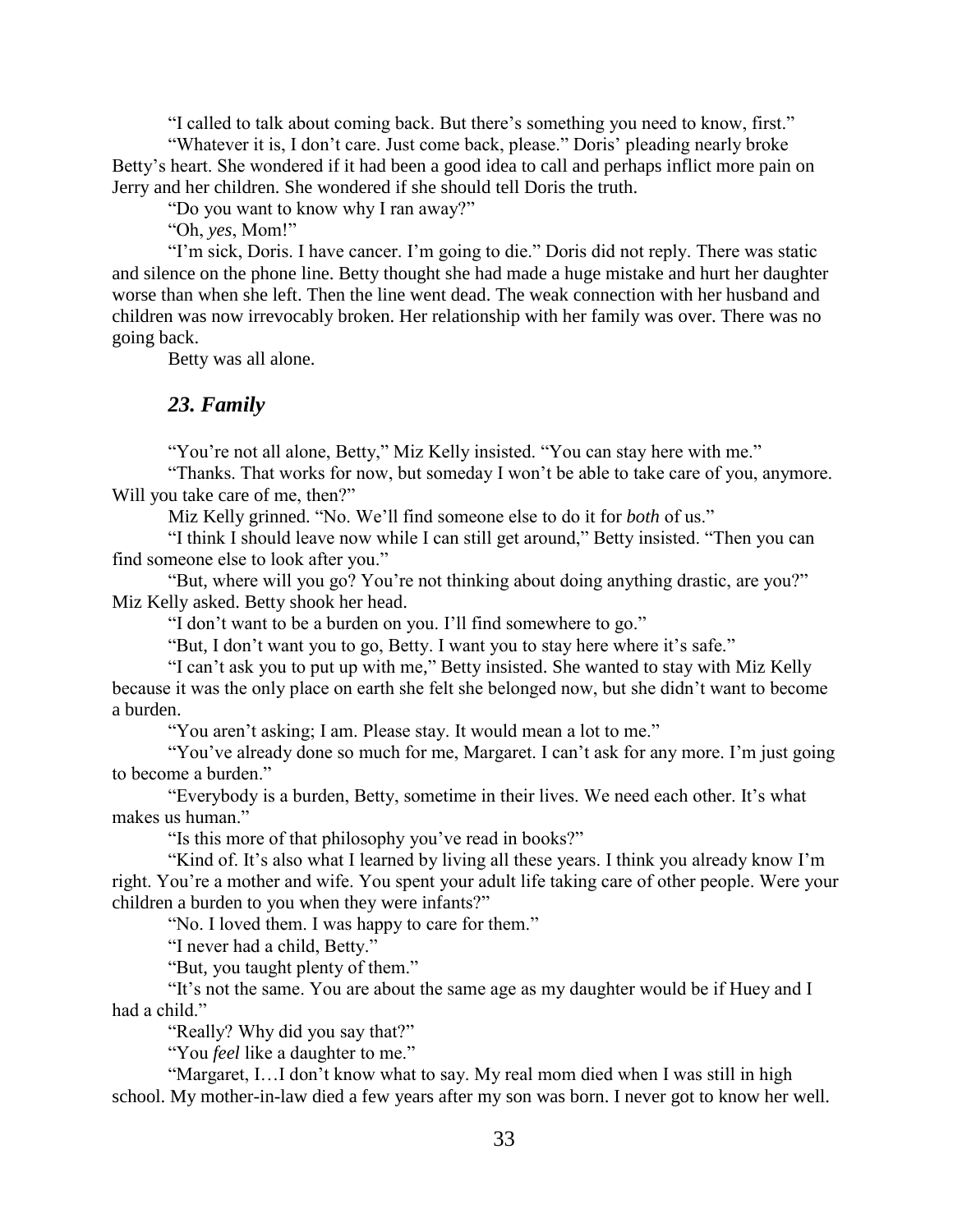She was very private. I don't think she liked me. She thought her son could have done a lot better, if you know what I mean…"

"That's her loss," Miz Kelly replied, gently. "I would have felt blessed to have a daughter like you."

"Thanks."

"So, you'll stay?"

"For now, but if I reach the point when I don't feel I'm being fair to you, I'm going to leave."

"Promise you'll talk to me, first?" Miz Kelly said. Betty nodded, reluctantly. "You've made me very happy. Would you make us some tea, so we can celebrate?"

"Celebrate what?"

"The one thing I missed all these years is that I had no one who could be like a daughter to me, and now I do. You won't be sorry."

"I hope *you* won't, either."

"That's not possible. Now, how about some tea?"

#### *24. Survival*

Miz Kelly's final illness lasted only a couple of weeks and she knew she was going to die as soon it began. She immediately changed her will so Betty got the house at 5147 Wayne Avenue, with all her savings.

Miz Kelly felt okay with dying. She was not certain what would happen afterward but hoped to re-unite with Huey. He had missed most of her life. She thought it would be fun to tell him all the stories about what happened after he was lost at sea. There were many stories about the world, and stories about her, that she was eager to share with him.

She wanted to tell him about Betty, who became like a daughter to her in the two years they lived together. She also wanted to tell him about the miracle. Betty came to her with cancer and thought she would die soon, but she did not. No one knew why. Betty never told any doctor about her cancer diagnosis.

While Miz Kelly preferred to believe Betty survived because of a miracle, Betty assumed the diagnosis had been a mistake from the beginning, and she never had cancer at all. That mistake had led her to change her life, and she was not sorry it happened.

She understood her old life with Jerry and her children had been a lie. She had not been a real person, but an automaton. The roles of wife and mother were computer programs that controlled the automaton's actions. Her real personality had been missing all those years.

In the two years since she came to live with Miz Kelly, Betty had discovered who she really was. She found she liked herself more now that she was her own woman. She was no longer the woman who belonged to Jerry as his wife and Doris and Johnny as their mother. Now Betty belonged to Betty. Her search had brought her home to herself, which was where she belonged.

Her life was mostly quiet. She read many of Miz Kelly's books and then went to the local library to borrow others. The neighborhood began to change from all white people to a mix of black and white residents and she met several new people her age and formed a few friendships. She volunteered at the nearby St Francis parish but did not attend mass there. She occasionally worshiped with a few Friends at the Quaker meeting on Germantown Ave.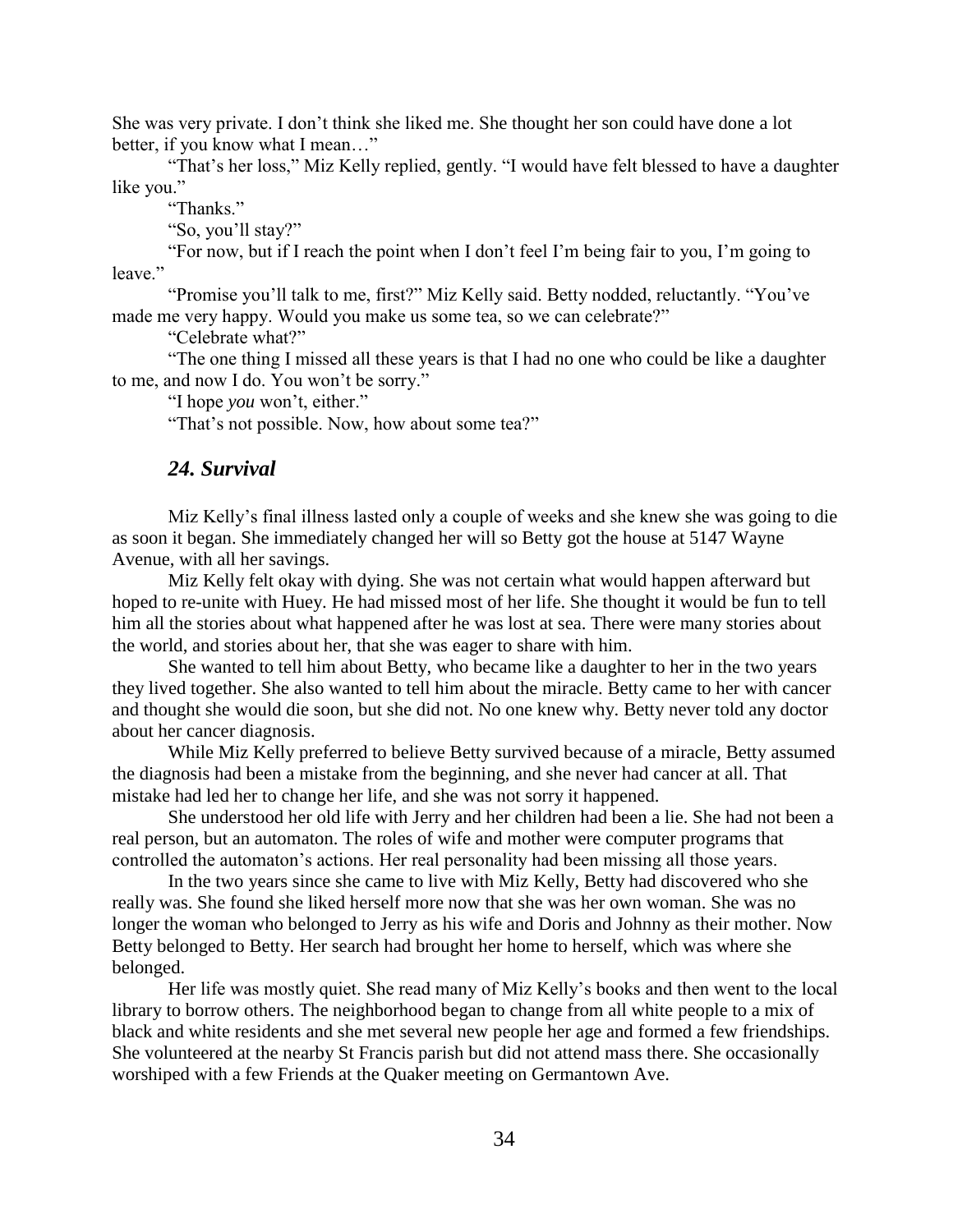She met Ben Johnson a year after Miz Kelly died. He was a widower introduced to her by Emma, the black maid who still worked for the Jewish dentist's family down the block. Ben was Emma's brother. Betty and Ben spent a pleasant summer sipping lemonade on her front porch and talking about the books they had read and movies they had seen.

There was a small movie house- the Wayne Ave Playhouse- only a couple of blocks away and they attended shows together. Neither thought they were dating. One would casually mention a new movie and the other would eagerly say, "Oh, I wanted to see that!" They would walk to the theater and sit together. He often treated her to popcorn and she liked to buy him small bags of M & Ms, which he loved. They sometimes felt energetic and walked to the luxurious Orpheum Theater on Chelten Avenue, or to the smaller, plainer Band Box Theater on Armat Street, where they showed unusual foreign and older American films.

When Betty heard Ben's daughter and her husband, with whom he lived, were moving away and Ben would have no place to live, she asked him to move in with her. It was a small house but it had three pleasant bedrooms and Ben could have one if he wanted it. They lived as brother and sister for a year, and still enjoyed lemonade on the porch, going to the movies, watching TV, and reading together.

The phone rang early one morning. Betty was still asleep so Ben answered it. "Oh, I must have the wrong number," a woman said, startled when she heard a man's voice.

"Who are you calling for?" he asked, calmly.

"This used to be Betty Suggs's number."

"Oh, she's here. Um, who's calling?"

"Doris."

"I'll get her for you." Ben put the phone down and called upstairs. The phone had awakened her and she was already on her way down to answer it.

"Hello?"

"Mom?" the woman asked, haltingly.

"Doris? Is that you?"

"Yes! Mom, I have some bad news. Dad just died. I thought you would want to know." "Oh, I'm sorry. How are you and Johnny doing?"

"We're okay," Doris replied, and then there was a long pause. "How are *you?*"

"I'm all right, Doris. It turned out I never had cancer. I don't know why they told me I

did."

"That's great, I guess. Why didn't you come home?"

"You made it pretty clear you didn't want me to. Don't you remember?"

"I guess I did. I was really angry at you. I'm sorry."

"You don't need to apologize. What I told you must have been a shock."

"Yeah, it was. I just couldn't take anymore, on top of everything else."

"I understand. When is the funeral?"

"In three days. Will you come?"

"I don't know. Probably not. I don't have a car and there's nobody I can ask to drive me."

"Oh," Doris said, disappointed. Then she had an idea. "Well, Johnny, Ed, or I could come to pick you up."

"Who's Ed?" Betty asked.

"Ed's my husband."

"Oh. You're married? When?" Betty had forgotten her daughter was already old enough to have a husband of her own.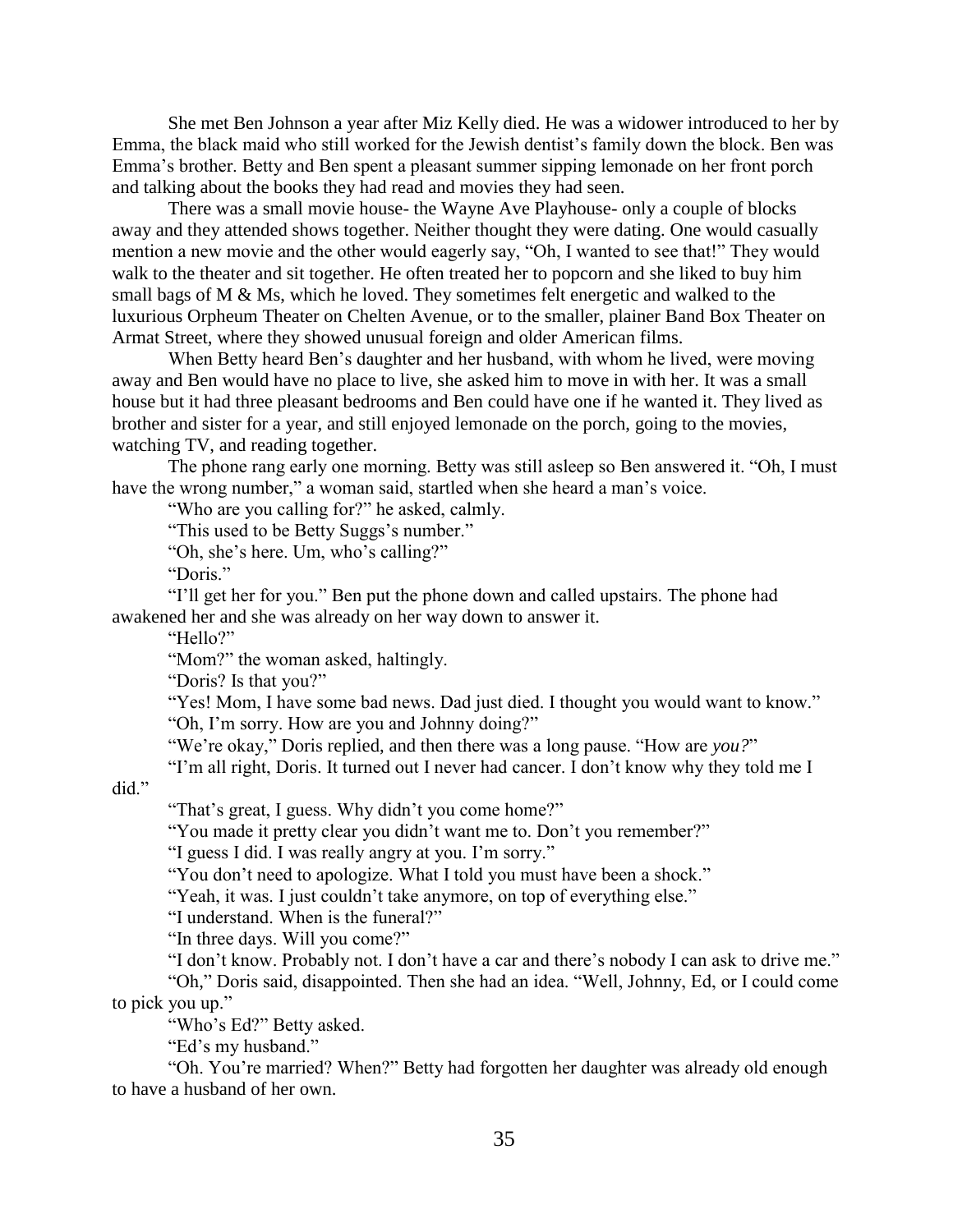"Right after high school."

"Well, congratulations, I guess," Betty said, embarrassedly.

"There's more. We have two kids, Lacey and Jeff. You're a grandmother!" Doris must have thought the news would make Betty happy but she felt conflicted. She had never thought about becoming a grandmother and was not certain she wanted to be one, now.

"Oh, that's nice," she commented.

"I'd *love* for you to meet them," Doris said. Betty did not know how to reply. Until this phone conversation, her old life had been walled-off in the distant past. Only Miz Kelly knew everything about it. Betty felt reconnecting with that old life might open old wounds, and serve no useful purpose. *Why couldn't they have left me alone?* she thought. *I'm supposed to be dead by now, anyway.* She *wanted* to be dead to her husband and children.

"So, Mom, should we come to get you?" Doris persisted. Betty did not answer. She wanted to say 'no' and hang up, but she knew that would be the biggest hurt of all the hurts she had inflicted on her children.

"I can't, Doris. I'm sorry." She expected Doris to argue with her, or try to persuade her to come to the funeral, but Doris just hung up.

## *25*. *Past, Present, and?*

Doris's phone call unsettled Betty and Ben did not know what to do. He wanted to respect her privacy but was curious about why she seemed upset. He also wanted to help soothe her.

Ben found Betty attractive the first time they met but would never have told her or hinted about it. He was shy, respectful, and several years older. She was white and he was Black. Society was changing and mixed-race couples were becoming more common but he had no idea whether his feelings would shock or scandalize her if he expressed them.

He thought when she offered to let him live in her house she might be hinting she felt as he did. However, he had seen no evidence of anything other than friendship since he moved in. He was not expecting her to take him to her bed. She seemed pleased to continue a brother-sister companionship, which he was happy to do anyway because they were so compatible.

However, Ben was also lonely. Despite his daughter's gentle encouragement, he had not done anything more than date a few women since he lost his wife, Denise, ten years earlier. They were both from church-going families that had known each other for decades and married when they were still in their teens. Their marriage had almost seemed fated. Denise was his best friend who became his wife.

Now Betty had become his best friend, something that no other woman he knew after Denise had come close to being. He recalled how enjoyable it was to be married to his best friend. He missed Denise and marriage. He thought he might find the same kind of relationship with Betty if they could become closer, but he did not know how to let her know how he felt.

Then Betty got the phone call that disturbed her and he asked what was wrong. She had not told him much about herself. He had not cared to ask. There was always plenty of other stuff to talk about. They enjoyed their conversations. If they became emotional it was because of their passionate like or dislike of a book, movie, or TV show. They rarely spoke about themselves. However, something from Betty's past life had somehow troubled her and Ben felt concerned.

"Betty, I don't know what's happened, but I'm here if you need to talk to someone." "Oh, Ben, I don't want to burden you."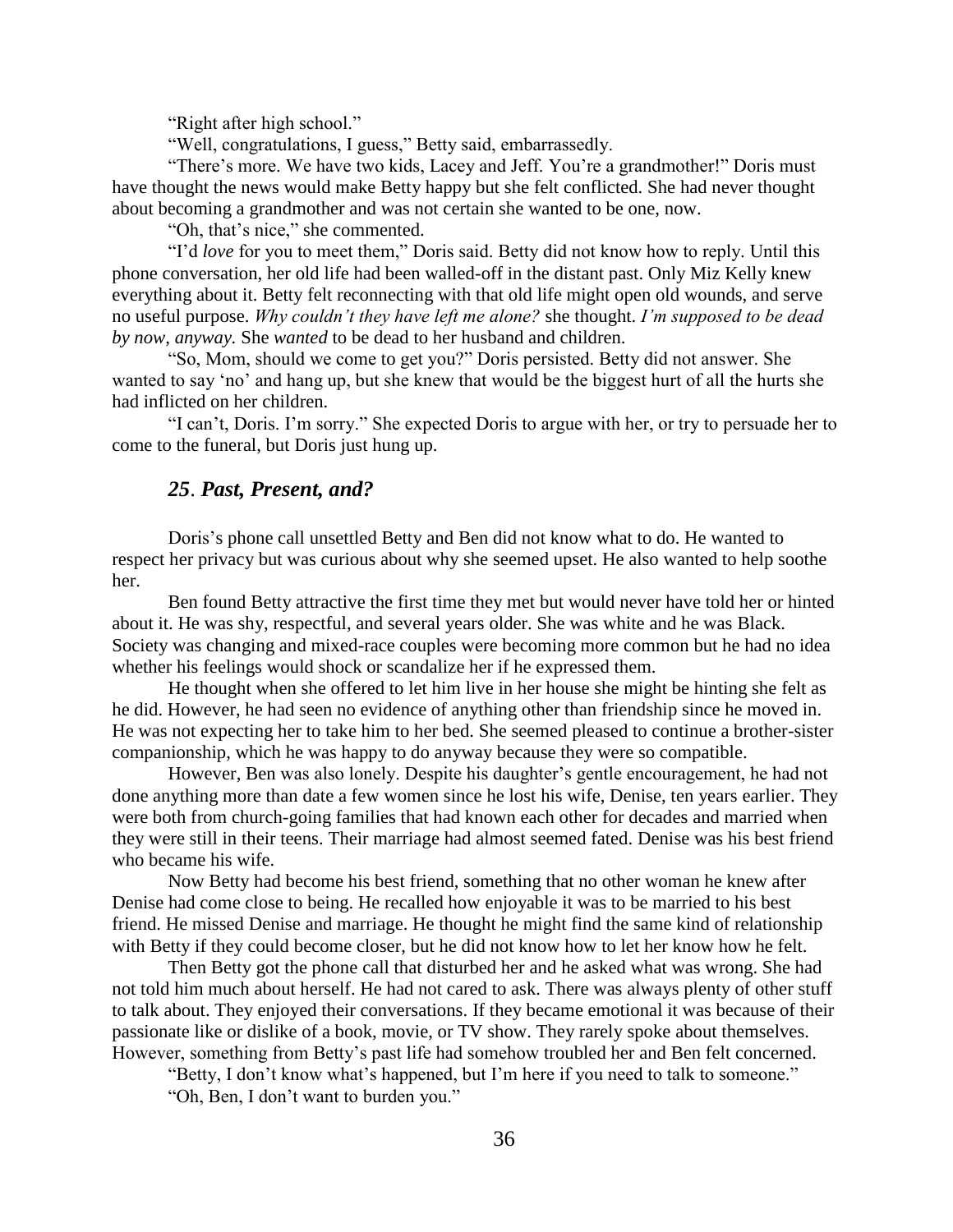"You wouldn't. I care about you. I don't like seeing you so sad. Do you want to tell me what's going on?"

"Are you sure you want to know?" she asked, puzzling him. *How bad could it be?* he wondered. He nodded for her to continue. She explained the woman who called was her daughter. She called to tell Betty her husband Jerry had died.

"You were still married?" Ben asked, surprised. Betty nodded. "I assumed you were a widow or divorced." Betty shook her head. She wondered if she should tell Ben more of her story. How would he react when she told him how she ran away from her family, and why? He might think her a weak, immoral, or bad person. He might hate her for withholding her truth from him.

She liked their relationship. She liked him and wanted him to like her. Their quiet, satisfactory life might end if she told him the truth. Ben waited. Betty hesitated. He could sense the conflict inside her, felt sorry for her, and wanted to help her feel better. He put his arms around her, intending to cradle her and give her a shoulder to cry on if she needed it. She put her arms around him, held him tight, and began to sob.

"Oh, Ben, please don't hate me."

"Why would I hate you?" he asked, surprised by her pleading.

"I haven't told you the truth about…*myself*," she admitted, sobbing.

"You don't have to say another word," he said to soothe her, but he wanted her to tell him everything. He thought it might make her feel better, but did not want her to feel she owed him an explanation. He held her and let her sob.

Then she told him about herself. His heart broke, but he did not say anything. She pulled away so she could look at his face, afraid what she confessed disgusted him and he would scowl at her. However, he looked sympathetic, and there was a tear in his eye.

"I was supposed to be dead by now, Ben," she said. It was the most frightening statement he had heard in years. The thought that he might never have met her, they might never have become friends, he might never have moved in, and been able to live under the same roof with her, terrified him. Ben realized his feelings for her were deeper than he admitted to himself, until now. He felt certain he had to take whatever risk was necessary to let her know.

He needed to make it clear to her what she did was not bad, selfish, or wrong. She had followed her own path, one that led, however mysteriously, here, to *him*. She did not need to feel guilt or sorrow. He wanted to make her feel supported, but he also wanted to convey his deepest feelings. He was ready to share her life for the rest of his own, even though she was white and he was Black. He did not know if she felt the same way, but was certain he would find out. It would only take a second.

He gently leaned down and kissed her, as sweetly as he could. And, then he knew.

## *26. Amazing Grace*

Their relationship changed in subtle ways. They held hands when they sat on the porch, walked to (and sat in) movie theaters, and strolled around the neighborhood in the evening. Their feelings of affection and camaraderie were obvious to everyone. Other people enjoyed being around them. No one knew they were now sleeping in the same bedroom.

A suburban Justice of the Peace married them. His wife was the only witness. They did not give each other wedding rings, just long, tender kisses. The Justice and his wife looked at each other. The older couple who could not or would not stop kissing each other embarrassed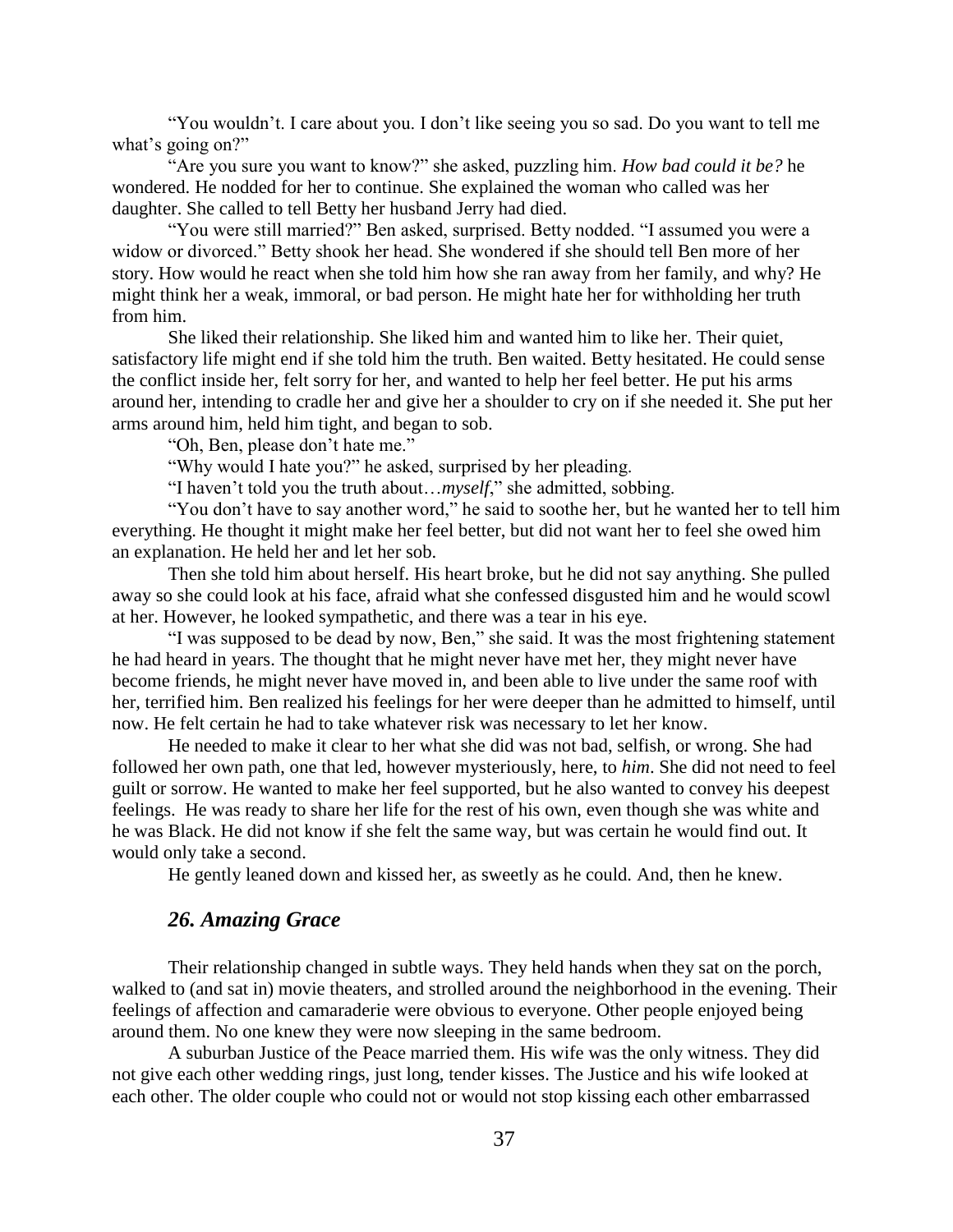them. After Betty and Ben finally left the little chapel, the Justice closed for the day. He and his wife went to bed in the middle of the afternoon for the first time in many years.

Betty and Ben never talked about love. If anyone had asked whether she loved him she would not have known how to reply. She did not know what he would answer if anyone asked him if he loved her. It did not seem important.

One day Ben was singing as he washed the lunch dishes. Betty heard him from the living room. She tiptoed toward the kitchen and listened from the doorway. His task fully absorbed him and he did not hear her approach.

"Amazing grace! How sweet the sound,

"That saved a wretch like me!

"I once was lost, but now am found;

"Was blind, but now I see."

Betty did not know the song. Ben's first wife Denise had loved it and often sang it spontaneously. She had always sung from her heart, and he reconnected with her joy as he sang. It was not his voice he heard, but hers.

The lyrics spoke to Betty as no other song ever had. She felt she could, finally, see the elemental truth about her life. She once was lost but did not know it. Then the doctors (mistakenly) told her she had cancer. She broke out of her old life and began her journey toward a new one. She had been blind to it all, until this moment, but now, thanks to Ben, she could see. Grace had guided her journey, and now she was found.

Betty stole up behind Ben and put her arms around him from behind. She laid her head against his back, and whispered, "I love you," startling him. He stopped singing and dropped the dish he was washing into the soapy water. She clutched him so tightly that he could not turn around.

"Don't stop," she said, and he went on.

"Yea, when this flesh and heart shall fail,

"And mortal life shall cease,

"I shall possess, within the veil,

"A life of joy and peace."

She now possessed a 'life of joy and peace,' and she did not have to die to achieve it. When death threatened and awakened her, she chose to follow her heart. It had led her to leave her family, come to Philadelphia, look after college boys and girls, and then live with Miz Kelly. It led her to Ben, the wonderful man whose chest her arms now encircled, who sang the song that told her story while he washed the dishes.

"What's that song?" she asked when he finished.

"Amazing Grace? It's an old hymn. You've never heard it?"

"No. It's beautiful."

"It was Denise's favorite, although we never sang it at church. She used to sing it whenever the spirit moved her."

"Is that why you're singing it now?" Betty asked.

"What do you mean?"

"Are you feeling moved by the spirit? Or are you remembering Denise?"

"Both, I guess."

"Oh?"

"I'm moved by the spirit because of *you*. I'm also remembering Denise because the hymn made her so happy when she sang it."